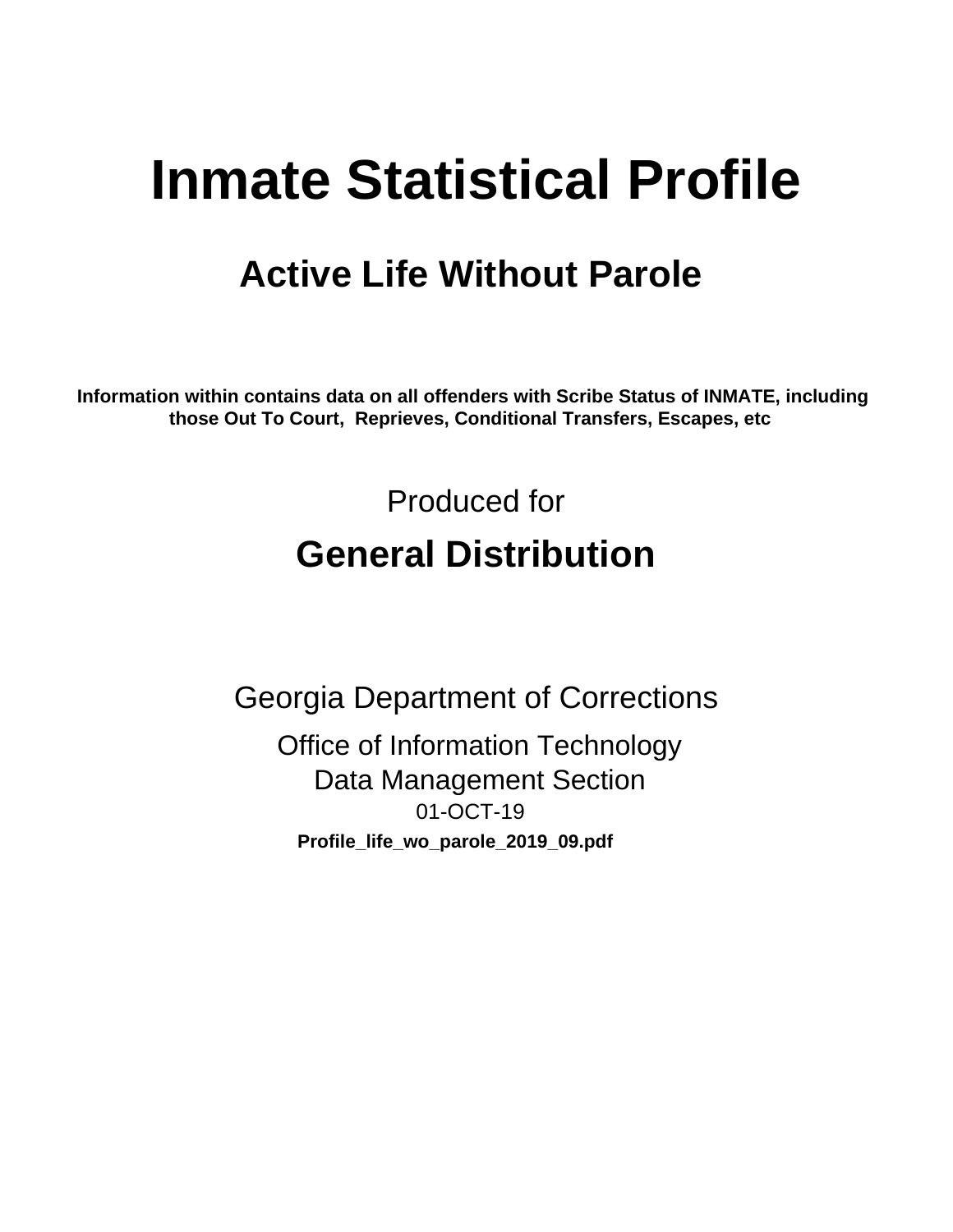#### **Inmate Statistical Profile 01-OCT-19** Contents

**Active Life Without Parole** 

Produced for General Distribution

# **Table of Contents**

|    | <b>Demographic information</b>                                        |
|----|-----------------------------------------------------------------------|
|    | 4 Current age, broken out in ten year age groups                      |
|    | 5 Race group                                                          |
|    | 6 Marital status, self-reported at entry to prison                    |
|    | 7 Number of Inmates with Dependents, self-reported at entry to prison |
|    | 8 Religious affiliation, self-reported at entry to prison             |
|    | 9 Home county - self-reported at entry to prison                      |
|    | 13 Employment status before prison, self-reported at entry to prison  |
|    | 14 Age at admission                                                   |
|    | 16 Height, measured at entry to prison                                |
|    | 17 Weight, measured at entry to prison                                |
|    | 18 Military service                                                   |
|    | <b>Correctional information</b>                                       |
|    | 19 Type of admission to prison                                        |
|    | 20 Current / last supervision level                                   |
|    | 21 Current / last institution type                                    |
|    | 22 Institution type - transitional centers                            |
|    | 23 Institution type - county prisons                                  |
|    | 24 Institution type - state prisons                                   |
|    | 25 Institution type - private prisons                                 |
|    | 26 Institution type - inmate boot camp                                |
|    | 27 Number of disciplinary reports                                     |
|    | 28 Number of transfers                                                |
|    | 29 Number of escapes                                                  |
|    | 30 Time served in current (or last) institution                       |
|    | Educational, psychological and physical information                   |
| 31 | Highest grade level attained                                          |
|    | 32 Culture fair IQ scores                                             |
|    | 33 Wide Range Achievement Test (WRAT) reading score                   |
|    | 34 Wide Range Achievement Test (WRAT) math score                      |
|    | 35 Wide Range Achievement Test (WRAT) spelling score                  |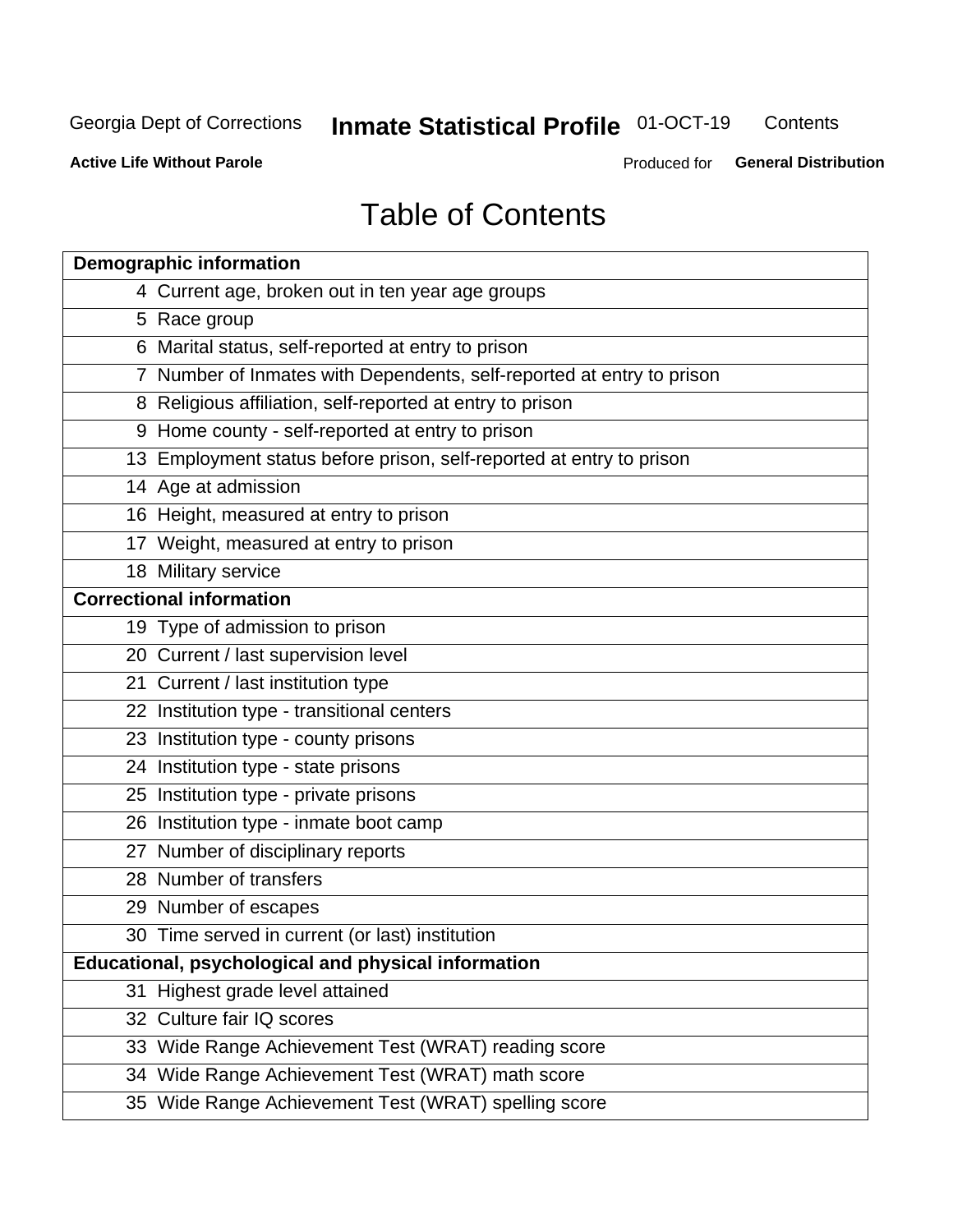#### **Inmate Statistical Profile 01-OCT-19** Contents

**Active Life Without Parole** 

Produced for General Distribution

# **Table of Contents**

| <b>Educational, psychological and physical information</b>       |
|------------------------------------------------------------------|
| 36 Current / last mental health treatment level                  |
| 37 PULHESDWIT medical scale - 'P' overall condition ('P'hysical) |
| 38 PULHESDWIT medical scale - 'U' upper body                     |
| 39 PULHESDWIT medical scale - 'L' lower body                     |
| 40 PULHESDWIT medical scale - 'H' hearing                        |
| 41 PULHESDWIT medical scale - 'E' vision                         |
| 42 PULHESDWIT medical scale -'S' psychiatric                     |
| 43 PULHESDWIT medical scale - 'D' dental                         |
| 44 PULHESDWIT medical scale - 'W' work ability                   |
| 45 PULHESDWIT medical scale - 'I' impairment                     |
| 46 PULHESDWIT medical scale - 'T' transportability               |
| <b>Crimes and criminal history information</b>                   |
| 47 Number of prior Georgia incarcerations                        |
| 48 Prison sentence in years                                      |
| 49 Primary offense, broken out into felonies vs misdemeanors     |
| 50 Primary offense, broken out into six broad crime categories   |
| 51 Primary offense, detailed offense code                        |
| 52 County of conviction of primary offense                       |
| 56 Circuit of conviction of primary offense                      |
| 58 Years served (jail + prison) in this incarceration            |
| <b>Medical information</b>                                       |
| 59 Results of most recent HIV test                               |
| 60 Results of most recent tuberculosis test                      |
| 61 Results of most recent syphilis test                          |
| 62 Results of most recent Hepatitis-C test                       |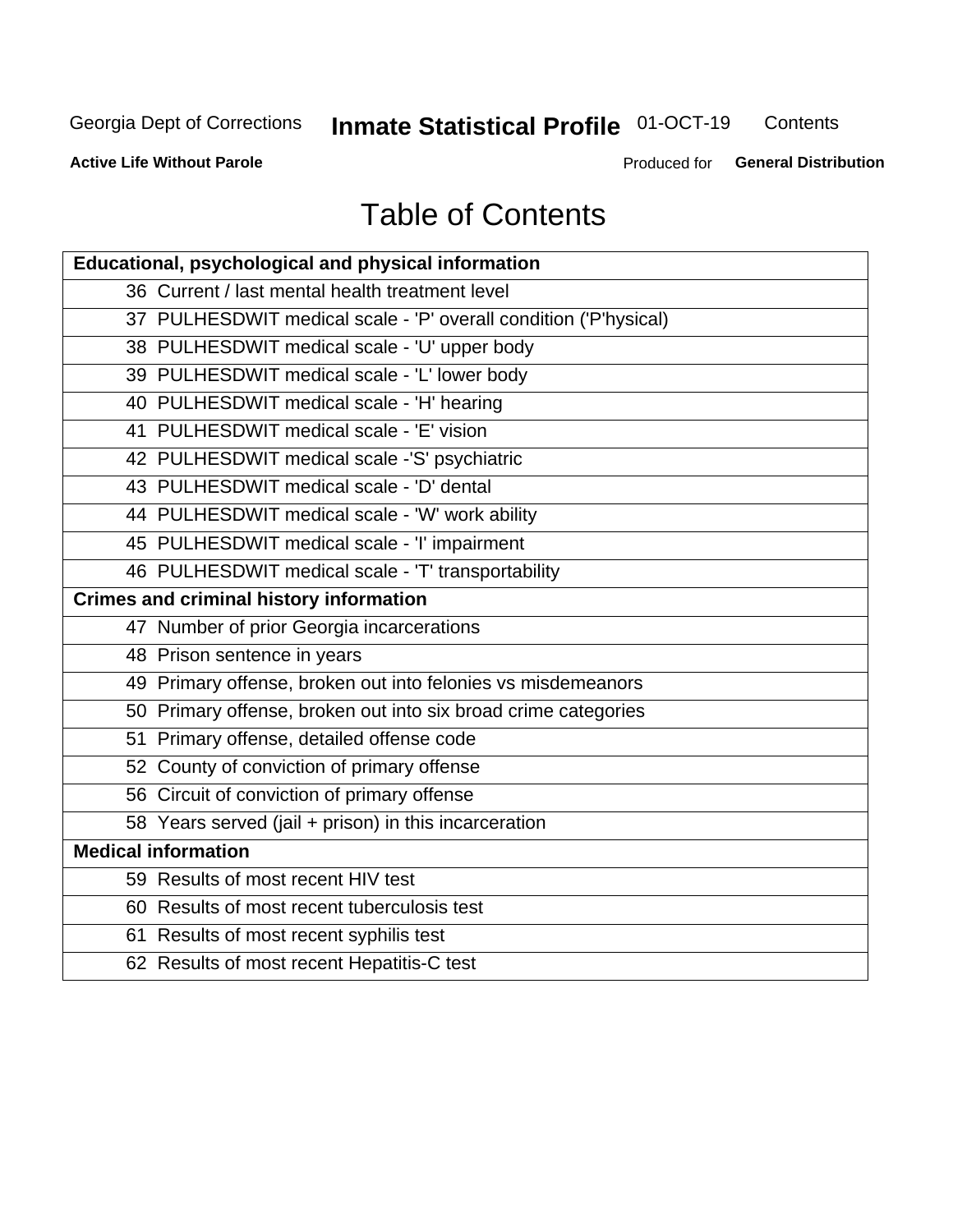### **Active Life Without Parole**

### Produced for General Distribution

## Current age, broken out in ten-year age groups

COL % - percent each COUNT is of its particular column

|                          |                 | <b>Male</b> |         |                 | <b>Female</b> | <b>Total</b> |                |        |
|--------------------------|-----------------|-------------|---------|-----------------|---------------|--------------|----------------|--------|
| <b>Current Age</b>       | <b>Count</b>    | Col %       | Row %   | <b>Count</b>    | Col %         | Row %        | <b>Total</b>   | Col %  |
| <b>Teens (1-19)</b>      | ົ               | 0.13%       | 100.00% |                 |               |              | $\overline{2}$ | 0.12%  |
| <b>Twenties (20-29)</b>  | 247             | 15.93%      | 96.48%  | 9               | 16.07%        | $3.52\%$     | 256            | 15.93% |
| Thirties (30-39)         | 431             | 27.79%      | 95.57%  | 20 <sup>1</sup> | 35.71%        | 4.43%        | 451            | 28.06% |
| <b>Forties (40-49)</b>   | 397             | 25.60%      | 96.13%  | 16              | 28.57%        | 3.87%        | 413            | 25.70% |
| <b>Fifties (50-59)</b>   | 306             | 19.73%      | 97.45%  | 8               | 14.29%        | 2.55%        | 314            | 19.54% |
| <b>Sixties (60-69)</b>   | 138             | $8.90\%$    | 97.87%  | 3               | 5.36%         | 2.13%        | 141            | 8.77%  |
| Seventy + (70 and above) | 30 <sup>1</sup> | 1.93%       | 100.00% |                 |               |              | 30             | 1.87%  |
| <b>Total Reported</b>    | 1,551           | 100%        | 96.52%  | 56              | 100%          | 3.48%        | 1,607          | 100%   |

| <b><i>A. A. A.</i></b> |      |         |      |
|------------------------|------|---------|------|
| $C = 4 - 7$            | ,551 | -0<br>v | .607 |

| Mean<br>(average)    | 43.05 | 40.38 | 42.96 |
|----------------------|-------|-------|-------|
| Median (middle)      |       | 39    |       |
| Mode (most frequent) | 38    |       | 38    |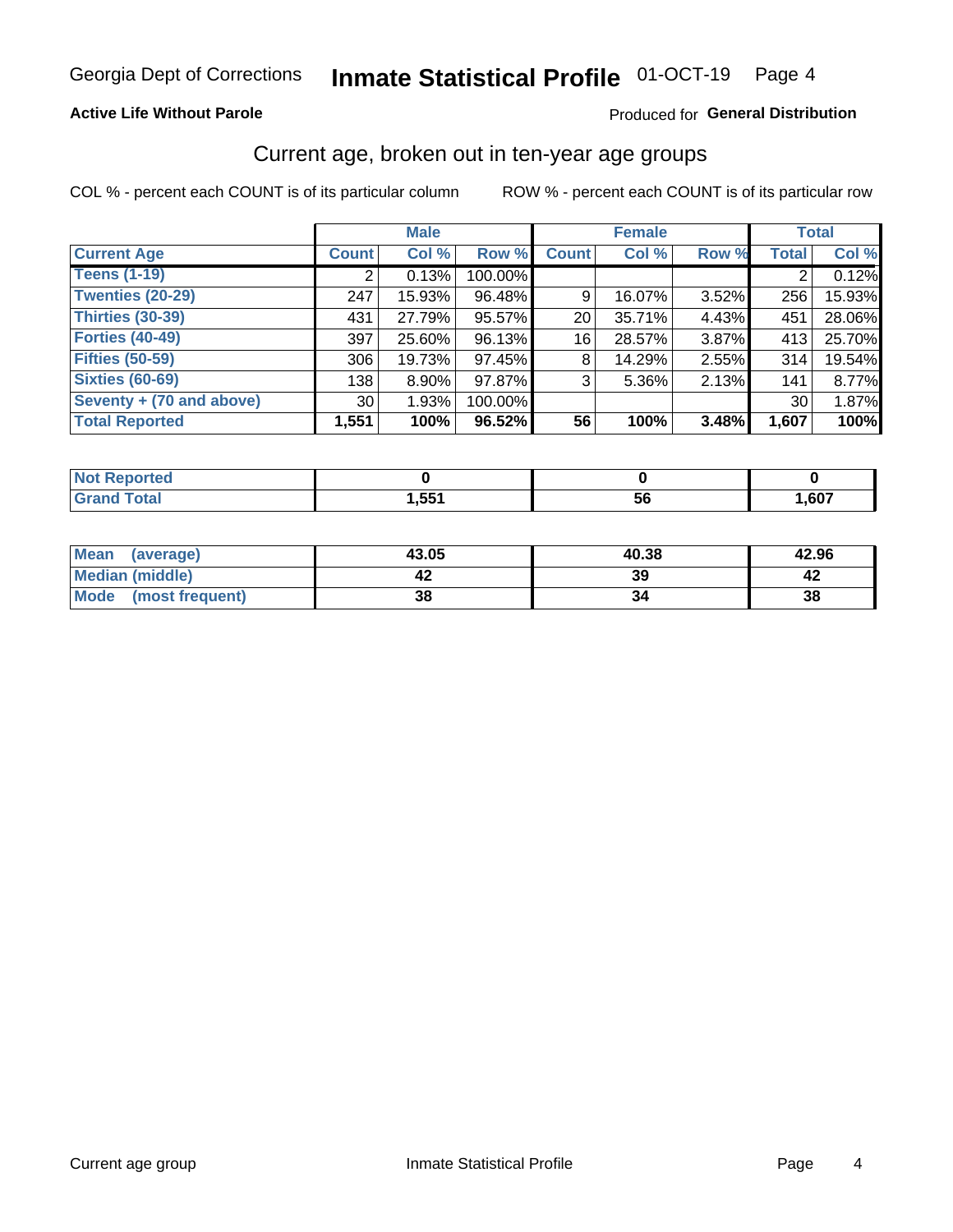#### Inmate Statistical Profile 01-OCT-19 Page 5

### **Active Life Without Parole**

Produced for General Distribution

## Race group

COL % - percent each COUNT is of its particular column

|                              | <b>Male</b>  |          |                    | <b>Female</b> |        |          | <b>Total</b> |        |
|------------------------------|--------------|----------|--------------------|---------------|--------|----------|--------------|--------|
| <b>Race Group</b>            | <b>Count</b> | Col %    | <b>Row % Count</b> |               | Col %  | Row %    | Total        | Col %  |
| <b>White</b>                 | 327          | 21.08%   | 94.24%             | 20            | 35.71% | 5.76%    | 347          | 21.59% |
| <b>Black</b><br>$\mathbf{2}$ | 1,184        | 76.34%   | $97.21\%$          | 34            | 60.71% | 2.79%    | 1,218        | 75.79% |
| <b>Other</b><br>5.           |              | $.13\%$  | 100.00%            |               |        |          | 2            | .12%   |
| <b>Asian</b><br>6            | 6            | $.39\%$  | 100.00%            |               |        |          | 6            | .37%   |
| <b>Hispanic</b><br>10        | 32           | $2.06\%$ | 94.12%             | 2             | 3.57%  | $5.88\%$ | 34           | 2.12%  |
| <b>Total Reported</b>        | 1,551        | 100%     | 96.52%             | 56            | 100%   | 3.48%    | 1,607        | 100%   |

| دی سر باب<br>тес |      |            |      |
|------------------|------|------------|------|
| Cotal<br>______  | .551 | - -<br>-56 | .607 |

| –•••• |  | M |  |  |  |
|-------|--|---|--|--|--|
|-------|--|---|--|--|--|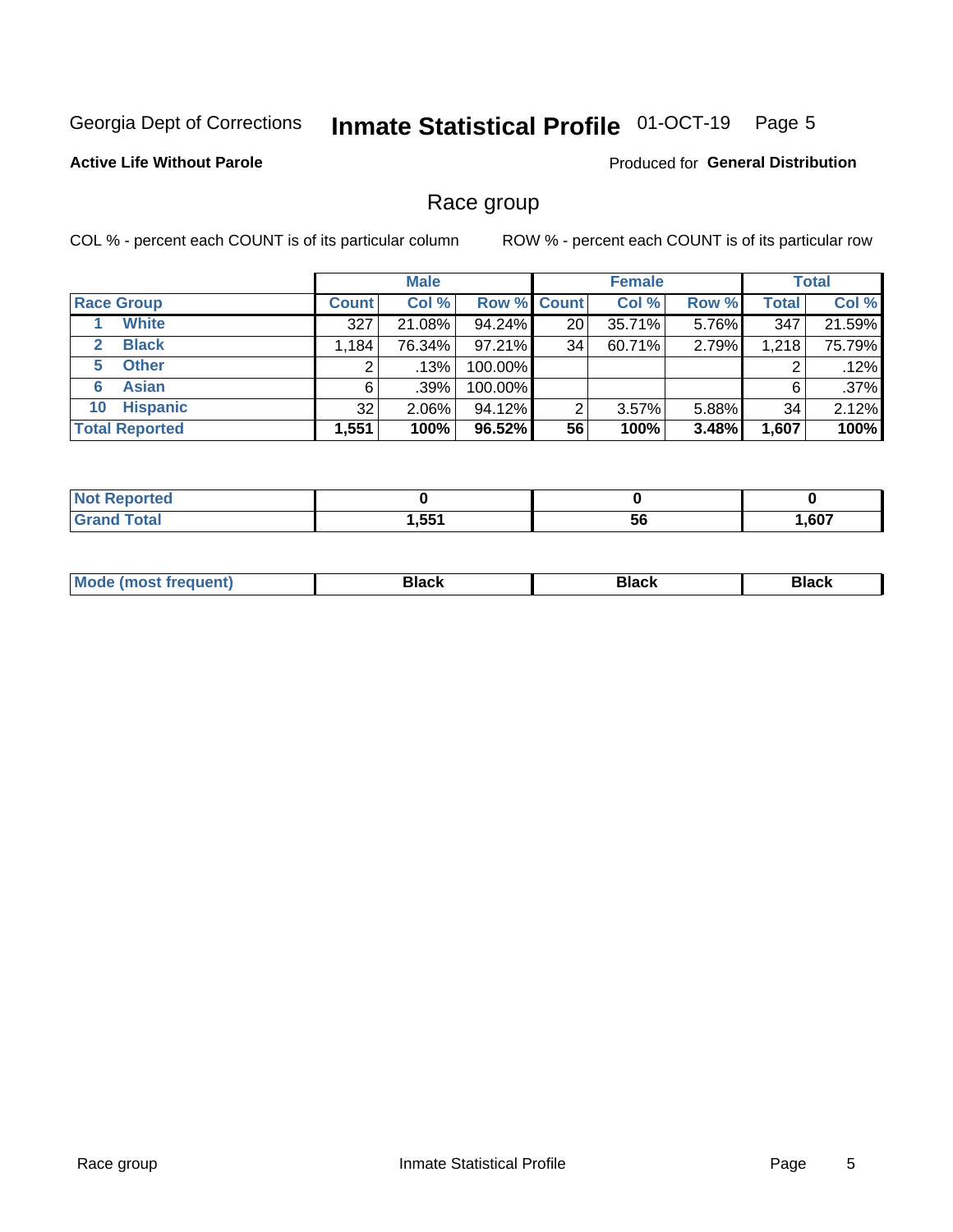#### **Inmate Statistical Profile 01-OCT-19** Page 6

### **Active Life Without Parole**

### Produced for General Distribution

## Marital status, self-reported at entry to prison

COL % - percent each COUNT is of its particular column

|                            | <b>Male</b>  |          |        | <b>Female</b>   |        |        | <b>Total</b> |        |
|----------------------------|--------------|----------|--------|-----------------|--------|--------|--------------|--------|
| <b>Marital Status</b>      | <b>Count</b> | Col %    | Row %  | <b>Count</b>    | Col %  | Row %  | <b>Total</b> | Col %  |
| <b>Unknown</b><br>$\bf{0}$ | 19           | 1.23%    | 95.00% |                 | 1.79%  | 5.00%  | 20           | 1.24%  |
| <b>Divorced</b><br>D       | 119          | 7.67%    | 96.75% | 4               | 7.14%  | 3.25%  | 123          | 7.65%  |
| <b>Married</b><br>М        | 210          | 13.54%   | 95.45% | 10 <sup>1</sup> | 17.86% | 4.55%  | 220          | 13.69% |
| <b>Separated</b><br>S.     | 45           | $2.90\%$ | 88.24% | 6               | 10.71% | 11.76% | 51           | 3.17%  |
| <b>Unmarried</b><br>U      | 1,120        | 72.21%   | 97.48% | 29              | 51.79% | 2.52%  | 1,149        | 71.50% |
| <b>Widow</b><br>W          | 38           | 2.45%    | 86.36% | 6               | 10.71% | 13.64% | 44           | 2.74%  |
| <b>Total Reported</b>      | 1,551        | 100%     | 96.52% | 56              | 100%   | 3.48%  | 1,607        | 100%   |

| <b>Not Reported</b><br>. <b>.</b> |       |    |       |
|-----------------------------------|-------|----|-------|
| Total                             | 551,ا | ჂႩ | 1,607 |

|--|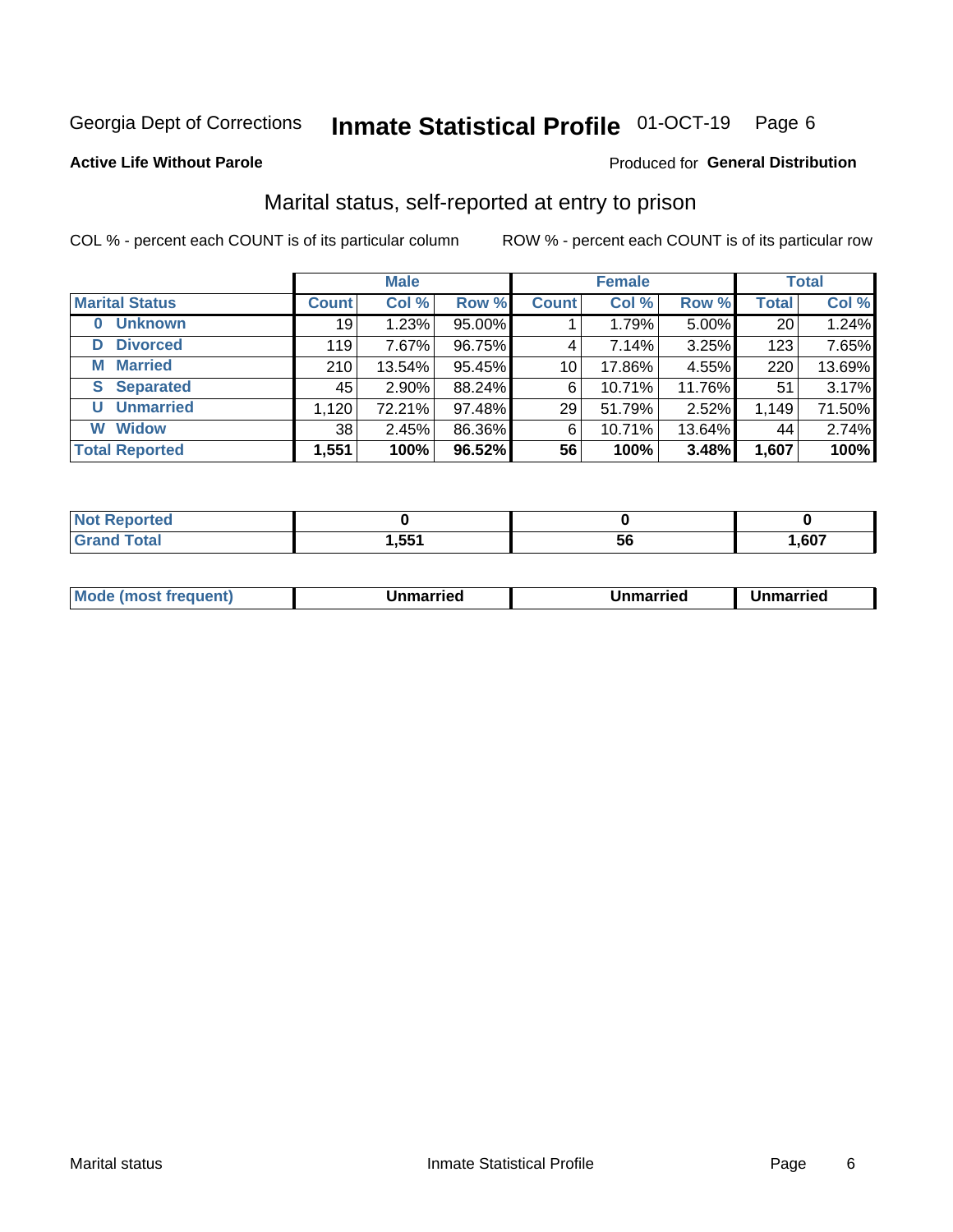#### Inmate Statistical Profile 01-OCT-19 Page 7

### **Active Life Without Parole**

### Produced for General Distribution

## Number of Inmates with Dependents, Self-Reported at Entry to Prison

COL % - percent each COUNT is of its particular column

|                             |              | <b>Male</b> |         |                | <b>Female</b> |       |              | <b>Total</b> |
|-----------------------------|--------------|-------------|---------|----------------|---------------|-------|--------------|--------------|
| <b>Number of dependents</b> | <b>Count</b> | Col %       | Row %   | <b>Count</b>   | Col %         | Row % | <b>Total</b> | Col %        |
| $\bf{0}$                    | 371          | 31.79%      | 94.88%  | 20             | 40.00%        | 5.12% | 391          | 32.13%       |
|                             | 278          | 23.82%      | 97.20%  | 8              | 16.00%        | 2.80% | 286          | 23.50%       |
| $\overline{2}$              | 208          | 17.82%      | 96.74%  |                | 14.00%        | 3.26% | 215          | 17.67%       |
| $\overline{3}$              | 133          | 11.40%      | 93.66%  | 9              | 18.00%        | 6.34% | 142          | 11.67%       |
| 4                           | 85           | 7.28%       | 96.59%  | 3              | 6.00%         | 3.41% | 88           | 7.23%        |
| $\overline{\mathbf{5}}$     | 39           | 3.34%       | 95.12%  | $\overline{2}$ | 4.00%         | 4.88% | 41           | 3.37%        |
| 6                           | 25           | 2.14%       | 96.15%  |                | 2.00%         | 3.85% | 26           | 2.14%        |
| 7                           | 13           | 1.11%       | 100.00% |                |               |       | 13           | 1.07%        |
| 8                           | 6            | 0.51%       | 100.00% |                |               |       | 6            | 0.49%        |
| $\boldsymbol{9}$            | 3            | 0.26%       | 100.00% |                |               |       | 3            | 0.25%        |
| Over 10                     | 6            | 0.51%       | 100.00% |                |               |       | 6            | 0.49%        |
| <b>Total Reported</b>       | 1,167        | 100%        | 95.89%  | 50             | 100%          | 4.11% | 1,217        | 100.0%       |

| 384  |           | 390  |
|------|-----------|------|
| .551 | $-$<br>v. | .607 |

| <b>Mean</b><br>(average) | フつ<br>I. I J | 1.54 | ר ה |
|--------------------------|--------------|------|-----|
| <b>Median (middle)</b>   |              |      |     |
| Mode (most frequent)     |              |      |     |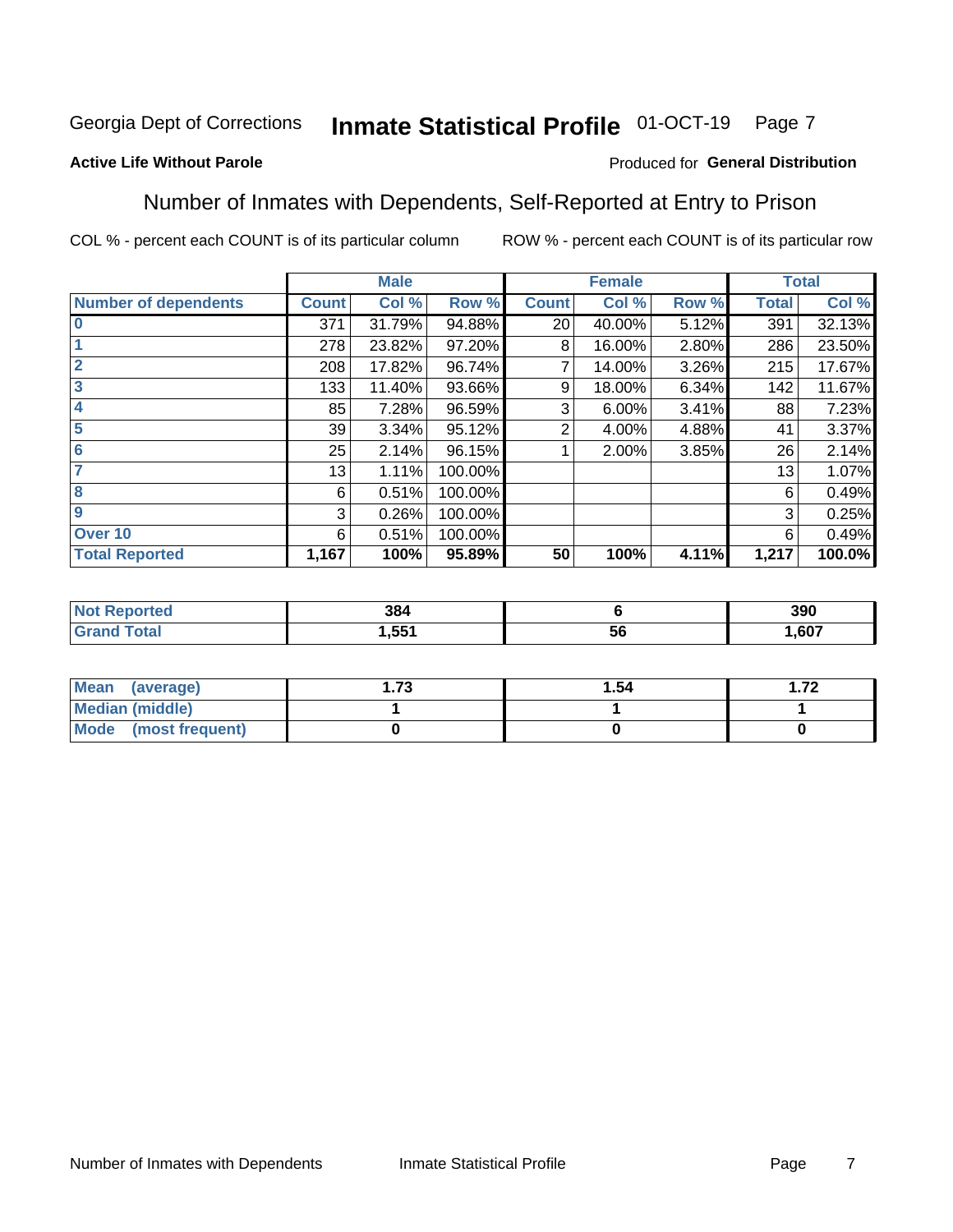#### Inmate Statistical Profile 01-OCT-19 Page 8

### **Active Life Without Parole**

### Produced for General Distribution

## Religious affiliation, self-reported at entry to prison

COL % - percent each COUNT is of its particular column

|                 |                              |                | <b>Male</b> |         | <b>Female</b>   |                            |         | <b>Total</b>   |        |
|-----------------|------------------------------|----------------|-------------|---------|-----------------|----------------------------|---------|----------------|--------|
|                 | <b>Religious Affiliation</b> | <b>Count</b>   | Col %       | Row %   | <b>Count</b>    | $\overline{\text{Col }\%}$ | Row %   | <b>Total</b>   | Col %  |
| 1               | <b>Islam</b>                 | 91             | 11.25%      | 96.81%  | 3               | 7.32%                      | 3.19%   | 94             | 11.06% |
| $\overline{2}$  | <b>Catholic</b>              | 22             | 2.72%       | 88.00%  | $\mathfrak{S}$  | 7.32%                      | 12.00%  | 25             | 2.94%  |
| 3               | <b>Baptist</b>               | 391            | 48.33%      | 93.99%  | 25              | 60.98%                     | 6.01%   | 416            | 48.94% |
| 4               | <b>Methodist</b>             | 12             | 1.48%       | 92.31%  | 1               | 2.44%                      | 7.69%   | 13             | 1.53%  |
| 7               | <b>Church Of God</b>         | 3              | .37%        | 100.00% |                 |                            |         | 3              | .35%   |
| 8               | <b>Holiness</b>              | 16             | 1.98%       | 88.89%  | $\overline{2}$  | 4.88%                      | 11.11%  | 18             | 2.12%  |
| 9               | <b>Jewish</b>                | 3              | .37%        | 100.00% |                 |                            |         | 3              | .35%   |
| 10              | <b>Anglican</b>              | 1              | .12%        | 100.00% |                 |                            |         |                | .12%   |
| $\overline{12}$ | <b>Hindu</b>                 | $\overline{2}$ | .25%        | 100.00% |                 |                            |         | $\overline{2}$ | .24%   |
| 13              | <b>Buddhist</b>              | 3              | .37%        | 100.00% |                 |                            |         | 3              | .35%   |
| 16              | <b>Seventh Day Adventist</b> | 5              | .62%        | 100.00% |                 |                            |         | 5              | .59%   |
| 17              | <b>Jehovah Witness</b>       | 11             | 1.36%       | 100.00% |                 |                            |         | 11             | 1.29%  |
| 18              | <b>Latter Day Saints</b>     | 1              | .12%        | 100.00% |                 |                            |         |                | .12%   |
| $\overline{20}$ | <b>Other Prot</b>            | 73             | 9.02%       | 98.65%  | 1               | 2.44%                      | 1.35%   | 74             | 8.71%  |
| 21              | <b>Messianic Judaism</b>     |                |             |         | $\overline{2}$  | 4.88%                      | 100.00% | $\overline{2}$ | .24%   |
| 23              | <b>Hebrew Israelite</b>      | 1              | .12%        | 100.00% |                 |                            |         |                | .12%   |
| 25              | <b>Native American</b>       | 1              | .12%        | 100.00% |                 |                            |         |                | .12%   |
| 28              | <b>Rastafari</b>             |                | .12%        | 100.00% |                 |                            |         |                | .12%   |
| 30              | <b>No Religion</b>           | 25             | 3.09%       | 96.15%  | 1               | 2.44%                      | 3.85%   | 26             | 3.06%  |
| 31              | <b>Christian -</b>           | 48             | 5.93%       | 94.12%  | 3               | 7.32%                      | 5.88%   | 51             | 6.00%  |
|                 | <b>Unspecified</b>           |                |             |         |                 |                            |         |                |        |
| 96              | <b>None</b>                  | 99             | 12.24%      | 100.00% |                 |                            |         | 99             | 11.65% |
|                 | <b>Total Reported</b>        | 809            | 100%        | 95.18%  | $\overline{41}$ | 100%                       | 4.82%   | 850            | 100%   |

| æv | フィク<br>$\sim$ $+$ $\sim$ | 1 J        | ---<br>, J |
|----|--------------------------|------------|------------|
|    | 551<br>$\sim$            | - -<br>-56 | ,607       |

| <b>Mode (most frequent)</b><br>3aptist<br>3aptisเ<br>aptist |
|-------------------------------------------------------------|
|-------------------------------------------------------------|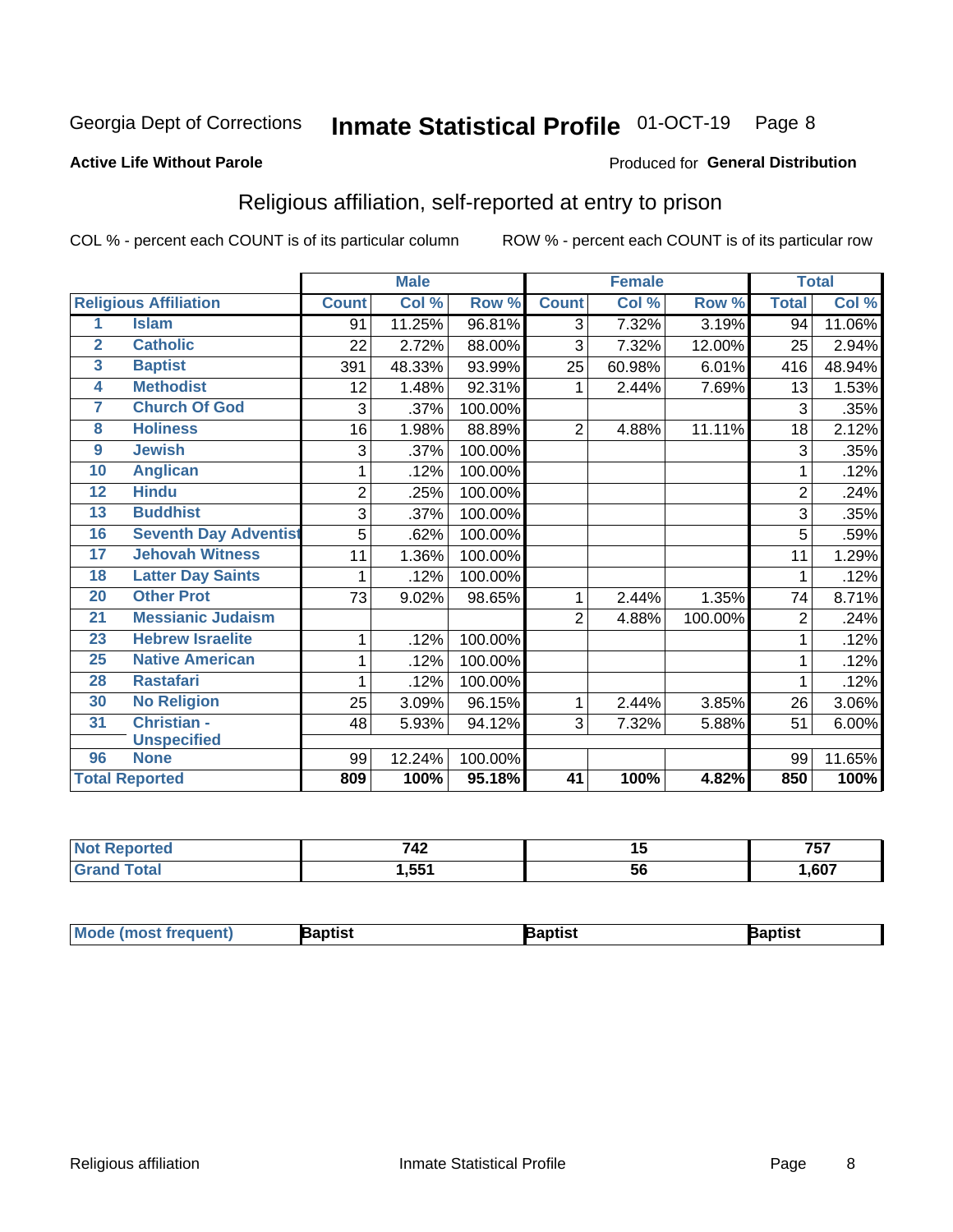#### Inmate Statistical Profile 01-OCT-19 Page 9

### **Active Life Without Parole**

### Produced for General Distribution

## Home county, self-reported at entry to prison

COL % - percent each COUNT is of its particular column

|     |                             |                         | <b>Male</b> |         |              | <b>Female</b> |          | <b>Total</b>     |        |
|-----|-----------------------------|-------------------------|-------------|---------|--------------|---------------|----------|------------------|--------|
|     | <b>Home County</b>          | <b>Count</b>            | Col %       | Row %   | <b>Count</b> | Col %         | Row %    | <b>Total</b>     | Col %  |
| 000 | <b>Unknown</b>              | 296                     | 19.08%      | 94.57%  | 17           | 30.36%        | 5.43%    | $\overline{313}$ | 19.48% |
| 001 | <b>Appling County</b>       | 5                       | .32%        | 100.00% |              |               |          | 5                | .31%   |
| 002 | <b>Atkinson County</b>      | $\overline{c}$          | .13%        | 100.00% |              |               |          | $\overline{2}$   | .12%   |
| 003 | <b>Bacon County</b>         | $\mathbf 1$             | .06%        | 100.00% |              |               |          | 1                | .06%   |
| 004 | <b>Baker County</b>         | $\overline{c}$          | .13%        | 100.00% |              |               |          | $\overline{2}$   | .12%   |
| 005 | <b>Baldwin County</b>       | 3                       | .19%        | 100.00% |              |               |          | 3                | .19%   |
| 006 | <b>Banks County</b>         | $\mathbf{1}$            | .06%        | 100.00% |              |               |          | 1                | .06%   |
| 007 | <b>Barrow County</b>        | 10                      | .64%        | 100.00% |              |               |          | 10               | .62%   |
| 008 | <b>Bartow County</b>        | 10                      | .64%        | 100.00% |              |               |          | 10               | .62%   |
| 009 | <b>Ben Hill County</b>      | $\overline{7}$          | .45%        | 100.00% |              |               |          | 7                | .44%   |
| 010 | <b>Berrien County</b>       | 4                       | .26%        | 100.00% |              |               |          | 4                | .25%   |
| 011 | <b>Bibb County</b>          | 43                      | 2.77%       | 95.56%  | 2            | 3.57%         | 4.44%    | 45               | 2.80%  |
| 012 | <b>Bleckley County</b>      | $\mathbf 1$             | .06%        | 100.00% |              |               |          | $\mathbf 1$      | .06%   |
| 013 | <b>Brantley County</b>      | $\mathbf 1$             | .06%        | 100.00% |              |               |          | 1                | .06%   |
| 014 | <b>Brooks County</b>        | 3                       | .19%        | 100.00% |              |               |          | 3                | .19%   |
| 015 | <b>Bryan County</b>         | $\mathbf{1}$            | .06%        | 100.00% |              |               |          | 1                | .06%   |
| 016 | <b>Bulloch County</b>       | 5                       | .32%        | 100.00% |              |               |          | 5                | .31%   |
| 017 | <b>Burke County</b>         | 11                      | .71%        | 100.00% |              |               |          | 11               | .68%   |
| 018 | <b>Butts County</b>         | 4                       | .26%        | 100.00% |              |               |          | 4                | .25%   |
| 019 | <b>Calhoun County</b>       | $\mathbf 1$             | .06%        | 100.00% |              |               |          | 1                | .06%   |
| 020 | <b>Camden County</b>        | 5                       | .32%        | 100.00% |              |               |          | 5                | .31%   |
| 021 | <b>Candler County</b>       | 5                       | .32%        | 100.00% |              |               |          | 5                | .31%   |
| 022 | <b>Carroll County</b>       | 5                       | .32%        | 83.33%  | 1            | 1.79%         | 16.67%   | 6                | .37%   |
| 023 | <b>Catoosa County</b>       | 4                       | .26%        | 100.00% |              |               |          | $\overline{4}$   | .25%   |
| 025 | <b>Chatham County</b>       | 55                      | 3.55%       | 100.00% |              |               |          | 55               | 3.42%  |
| 026 | <b>Chattahoochee County</b> | $\mathbf 1$             | .06%        | 100.00% |              |               |          | 1                | .06%   |
| 027 | <b>Chattooga County</b>     | $\mathbf 1$             | .06%        | 100.00% |              |               |          | 1                | .06%   |
| 028 | <b>Cherokee County</b>      | 8                       | .52%        | 100.00% |              |               |          | 8                | .50%   |
| 029 | <b>Clarke County</b>        | 24                      | 1.55%       | 100.00% |              |               |          | 24               | 1.49%  |
| 030 | <b>Clay County</b>          | $\overline{2}$          | .13%        | 100.00% |              |               |          | $\overline{2}$   | .12%   |
| 031 | <b>Clayton County</b>       | 57                      | 3.68%       | 95.00%  | 3            | 5.36%         | 5.00%    | 60               | 3.73%  |
| 033 | <b>Cobb County</b>          | 50                      | 3.22%       | 98.04%  | 1            | 1.79%         | $1.96\%$ | 51               | 3.17%  |
| 034 | <b>Coffee County</b>        | $\overline{7}$          | .45%        | 87.50%  | 1            | 1.79%         | 12.50%   | 8                | .50%   |
| 035 | <b>Colquitt County</b>      | $\overline{2}$          | .13%        | 100.00% |              |               |          | $\overline{2}$   | .12%   |
| 036 | <b>Columbia County</b>      | 11                      | .71%        | 100.00% |              |               |          | 11               | .68%   |
| 037 | <b>Cook County</b>          | $\overline{\mathbf{4}}$ | .26%        | 100.00% |              |               |          | 4                | .25%   |
| 038 | <b>Coweta County</b>        | 6                       | .39%        | 100.00% |              |               |          | 6                | .37%   |
| 040 | <b>Crisp County</b>         | 6                       | .39%        | 100.00% |              |               |          | 6                | .37%   |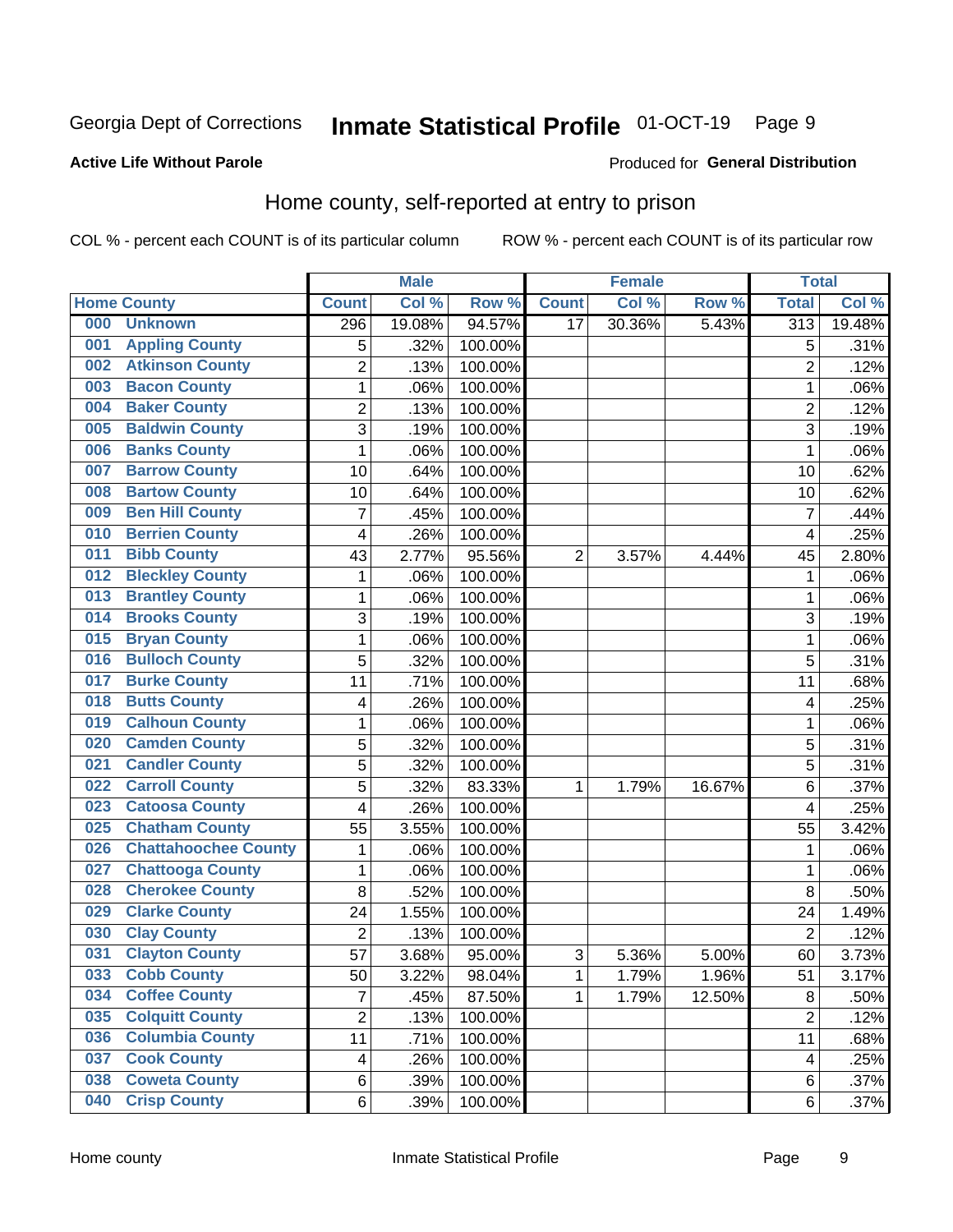## Inmate Statistical Profile 01-OCT-19 Page 10

### **Active Life Without Parole**

### Produced for General Distribution

## Home county, self-reported at entry to prison

COL % - percent each COUNT is of its particular column

|     |                          |                | <b>Male</b> |         |                         | <b>Female</b> |        | <b>Total</b>   |        |
|-----|--------------------------|----------------|-------------|---------|-------------------------|---------------|--------|----------------|--------|
|     | <b>Home County</b>       | <b>Count</b>   | Col %       | Row %   | <b>Count</b>            | Col %         | Row %  | <b>Total</b>   | Col %  |
| 043 | <b>Decatur County</b>    | 5              | .32%        | 100.00% |                         |               |        | 5              | .31%   |
| 044 | <b>Dekalb County</b>     | 117            | 7.54%       | 99.15%  | 1                       | 1.79%         | .85%   | 118            | 7.34%  |
| 045 | <b>Dodge County</b>      | 1              | .06%        | 100.00% |                         |               |        | 1              | .06%   |
| 046 | <b>Dooly County</b>      | 1              | .06%        | 100.00% |                         |               |        | 1              | .06%   |
| 047 | <b>Dougherty County</b>  | 23             | 1.48%       | 92.00%  | $\overline{c}$          | 3.57%         | 8.00%  | 25             | 1.56%  |
| 048 | <b>Douglas County</b>    | 17             | 1.10%       | 94.44%  | 1                       | 1.79%         | 5.56%  | 18             | 1.12%  |
| 049 | <b>Early County</b>      | 3              | .19%        | 100.00% |                         |               |        | 3              | .19%   |
| 051 | <b>Effingham County</b>  | 5              | .32%        | 100.00% |                         |               |        | 5              | .31%   |
| 052 | <b>Elbert County</b>     | $\overline{c}$ | .13%        | 100.00% |                         |               |        | $\overline{2}$ | .12%   |
| 053 | <b>Emanuel County</b>    | 5              | .32%        | 100.00% |                         |               |        | 5              | .31%   |
| 056 | <b>Fayette County</b>    | $\overline{7}$ | .45%        | 100.00% |                         |               |        | $\overline{7}$ | .44%   |
| 057 | <b>Floyd County</b>      | 21             | 1.35%       | 91.30%  | $\overline{\mathbf{c}}$ | 3.57%         | 8.70%  | 23             | 1.43%  |
| 058 | <b>Forsyth County</b>    | 3              | .19%        | 60.00%  | $\overline{2}$          | 3.57%         | 40.00% | 5              | .31%   |
| 059 | <b>Franklin County</b>   | 3              | .19%        | 100.00% |                         |               |        | 3              | .19%   |
| 060 | <b>Fulton County</b>     | 180            | 11.61%      | 97.83%  | 4                       | 7.14%         | 2.17%  | 184            | 11.45% |
| 061 | <b>Gilmer County</b>     | $\overline{2}$ | .13%        | 100.00% |                         |               |        | $\overline{2}$ | .12%   |
| 063 | <b>Glynn County</b>      | 12             | .77%        | 100.00% |                         |               |        | 12             | .75%   |
| 064 | <b>Gordon County</b>     | 8              | .52%        | 100.00% |                         |               |        | $\,8\,$        | .50%   |
| 066 | <b>Greene County</b>     | 3              | .19%        | 100.00% |                         |               |        | 3              | .19%   |
| 067 | <b>Gwinnett County</b>   | 45             | 2.90%       | 93.75%  | 3                       | 5.36%         | 6.25%  | 48             | 2.99%  |
| 068 | <b>Habersham County</b>  | $\overline{2}$ | .13%        | 100.00% |                         |               |        | $\overline{2}$ | .12%   |
| 069 | <b>Hall County</b>       | 13             | .84%        | 92.86%  | 1                       | 1.79%         | 7.14%  | 14             | .87%   |
| 070 | <b>Hancock County</b>    | $\overline{2}$ | .13%        | 100.00% |                         |               |        | $\overline{2}$ | .12%   |
| 071 | <b>Haralson County</b>   | 3              | .19%        | 100.00% |                         |               |        | 3              | .19%   |
| 072 | <b>Harris County</b>     | 3              | .19%        | 100.00% |                         |               |        | 3              | .19%   |
| 073 | <b>Hart County</b>       | 3              | .19%        | 100.00% |                         |               |        | 3              | .19%   |
| 074 | <b>Heard County</b>      | $\mathbf 1$    | .06%        | 100.00% |                         |               |        | 1              | .06%   |
| 075 | <b>Henry County</b>      | 15             | .97%        | 93.75%  | 1                       | 1.79%         | 6.25%  | 16             | 1.00%  |
| 076 | <b>Houston County</b>    | 21             | 1.35%       | 95.45%  | 1                       | 1.79%         | 4.55%  | 22             | 1.37%  |
| 078 | <b>Jackson County</b>    | 11             | .71%        | 100.00% |                         |               |        | 11             | .68%   |
| 079 | <b>Jasper County</b>     | 1              | .06%        | 100.00% |                         |               |        | 1              | .06%   |
| 080 | <b>Jeff Davis County</b> | 1              | .06%        | 100.00% |                         |               |        | 1              | .06%   |
| 081 | <b>Jefferson County</b>  | $\overline{7}$ | .45%        | 87.50%  | $\mathbf{1}$            | 1.79%         | 12.50% | 8              | .50%   |
| 082 | <b>Jenkins County</b>    | $\overline{2}$ | .13%        | 100.00% |                         |               |        | 2              | .12%   |
| 084 | <b>Jones County</b>      | $\mathbf 1$    | .06%        | 100.00% |                         |               |        | $\mathbf 1$    | .06%   |
| 087 | <b>Laurens County</b>    | 4              | .26%        | 100.00% |                         |               |        | 4              | .25%   |
| 088 | <b>Lee County</b>        | $\overline{c}$ | .13%        | 100.00% |                         |               |        | $\overline{2}$ | .12%   |
| 089 | <b>Liberty County</b>    | 12             | .77%        | 92.31%  | $\mathbf 1$             | 1.79%         | 7.69%  | 13             | .81%   |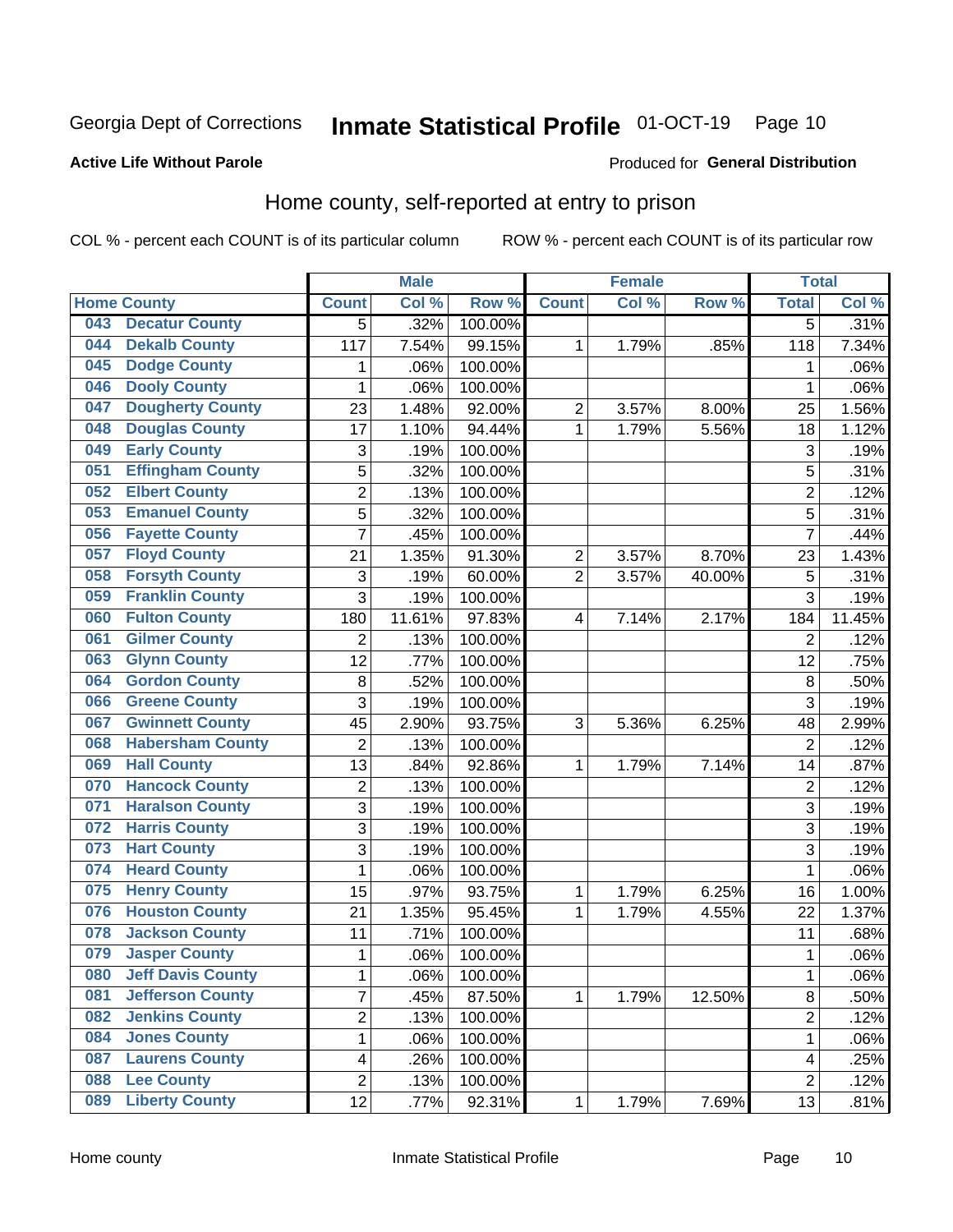## Inmate Statistical Profile 01-OCT-19 Page 11

### **Active Life Without Parole**

### Produced for General Distribution

## Home county, self-reported at entry to prison

COL % - percent each COUNT is of its particular column

|                  |                          |                | <b>Male</b> |         |              | <b>Female</b> |         | <b>Total</b>   |         |
|------------------|--------------------------|----------------|-------------|---------|--------------|---------------|---------|----------------|---------|
|                  | <b>Home County</b>       | <b>Count</b>   | Col %       | Row %   | <b>Count</b> | Col %         | Row %   | <b>Total</b>   | Col %   |
| 090              | <b>Lincoln County</b>    | 1              | .06%        | 100.00% |              |               |         | 1              | $.06\%$ |
| 091              | <b>Long County</b>       | 1              | .06%        | 100.00% |              |               |         | 1              | .06%    |
| 092              | <b>Lowndes County</b>    | 9              | .58%        | 100.00% |              |               |         | 9              | .56%    |
| 093              | <b>Lumpkin County</b>    | $\overline{2}$ | .13%        | 100.00% |              |               |         | $\overline{2}$ | .12%    |
| 094              | <b>Macon County</b>      | $\mathbf 1$    | .06%        | 100.00% |              |               |         | 1              | .06%    |
| 095              | <b>Madison County</b>    | $\mathbf 1$    | .06%        | 100.00% |              |               |         | 1              | .06%    |
| 096              | <b>Marion County</b>     | $\mathbf 1$    | .06%        | 100.00% |              |               |         | 1              | .06%    |
| 097              | <b>Mcduffie County</b>   | 3              | .19%        | 100.00% |              |               |         | 3              | .19%    |
| 098              | <b>Mcintosh County</b>   | $\mathbf 1$    | .06%        | 100.00% |              |               |         | 1              | .06%    |
| 099              | <b>Meriwether County</b> | $\mathbf 1$    | .06%        | 100.00% |              |               |         | 1              | .06%    |
| 100              | <b>Miller County</b>     | $\overline{c}$ | .13%        | 100.00% |              |               |         | 2              | .12%    |
| 101              | <b>Mitchell County</b>   | $\mathbf 1$    | .06%        | 100.00% |              |               |         | 1              | .06%    |
| 102              | <b>Monroe County</b>     | 7              | .45%        | 100.00% |              |               |         | 7              | .44%    |
| 103              | <b>Montgomery County</b> | $\overline{2}$ | .13%        | 100.00% |              |               |         | $\overline{2}$ | .12%    |
| 104              | <b>Morgan County</b>     | $\overline{2}$ | .13%        | 100.00% |              |               |         | $\overline{2}$ | .12%    |
| 106              | <b>Muscogee County</b>   | 33             | 2.13%       | 100.00% |              |               |         | 33             | 2.05%   |
| 107              | <b>Newton County</b>     | 7              | .45%        | 77.78%  | 2            | 3.57%         | 22.22%  | 9              | .56%    |
| 108              | <b>Oconee County</b>     |                |             |         | 1            | 1.79%         | 100.00% | 1              | .06%    |
| 109              | <b>Oglethorpe County</b> | 4              | .26%        | 100.00% |              |               |         | 4              | .25%    |
| 110              | <b>Paulding County</b>   | 11             | .71%        | 100.00% |              |               |         | 11             | .68%    |
| 111              | <b>Peach County</b>      | 1              | .06%        | 100.00% |              |               |         | 1              | .06%    |
| $\overline{112}$ | <b>Pickens County</b>    | $\mathbf 1$    | .06%        | 100.00% |              |               |         | 1              | .06%    |
| 113              | <b>Pierce County</b>     | 5              | .32%        | 100.00% |              |               |         | 5              | .31%    |
| 114              | <b>Pike County</b>       | 3              | .19%        | 100.00% |              |               |         | 3              | .19%    |
| $\overline{115}$ | <b>Polk County</b>       | 5              | .32%        | 100.00% |              |               |         | 5              | .31%    |
| 117              | <b>Putnam County</b>     | 4              | .26%        | 100.00% |              |               |         | 4              | .25%    |
| 119              | <b>Rabun County</b>      | $\overline{2}$ | .13%        | 100.00% |              |               |         | $\overline{2}$ | .12%    |
| 120              | <b>Randolph County</b>   | $\overline{2}$ | .13%        | 100.00% |              |               |         | $\overline{2}$ | .12%    |
| 121              | <b>Richmond County</b>   | 55             | 3.55%       | 94.83%  | 3            | 5.36%         | 5.17%   | 58             | 3.61%   |
| 122              | <b>Rockdale County</b>   | 8              | .52%        | 100.00% |              |               |         | 8              | .50%    |
| 124              | <b>Screven County</b>    | 1              | .06%        | 100.00% |              |               |         | 1              | .06%    |
| 125              | <b>Seminole County</b>   | 2              | .13%        | 100.00% |              |               |         | $\overline{c}$ | .12%    |
| 126              | <b>Spalding County</b>   | 14             | .90%        | 100.00% |              |               |         | 14             | .87%    |
| 127              | <b>Stephens County</b>   | $\overline{c}$ | .13%        | 66.67%  | 1            | 1.79%         | 33.33%  | $\mathfrak{S}$ | .19%    |
| 128              | <b>Stewart County</b>    | $\mathbf 1$    | .06%        | 100.00% |              |               |         | 1              | .06%    |
| 129              | <b>Sumter County</b>     | 3              | .19%        | 100.00% |              |               |         | $\sqrt{3}$     | .19%    |
| 132              | <b>Tattnall County</b>   | $\overline{7}$ | .45%        | 87.50%  | 1            | 1.79%         | 12.50%  | 8              | .50%    |
| 133              | <b>Taylor County</b>     | $\mathbf{1}$   | .06%        | 100.00% |              |               |         | 1              | .06%    |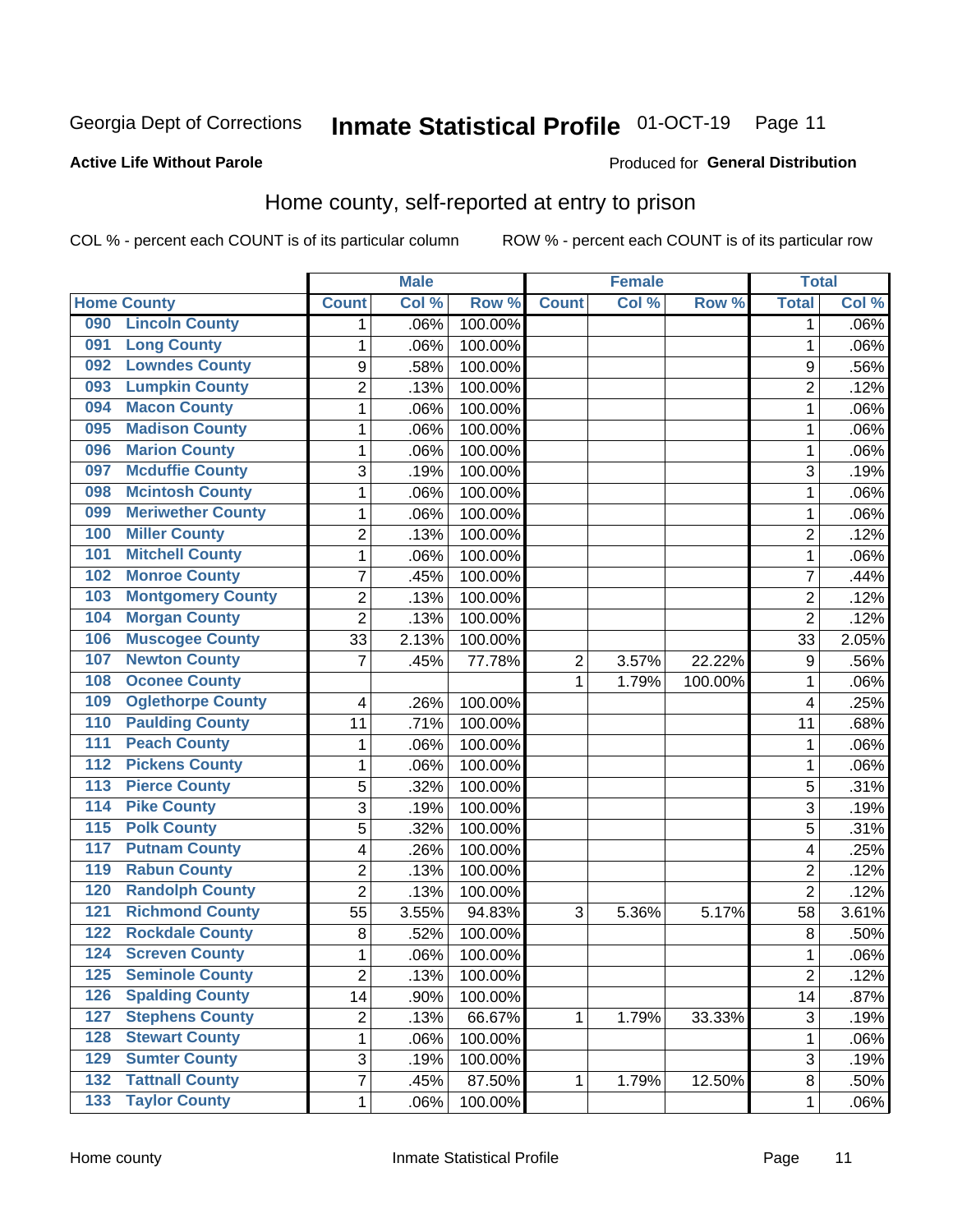## Inmate Statistical Profile 01-OCT-19 Page 12

### **Active Life Without Parole**

### Produced for General Distribution

## Home county, self-reported at entry to prison

COL % - percent each COUNT is of its particular column

|                                    |                | <b>Male</b>                |         |              | <b>Female</b> |        | <b>Total</b>   |                            |
|------------------------------------|----------------|----------------------------|---------|--------------|---------------|--------|----------------|----------------------------|
| <b>Home County</b>                 | <b>Count</b>   | $\overline{\text{Col }^9}$ | Row %   | <b>Count</b> | Col %         | Row %  | <b>Total</b>   | $\overline{\text{Col }\%}$ |
| <b>Telfair County</b><br>134       | 2              | .13%                       | 100.00% |              |               |        | 2              | .12%                       |
| <b>Thomas County</b><br>136        | 5              | .32%                       | 100.00% |              |               |        | 5              | .31%                       |
| <b>Tift County</b><br>137          | 10             | .64%                       | 100.00% |              |               |        | 10             | .62%                       |
| <b>Toombs County</b><br>138        | 10             | .64%                       | 100.00% |              |               |        | 10             | .62%                       |
| <b>Treutlen County</b><br>140      | 4              | .26%                       | 100.00% |              |               |        | 4              | .25%                       |
| <b>Troup County</b><br>141         | 7              | .45%                       | 100.00% |              |               |        |                | .44%                       |
| <b>Twiggs County</b><br>143        | $\overline{2}$ | .13%                       | 100.00% |              |               |        | $\overline{2}$ | .12%                       |
| <b>Union County</b><br>144         | 1              | .06%                       | 100.00% |              |               |        | 1              | .06%                       |
| <b>Upson County</b><br>145         | 5              | .32%                       | 100.00% |              |               |        | 5              | .31%                       |
| <b>Walker County</b><br>146        | 4              | .26%                       | 80.00%  | 1            | 1.79%         | 20.00% | 5              | .31%                       |
| <b>Walton County</b><br>147        | 14             | .90%                       | 100.00% |              |               |        | 14             | .87%                       |
| <b>Ware County</b><br>148          | 10             | .64%                       | 100.00% |              |               |        | 10             | .62%                       |
| <b>Warren County</b><br>149        | $\overline{2}$ | .13%                       | 66.67%  | 1            | 1.79%         | 33.33% | 3              | .19%                       |
| <b>Washington County</b><br>150    | $\overline{7}$ | .45%                       | 100.00% |              |               |        | 7              | .44%                       |
| <b>Wayne County</b><br>151         | 8              | .52%                       | 100.00% |              |               |        | 8              | .50%                       |
| <b>Wheeler County</b><br>153       | 1              | .06%                       | 100.00% |              |               |        | 1              | .06%                       |
| <b>White County</b><br>154         | 1              | .06%                       | 50.00%  | 1            | 1.79%         | 50.00% | $\overline{2}$ | .12%                       |
| <b>Whitfield County</b><br>155     | 9              | .58%                       | 100.00% |              |               |        | 9              | .56%                       |
| <b>Wilcox County</b><br>156        | 1              | .06%                       | 100.00% |              |               |        |                | .06%                       |
| <b>Wilkes County</b><br>157        | 4              | .26%                       | 100.00% |              |               |        | 4              | .25%                       |
| <b>Wilkinson County</b><br>158     | $\overline{2}$ | .13%                       | 100.00% |              |               |        | $\overline{2}$ | .12%                       |
| <b>Worth County</b><br>159         | 1              | .06%                       | 100.00% |              |               |        | 1              | .06%                       |
| <b>Other Custody/Out Of</b><br>999 | 3              | .19%                       | 100.00% |              |               |        | 3              | .19%                       |
| <b>State</b>                       |                |                            |         |              |               |        |                |                            |
| <b>Total Rported</b>               | 1,551          | 100%                       | 96.52%  | 56           | 100%          | 3.48%  | 1,607          | 100%                       |

| Reported<br><b>NOT</b> |      |    |      |
|------------------------|------|----|------|
| `otal                  | ,551 | ວບ | .607 |

| Mode (most frequent) | <b>Fulton County</b> | <b>Fulton County</b> | <b>Fulton County</b> |
|----------------------|----------------------|----------------------|----------------------|
|----------------------|----------------------|----------------------|----------------------|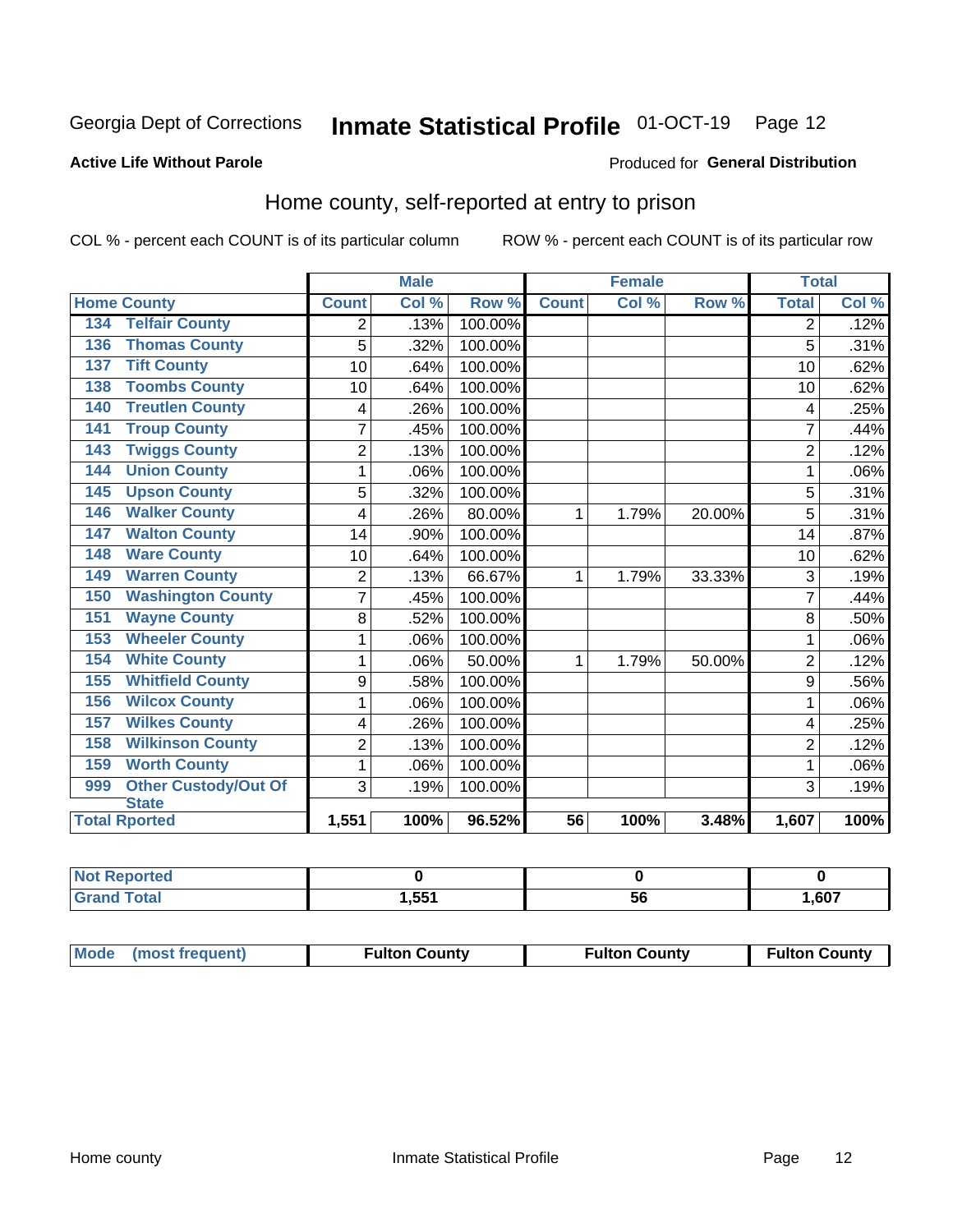#### Inmate Statistical Profile 01-OCT-19 Page 13

### **Active Life Without Parole**

### Produced for General Distribution

## Employment status before prison, self-reported at entry to prison

COL % - percent each COUNT is of its particular column

|                           | <b>Male</b>  |        |         |              | <b>Female</b> |       |       | <b>Total</b> |  |
|---------------------------|--------------|--------|---------|--------------|---------------|-------|-------|--------------|--|
| <b>Employment Status</b>  | <b>Count</b> | Col %  | Row %   | <b>Count</b> | Col %         | Row % | Total | Col %        |  |
| <b>Full Time</b><br>01    | 516          | 45.42% | 96.09%  | 21           | 47.73%        | 3.91% | 537   | 45.51%       |  |
| <b>Part Time</b><br>02    | 74           | 6.51%  | 100.00% |              |               |       | 74    | 6.27%        |  |
| Unempl $<$ 6M<br>03       | 70           | 6.16%  | 98.59%  |              | 2.27%         | 1.41% | 71    | 6.02%        |  |
| Unempl > 6M<br>04         | 286          | 25.18% | 94.70%  | 16           | 36.36%        | 5.30% | 302   | 25.59%       |  |
| <b>Never Worked</b><br>05 | 101          | 8.89%  | 100.00% |              |               |       | 101   | 8.56%        |  |
| <b>Student</b><br>06      | 34           | 2.99%  | 100.00% |              |               |       | 34    | 2.88%        |  |
| <b>Incapable</b><br>07    | 55           | 4.84%  | 90.16%  | 6            | 13.64%        | 9.84% | 61    | 5.17%        |  |
| <b>Total Reported</b>     | 1,136        | 100%   | 96.27%  | 44           | 100%          | 3.73% | 1,180 | 100%         |  |

| .<br>. .<br>$\sim$ | $\overline{\phantom{0}}$ | $\sim$<br>74 I |
|--------------------|--------------------------|----------------|
| 1.551              | ວເ                       | .607           |

| Mc | ∴ull | ----<br>ıme<br>w |
|----|------|------------------|
|    |      |                  |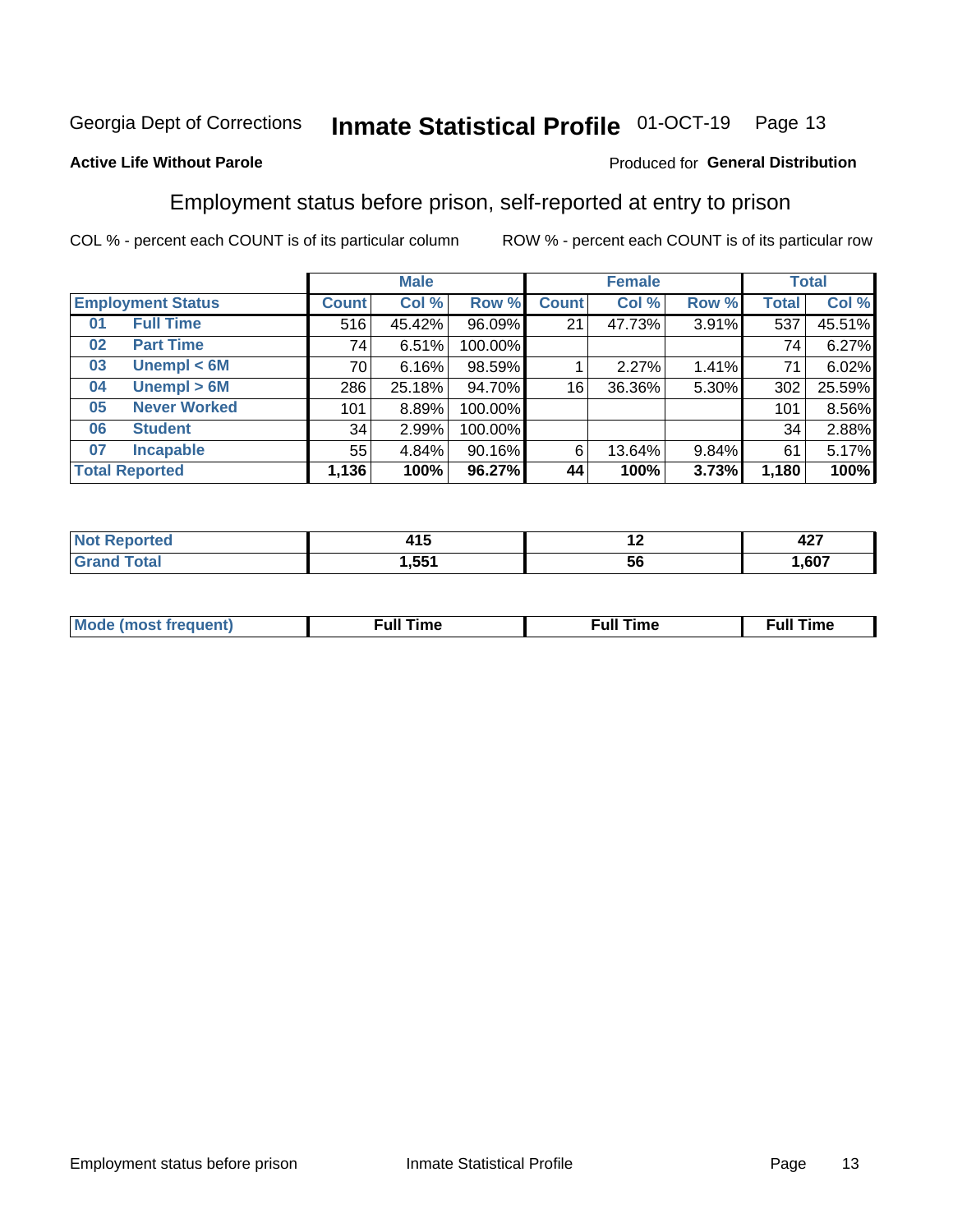## **Active Life Without Parole**

Produced for General Distribution

## Age at admission

COL % - percent each COUNT is of its particular column

|                         |              | <b>Male</b> |         |                | <b>Female</b> |        |              | <b>Total</b> |
|-------------------------|--------------|-------------|---------|----------------|---------------|--------|--------------|--------------|
| <b>Age At Admission</b> | <b>Count</b> | Col %       | Row %   | <b>Count</b>   | Col %         | Row %  | <b>Total</b> | Col %        |
| 15                      | 2            | 0.13%       | 100.00% |                |               |        | 2            | 0.12%        |
| 16                      | 1            | 0.06%       | 100.00% |                |               |        | 1            | 0.06%        |
| $\overline{17}$         | 8            | 0.52%       | 100.00% |                |               |        | 8            | 0.50%        |
| 18                      | 10           | 0.64%       | 100.00% |                |               |        | 10           | 0.62%        |
| 19                      | 21           | 1.35%       | 100.00% |                |               |        | 21           | 1.31%        |
| $\overline{20}$         | 41           | 2.64%       | 97.62%  | 1              | 1.79%         | 2.38%  | 42           | 2.61%        |
| $\overline{21}$         | 36           | 2.32%       | 97.30%  | 1              | 1.79%         | 2.70%  | 37           | 2.30%        |
| 22                      | 63           | 4.06%       | 96.92%  | $\overline{2}$ | 3.57%         | 3.08%  | 65           | 4.04%        |
| 23                      | 56           | 3.61%       | 98.25%  | 1              | 1.79%         | 1.75%  | 57           | 3.55%        |
| 24                      | 56           | 3.61%       | 94.92%  | 3              | 5.36%         | 5.08%  | 59           | 3.67%        |
| $\overline{25}$         | 68           | 4.38%       | 94.44%  | 4              | 7.14%         | 5.56%  | 72           | 4.48%        |
| 26                      | 69           | 4.45%       | 97.18%  | $\overline{2}$ | 3.57%         | 2.82%  | 71           | 4.42%        |
| $\overline{27}$         | 59           | 3.80%       | 93.65%  | 4              | 7.14%         | 6.35%  | 63           | 3.92%        |
| 28                      | 69           | 4.45%       | 97.18%  | $\overline{2}$ | 3.57%         | 2.82%  | 71           | 4.42%        |
| 29                      | 63           | 4.06%       | 98.44%  | 1              | 1.79%         | 1.56%  | 64           | 3.98%        |
| 30                      | 51           | 3.29%       | 100.00% |                |               |        | 51           | 3.17%        |
| 31                      | 68           | 4.38%       | 98.55%  | 1              | 1.79%         | 1.45%  | 69           | 4.29%        |
| 32                      | 66           | 4.26%       | 95.65%  | 3              | 5.36%         | 4.35%  | 69           | 4.29%        |
| 33                      | 51           | 3.29%       | 96.23%  | $\overline{2}$ | 3.57%         | 3.77%  | 53           | 3.30%        |
| 34                      | 34           | 2.19%       | 91.89%  | 3              | 5.36%         | 8.11%  | 37           | 2.30%        |
| 35                      | 41           | 2.64%       | 97.62%  | 1              | 1.79%         | 2.38%  | 42           | 2.61%        |
| 36                      | 52           | 3.35%       | 96.30%  | $\overline{2}$ | 3.57%         | 3.70%  | 54           | 3.36%        |
| 37                      | 42           | 2.71%       | 97.67%  | 1              | 1.79%         | 2.33%  | 43           | 2.68%        |
| 38                      | 50           | 3.22%       | 100.00% |                |               |        | 50           | 3.11%        |
| 39                      | 38           | 2.45%       | 86.36%  | 6              | 10.71%        | 13.64% | 44           | 2.74%        |
| 40                      | 33           | 2.13%       | 94.29%  | $\overline{2}$ | 3.57%         | 5.71%  | 35           | 2.18%        |
| 41                      | 42           | 2.71%       | 95.45%  | $\overline{2}$ | 3.57%         | 4.55%  | 44           | 2.74%        |
| 42                      | 36           | 2.32%       | 100.00% |                |               |        | 36           | 2.24%        |
| 43                      | 30           | 1.93%       | 93.75%  | $\overline{2}$ | 3.57%         | 6.25%  | 32           | 1.99%        |
| 44                      | 24           | 1.55%       | 92.31%  | $\overline{2}$ | 3.57%         | 7.69%  | 26           | 1.62%        |
| 45                      | 31           | 2.00%       | 96.88%  | 1              | 1.79%         | 3.13%  | 32           | 1.99%        |
| 46                      | 26           | 1.68%       | 89.66%  | 3              | 5.36%         | 10.34% | 29           | 1.80%        |
| 47                      | 28           | 1.81%       | 100.00% |                |               |        | 28           | 1.74%        |
| 48                      | 26           | 1.68%       | 89.66%  | 3              | 5.36%         | 10.34% | 29           | 1.80%        |
| 49                      | 25           | 1.61%       | 100.00% |                |               |        | 25           | 1.56%        |
| 50                      | 25           | 1.61%       | 100.00% |                |               |        | 25           | 1.56%        |
| $\overline{51}$         | 11           | 0.71%       | 100.00% |                |               |        | 11           | 0.68%        |
| 52                      | 13           | 0.84%       | 100.00% |                |               |        | 13           | 0.81%        |
| 53                      | 15           | 0.97%       | 100.00% |                |               |        | 15           | 0.93%        |
| 54                      | 11           | 0.71%       | 100.00% |                |               |        | 11           | 0.68%        |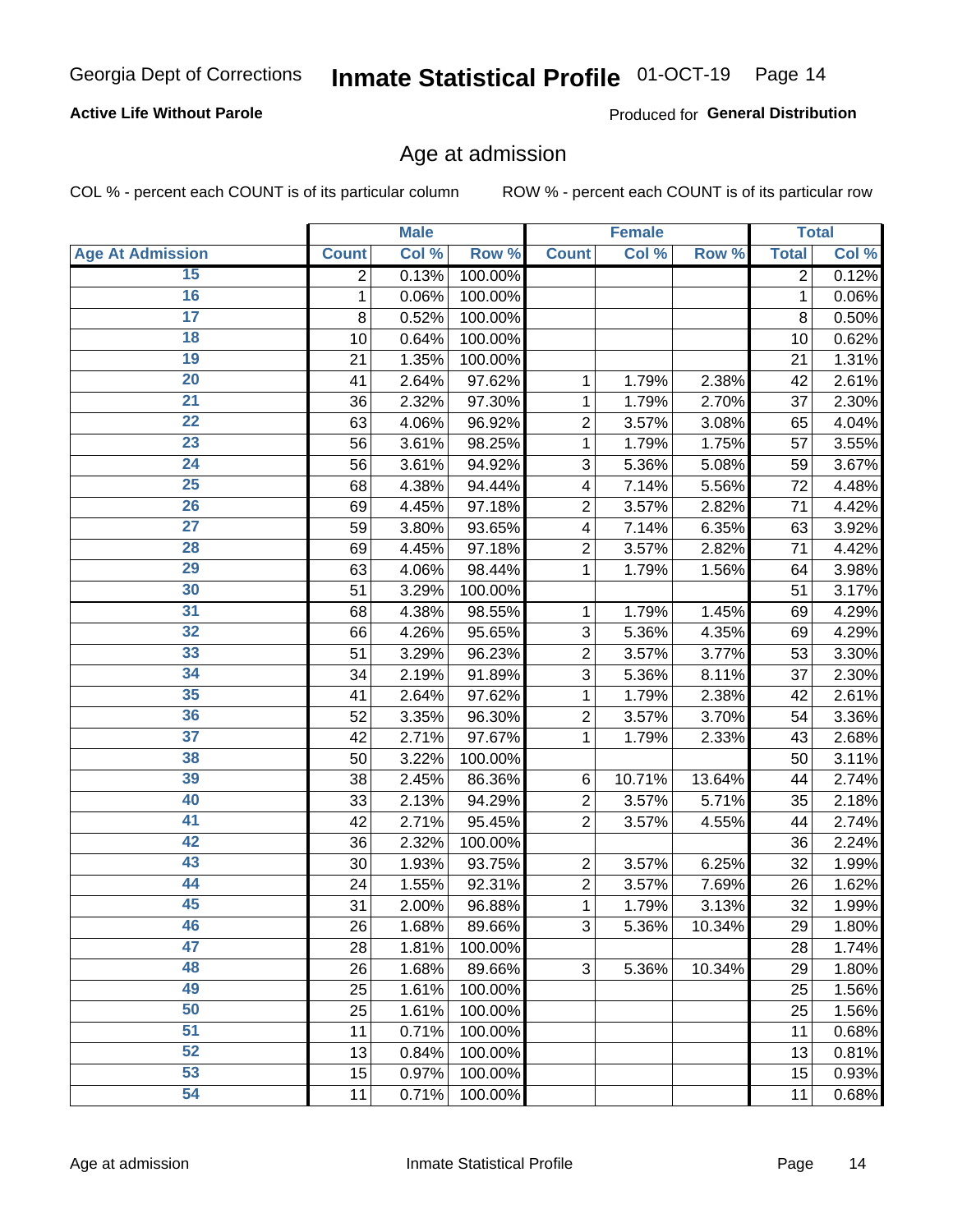## **Active Life Without Parole**

Produced for General Distribution

## Age at admission

COL % - percent each COUNT is of its particular column

|                         |              | <b>Male</b> |         |              | <b>Female</b> |       |                | <b>Total</b> |
|-------------------------|--------------|-------------|---------|--------------|---------------|-------|----------------|--------------|
| <b>Age At Admission</b> | <b>Count</b> | Col %       | Row %   | <b>Count</b> | Col %         | Row % | <b>Total</b>   | Col %        |
| 55                      | 12           | 0.77%       | 92.31%  |              | 1.79%         | 7.69% | 13             | 0.81%        |
| 56                      | 7            | 0.45%       | 100.00% |              |               |       |                | 0.44%        |
| 57                      | 8            | 0.52%       | 100.00% |              |               |       | 8              | 0.50%        |
| 58                      | 6            | 0.39%       | 100.00% |              |               |       | 6              | 0.37%        |
| 59                      | 5            | 0.32%       | 100.00% |              |               |       | 5              | 0.31%        |
| 60                      | 3            | 0.19%       | 100.00% |              |               |       | 3              | 0.19%        |
| 61                      | 2            | 0.13%       | 100.00% |              |               |       | 2              | 0.12%        |
| 62                      | 2            | 0.13%       | 100.00% |              |               |       | 2              | 0.12%        |
| 64                      | 4            | 0.26%       | 100.00% |              |               |       | 4              | 0.25%        |
| 65                      | 2            | 0.13%       | 100.00% |              |               |       | 2              | 0.12%        |
| 66                      | 2            | 0.13%       | 100.00% |              |               |       | 2              | 0.12%        |
| 67                      | 2            | 0.13%       | 100.00% |              |               |       | $\overline{2}$ | 0.12%        |
| 69                      | 3            | 0.19%       | 100.00% |              |               |       | 3              | 0.19%        |
| 73                      |              | 0.06%       | 100.00% |              |               |       |                | 0.06%        |
| 78                      |              | 0.06%       | 100.00% |              |               |       |                | 0.06%        |
| <b>Total Reported</b>   | 1,551        | 100%        | 96.52%  | 56           | 100%          | 3.48% | 1,607          | 100%         |

| : Reported<br><b>NOT</b> |      |    |       |
|--------------------------|------|----|-------|
| <b>Total</b>             | ,551 | эt | 1,607 |

| Mean (average)         | 34.03 | 34.21 | 34.03    |
|------------------------|-------|-------|----------|
| <b>Median (middle)</b> | ^^    |       | ົ<br>-52 |
| Mode (most frequent)   |       | 39    | 25       |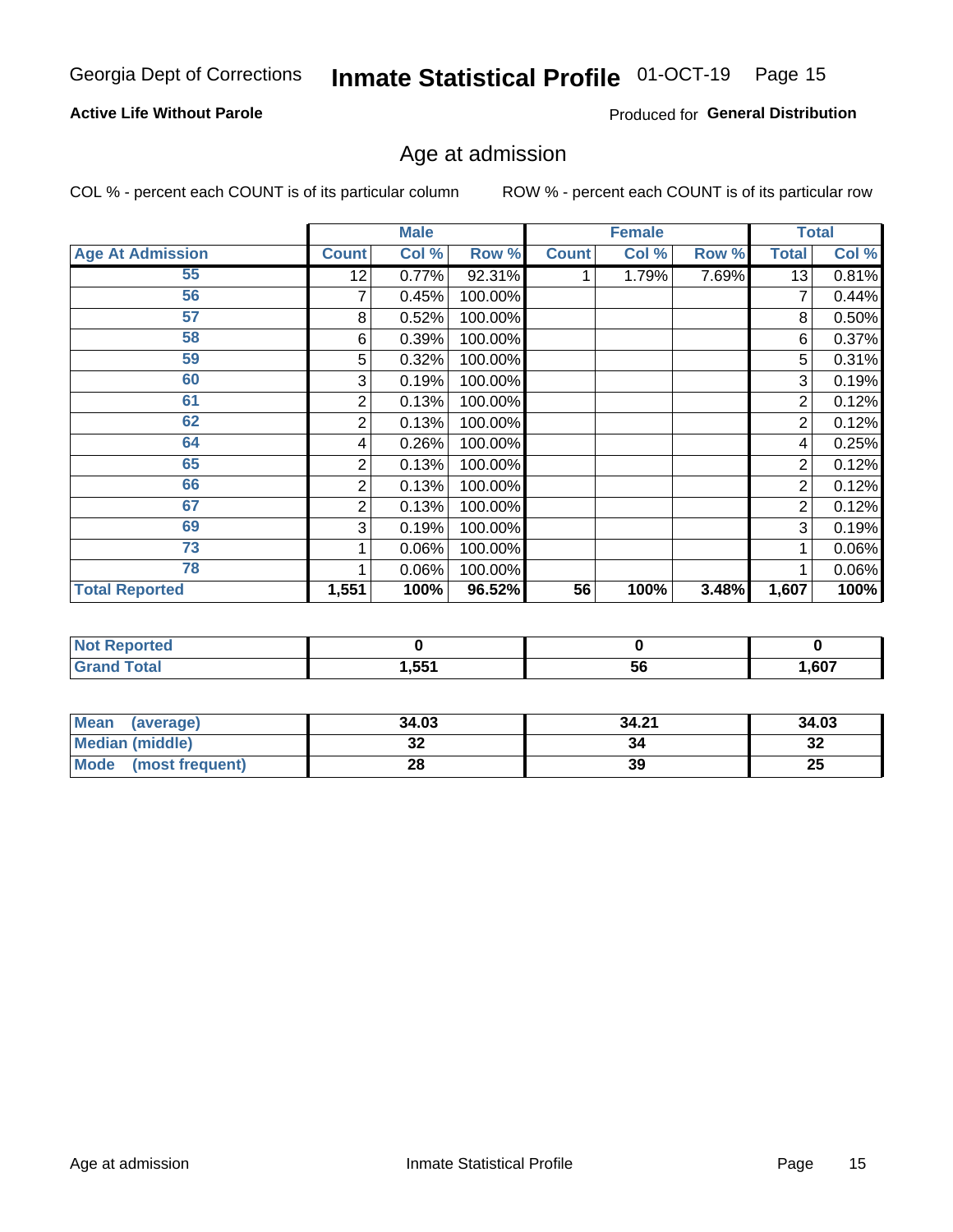## **Active Life Without Parole**

### Produced for General Distribution

## Height, measured at entry to prison

COL % - percent each COUNT is of its particular column

|                       |                | <b>Male</b> |         |                 | <b>Female</b> |         |                | <b>Total</b> |
|-----------------------|----------------|-------------|---------|-----------------|---------------|---------|----------------|--------------|
| <b>Height</b>         | <b>Count</b>   | Col %       | Row %   | <b>Count</b>    | Col %         | Row %   | <b>Total</b>   | Col %        |
| $\bf{0}$              | 6              | 0.39%       | 100.00% |                 |               |         | 6              | 0.37%        |
| 4'10''                |                |             |         | $\mathbf{1}$    | 1.79%         | 100.00% | 1              | $0.06\%$     |
| 5'00''                | 4              | 0.26%       | 100.00% |                 |               |         | 4              | 0.25%        |
| 5'01"                 | 4              | 0.26%       | 66.67%  | $\overline{c}$  | 3.57%         | 33.33%  | 6              | 0.37%        |
| 5'02"                 | 6              | 0.39%       | 85.71%  | 1               | 1.79%         | 14.29%  | $\overline{7}$ | 0.44%        |
| 5'03''                | 13             | 0.84%       | 56.52%  | 10              | 17.86%        | 43.48%  | 23             | 1.43%        |
| 5'04"                 | 17             | 1.10%       | 51.52%  | 16              | 28.57%        | 48.48%  | 33             | 2.05%        |
| 5'05"                 | 41             | 2.64%       | 87.23%  | 6               | 10.71%        | 12.77%  | 47             | 2.92%        |
| 5'06''                | 107            | 6.90%       | 94.69%  | 6               | 10.71%        | 5.31%   | 113            | 7.03%        |
| 5'07''                | 108            | 6.96%       | 93.91%  | 7               | 12.50%        | 6.09%   | 115            | 7.16%        |
| 5'08''                | 159            | 10.25%      | 99.38%  | 1               | 1.79%         | 0.63%   | 160            | 9.96%        |
| 5'09''                | 205            | 13.22%      | 99.03%  | $\overline{2}$  | 3.57%         | 0.97%   | 207            | 12.88%       |
| 5'10''                | 182            | 11.73%      | 99.45%  | 1               | 1.79%         | 0.55%   | 183            | 11.39%       |
| 5'11"                 | 195            | 12.57%      | 99.49%  | 1               | 1.79%         | 0.51%   | 196            | 12.20%       |
| 6'00''                | 165            | 10.64%      | 99.40%  | 1               | 1.79%         | 0.60%   | 166            | 10.33%       |
| 6'01''                | 128            | 8.25%       | 100.00% |                 |               |         | 128            | 7.97%        |
| 6'02"                 | 105            | 6.77%       | 100.00% |                 |               |         | 105            | 6.53%        |
| 6'03''                | 50             | 3.22%       | 98.04%  | $\mathbf{1}$    | 1.79%         | 1.96%   | 51             | 3.17%        |
| 6'04"                 | 36             | 2.32%       | 100.00% |                 |               |         | 36             | 2.24%        |
| 6'05"                 | 10             | 0.64%       | 100.00% |                 |               |         | 10             | 0.62%        |
| 6'06''                | 6              | 0.39%       | 100.00% |                 |               |         | 6              | 0.37%        |
| 6'07''                | $\overline{2}$ | 0.13%       | 100.00% |                 |               |         | $\overline{2}$ | 0.12%        |
| 6'11''                | $\overline{2}$ | 0.13%       | 100.00% |                 |               |         | $\overline{2}$ | 0.12%        |
| <b>Total Reported</b> | 1,551          | 100%        | 96.52%  | $\overline{56}$ | 100%          | 3.48%   | 1,607          | 100%         |

| rteo<br>m. |              |    |      |
|------------|--------------|----|------|
|            | <b>I.551</b> | 56 | ,607 |

| <b>Mean</b> | (average)       | 5'10" | 5'05" | 5'10" |  |
|-------------|-----------------|-------|-------|-------|--|
|             |                 |       |       |       |  |
| Mode        | (most frequent) | 5'09" | 5'04" | 5'09" |  |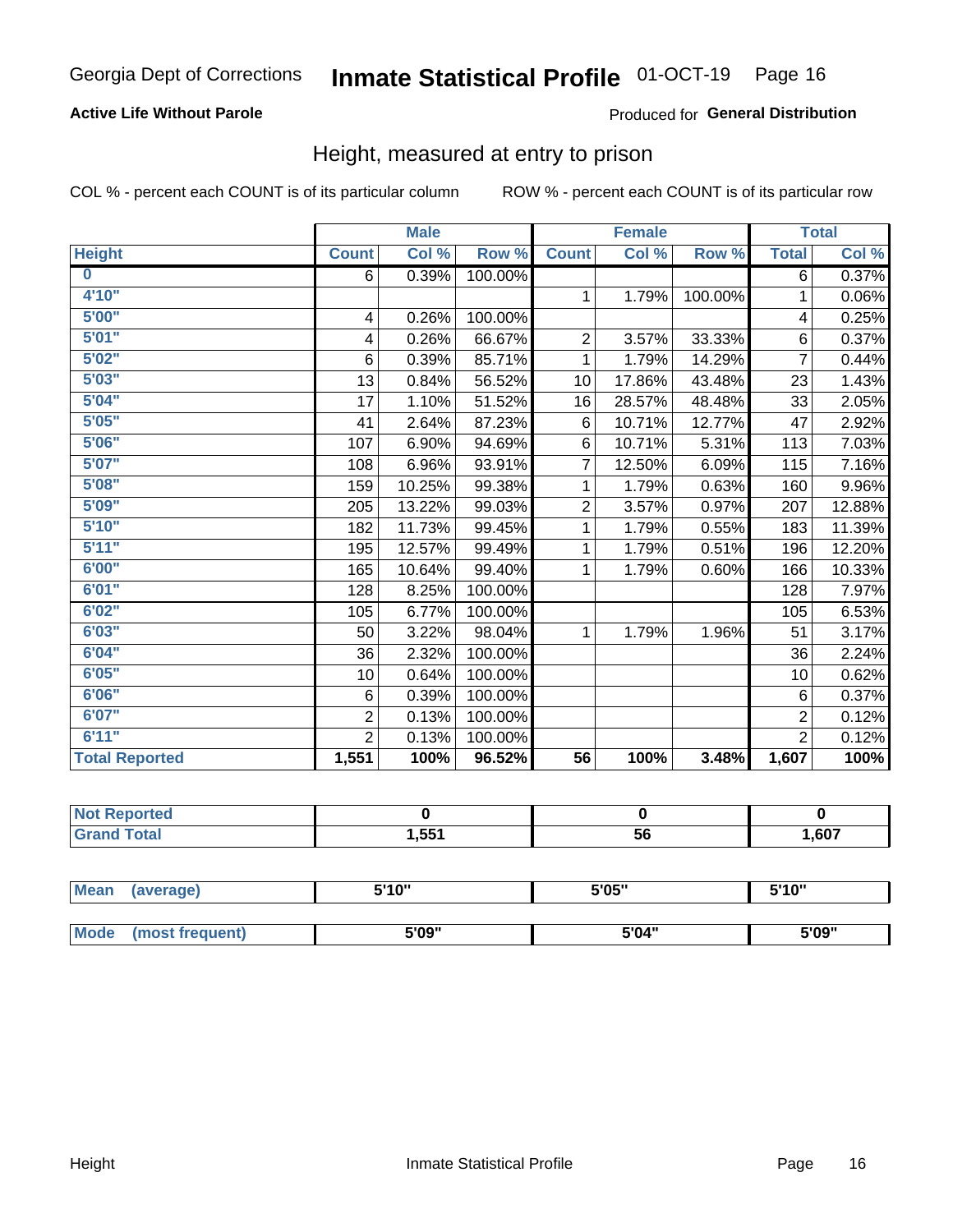### **Active Life Without Parole**

Produced for General Distribution

## Weight, measured at entry to prison

COL % - percent each COUNT is of its particular column

|                                |                          | <b>Male</b> |         |                | <b>Female</b> |         |                | <b>Total</b> |  |
|--------------------------------|--------------------------|-------------|---------|----------------|---------------|---------|----------------|--------------|--|
| <b>Weight</b>                  | <b>Count</b>             | Col %       | Row %   | <b>Count</b>   | Col %         | Row %   | <b>Total</b>   | Col %        |  |
| 100 - 109 pounds               |                          |             |         | 1              | 1.79%         | 100.00% | 1              | 0.06%        |  |
| 110 - 119 pounds               | 4                        | 0.26%       | 66.67%  | $\overline{2}$ | 3.57%         | 33.33%  | 6              | 0.37%        |  |
| 120 - 129 pounds               | $\overline{7}$           | 0.45%       | 87.50%  | 1              | 1.79%         | 12.50%  | 8              | 0.50%        |  |
| 130 - 139 pounds               | 45                       | 2.91%       | 91.84%  | 4              | 7.14%         | 8.16%   | 49             | 3.05%        |  |
| 140 - 149 pounds               | 98                       | 6.33%       | 96.08%  | 4              | 7.14%         | 3.92%   | 102            | 6.36%        |  |
| 150 - 159 pounds               | 143                      | 9.24%       | 95.33%  | 7              | 12.50%        | 4.67%   | 150            | 9.35%        |  |
| 160 - 169 pounds               | 190                      | 12.27%      | 97.94%  | 4              | 7.14%         | 2.06%   | 194            | 12.09%       |  |
| 170 - 179 pounds               | 204                      | 13.18%      | 98.08%  | 4              | 7.14%         | 1.92%   | 208            | 12.97%       |  |
| 180 - 189 pounds               | 205                      | 13.24%      | 97.16%  | 6              | 10.71%        | 2.84%   | 211            | 13.15%       |  |
| 190 - 199 pounds               | 129                      | 8.33%       | 95.56%  | 6              | 10.71%        | 4.44%   | 135            | 8.42%        |  |
| 200 - 209 pounds               | 134                      | 8.66%       | 97.10%  | 4              | 7.14%         | 2.90%   | 138            | 8.60%        |  |
| 210 - 219 pounds               | 93                       | 6.01%       | 94.90%  | 5              | 8.93%         | 5.10%   | 98             | 6.11%        |  |
| 220 - 229 pounds               | 97                       | 6.27%       | 98.98%  | 1              | 1.79%         | 1.02%   | 98             | 6.11%        |  |
| 230 - 239 pounds               | 57                       | 3.68%       | 98.28%  | 1              | 1.79%         | 1.72%   | 58             | 3.62%        |  |
| 240 - 249 pounds               | 45                       | 2.91%       | 100.00% |                |               |         | 45             | 2.81%        |  |
| 250 - 259 pounds               | 33                       | 2.13%       | 97.06%  | 1              | 1.79%         | 2.94%   | 34             | 2.12%        |  |
| 260 - 269 pounds               | 12                       | 0.78%       | 92.31%  | 1              | 1.79%         | 7.69%   | 13             | 0.81%        |  |
| 270 - 279 pounds               | 15                       | 0.97%       | 100.00% |                |               |         | 15             | 0.94%        |  |
| 280 - 289 pounds               | 12                       | 0.78%       | 92.31%  | 1              | 1.79%         | 7.69%   | 13             | 0.81%        |  |
| 290 - 299 pounds               | 5                        | 0.32%       | 71.43%  | $\overline{2}$ | 3.57%         | 28.57%  | $\overline{7}$ | 0.44%        |  |
| 300 - 309 pounds               | 5                        | 0.32%       | 100.00% |                |               |         | 5              | 0.31%        |  |
| 310 - 319 pounds               | 1                        | 0.06%       | 100.00% |                |               |         | $\mathbf 1$    | 0.06%        |  |
| 320 - 329 pounds               | 4                        | 0.26%       | 100.00% |                |               |         | 4              | 0.25%        |  |
| 330 - 339 pounds               | 5                        | 0.32%       | 100.00% |                |               |         | 5              | 0.31%        |  |
| 350 - 359 pounds               | 1                        | 0.06%       | 100.00% |                |               |         | 1              | 0.06%        |  |
| 360 - 369 pounds               | 1                        | 0.06%       | 100.00% |                |               |         | $\mathbf 1$    | 0.06%        |  |
| 370 - 379 pounds               | 1                        | 0.06%       | 100.00% |                |               |         | 1              | 0.06%        |  |
| 390 - 399 pounds               |                          |             |         | 1              | 1.79%         | 100.00% | 1              | 0.06%        |  |
| 400 pounds and over            | $\overline{2}$           | 0.13%       | 100.00% |                |               |         | $\overline{2}$ | 0.12%        |  |
| <b>Total Reported</b>          | 1,548                    | 100%        | 96.51%  | 56             | 100%          | 3.49%   | 1,604          | 100%         |  |
|                                |                          |             |         |                |               |         |                |              |  |
| <b>Not Reported</b>            |                          | 3           |         |                | o             |         |                | 3            |  |
| <b>Grand Total</b>             | 1,551<br>$\overline{56}$ |             |         |                | 1,607         |         |                |              |  |
|                                |                          |             |         |                |               |         |                |              |  |
| <b>Mean</b><br>(average)       |                          | 188         |         |                | 184           |         |                | 188          |  |
| <b>Median (middle)</b>         |                          | 180         |         |                | 180           |         |                | 180          |  |
| <b>Mode</b><br>(most frequent) |                          | 180         |         | 180            |               |         | <b>180</b>     |              |  |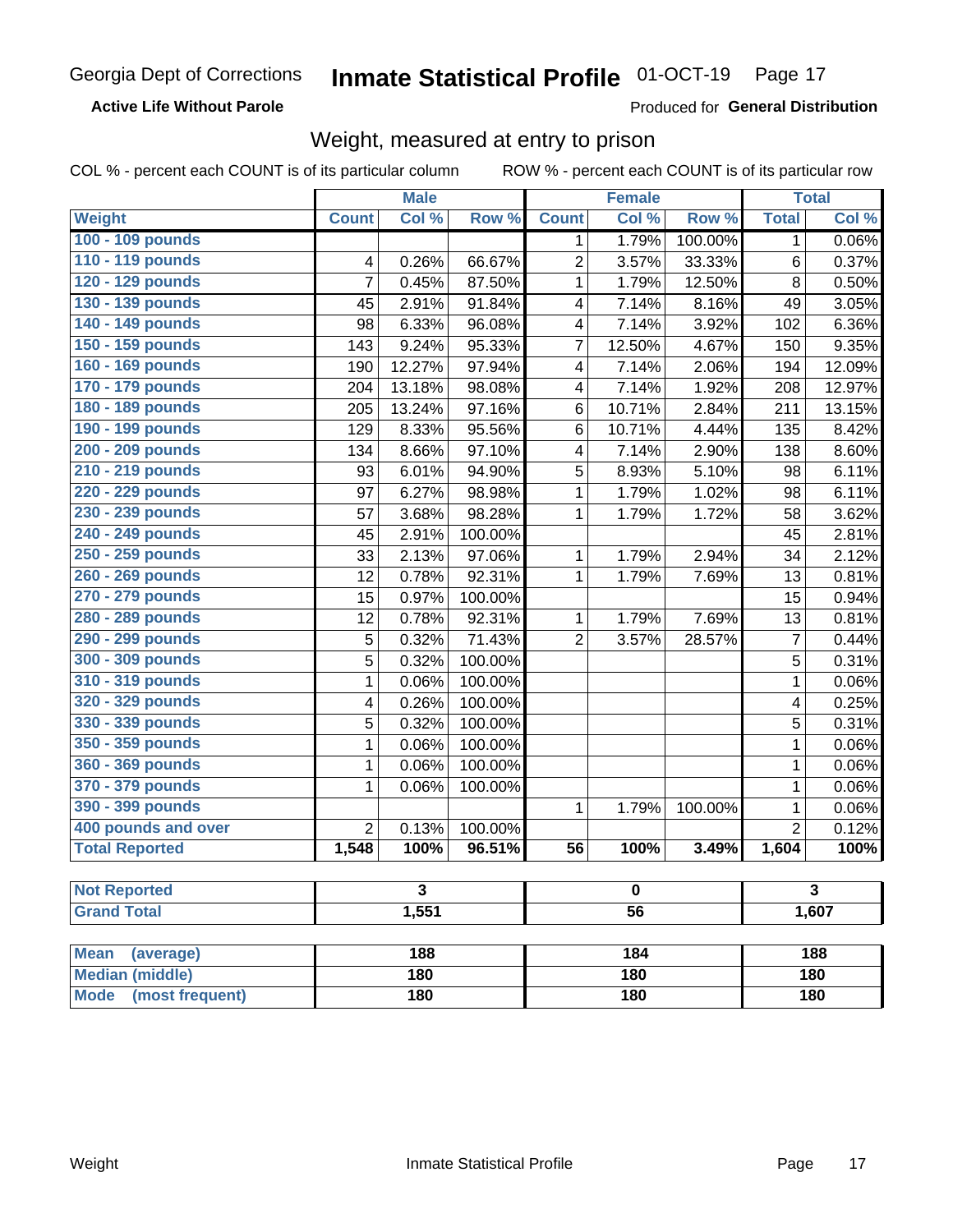## Inmate Statistical Profile 01-OCT-19 Page 18

### **Active Life Without Parole**

### Produced for General Distribution

## Veterans validated by Veteran's Administration

COL % - percent each COUNT is of its particular column

|                          |                 | <b>Male</b> |                    | <b>Female</b> |       |              | <b>Total</b> |
|--------------------------|-----------------|-------------|--------------------|---------------|-------|--------------|--------------|
| <b>Military service</b>  | <b>Count</b>    | Col %       | <b>Row % Count</b> | Col %         | Row % | <b>Total</b> | Col %        |
| <b>Others</b><br>0       | 51              | 40.48%      | 100.00%            |               |       | 51           | 40.16%       |
| <b>Air Force</b>         | 49              | 38.89%      | 98.00%             | 100.00%       | 2.00% | 50           | 39.37%       |
| <b>Army</b>              | 6               | 4.76%       | 100.00%            |               |       | 6            | 4.72%        |
| <b>Navy</b><br>3         |                 | $5.56\%$    | 100.00%            |               |       |              | 5.51%        |
| <b>Coast Guard</b><br>5. | 13 <sub>1</sub> | 10.32%      | 100.00%            |               |       | 13           | 10.24%       |
| <b>Total Reported</b>    | 126             | 100%        | 99.21%             | 100%          | .79%  | 127          | 100%         |

|             | 10E<br>44J | --<br>. .<br>ູບປ | ,480 |
|-------------|------------|------------------|------|
| $f = 4 - 7$ | ,551       | 56               | ,607 |

| <b>Moo.</b> |
|-------------|
|-------------|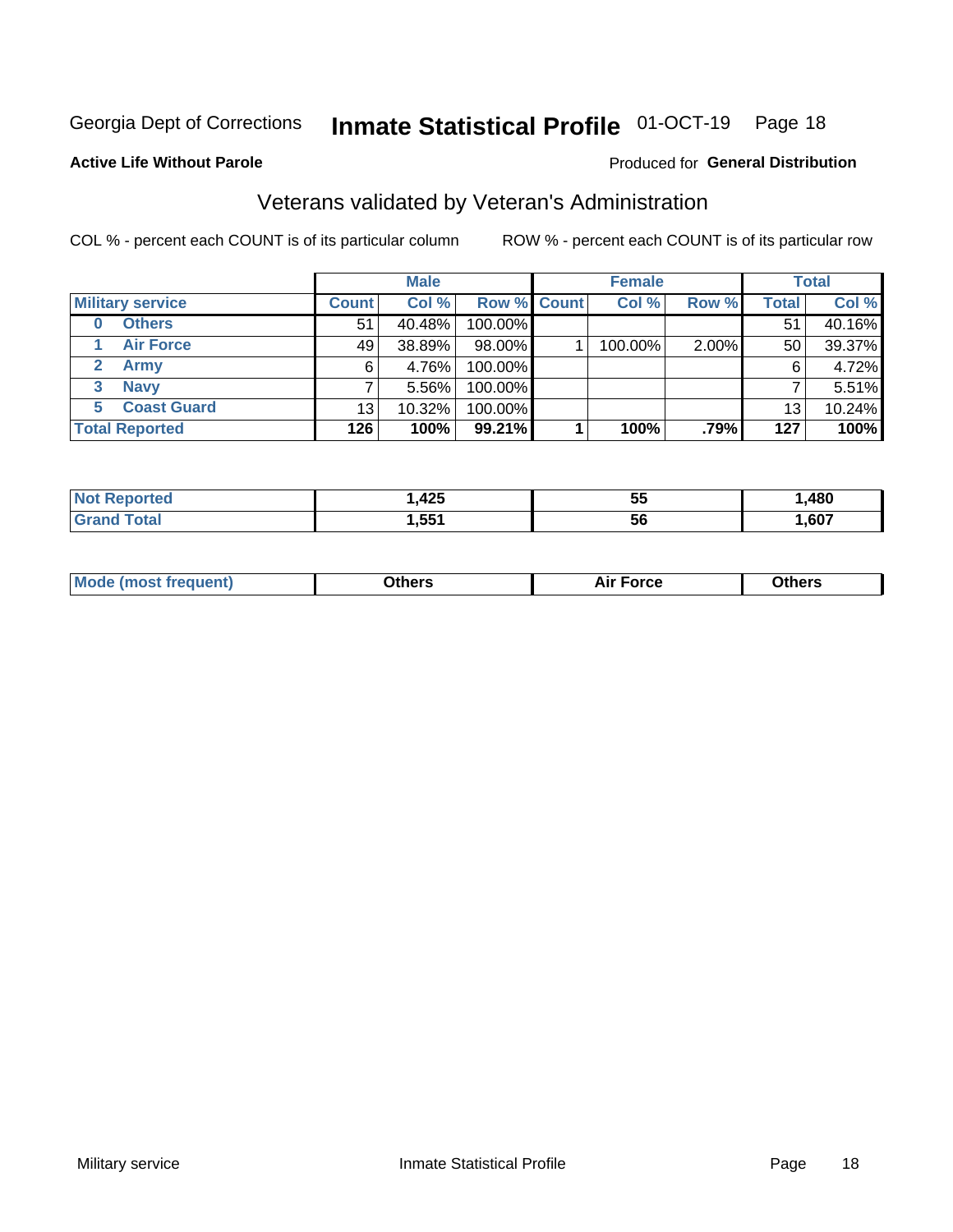#### Inmate Statistical Profile 01-OCT-19 Page 19

### **Active Life Without Parole**

### Produced for General Distribution

## Type of admission to prison

COL % - percent each COUNT is of its particular column

|                                      |              | <b>Male</b> |                    |    | <b>Female</b> |       |              | <b>Total</b> |
|--------------------------------------|--------------|-------------|--------------------|----|---------------|-------|--------------|--------------|
| <b>Type of Admission</b>             | <b>Count</b> | Col %       | <b>Row % Count</b> |    | Col %         | Row % | <b>Total</b> | Col %        |
| <b>New Sentence</b><br>52            | l,468        | 94.65%      | 96.33%             | 56 | 100.00%       | 3.67% | 1,524        | 94.84%       |
| <b>Probation Rev Partial</b><br>53   | 9            | .58%        | 100.00%            |    |               |       | 9            | .56%         |
| <b>Probation Rev Remainder</b><br>54 | 19           | 1.23%       | 100.00%            |    |               |       | 19           | 1.18%        |
| <b>Parole Rev New Sentence</b><br>55 | 21           | 1.35%       | 100.00%            |    |               |       | 21           | 1.31%        |
| <b>Parole Rev No New</b><br>56       | 20           | 1.29%       | 100.00%            |    |               |       | 20           | 1.24%        |
| <b>Sentence</b>                      |              |             |                    |    |               |       |              |              |
| <b>Life W/O Parole</b><br>70         | 13           | .84%        | 100.00%            |    |               |       | 13           | .81%         |
| <b>Unknown</b><br>82                 |              | .06%        | 100.00%            |    |               |       |              | .06%         |
| <b>Total Reported</b>                | 1,551        | 100%        | 96.52%             | 56 | 100%          | 3.48% | 1,607        | 100%         |

| <b>Not</b><br>Reported<br>$\sim$ |              |           |       |
|----------------------------------|--------------|-----------|-------|
| <b>Total</b>                     | 551<br>ו טטו | - -<br>56 | 1,607 |

| <b>Mode (most frequent)</b> | <b>New Sentence</b> | <b>New Sentence</b> | <b>New Sentence</b> |
|-----------------------------|---------------------|---------------------|---------------------|
|                             |                     |                     |                     |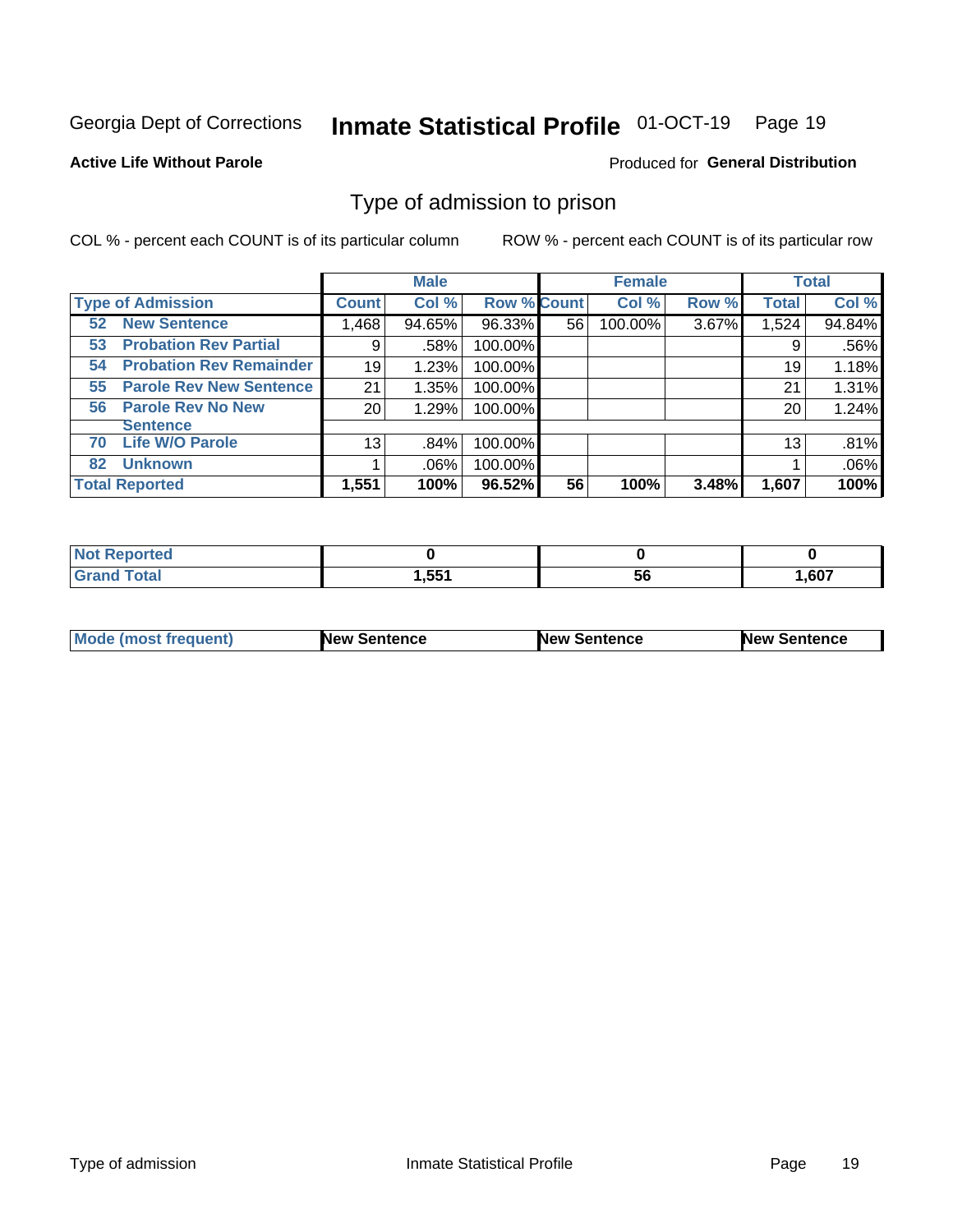## Inmate Statistical Profile 01-OCT-19 Page 20

**Active Life Without Parole** 

### Produced for General Distribution

## Current / last supervision level

COL % - percent each COUNT is of its particular column

|                        |              | <b>Male</b> |                    |    | <b>Female</b> |          |       | <b>Total</b> |
|------------------------|--------------|-------------|--------------------|----|---------------|----------|-------|--------------|
| <b>Security Status</b> | <b>Count</b> | Col%        | <b>Row % Count</b> |    | Col %         | Row %    | Total | Col %        |
| 4 Medium               |              | .19%        | 100.00%            |    | .00%          |          |       | .19%l        |
| 5 Close                | .548         | 99.81%      | 96.51%             | 56 | 100.00%       | $3.49\%$ | .604  | 99.81%       |
| <b>Total Reported</b>  | 1.551        | 100%        | 96.52%             | 56 | 100%          | 3.48%    | 1,607 | 100%         |

| <b>Still being diagnosed</b> |       |    |       |
|------------------------------|-------|----|-------|
| <b>Not Reported</b>          |       |    |       |
| <b>Grand Total</b>           | 1,551 | 56 | 1,607 |

| Mode (m<br>rreguent)<br>mso | lose: | Close | Close |
|-----------------------------|-------|-------|-------|
|                             |       |       |       |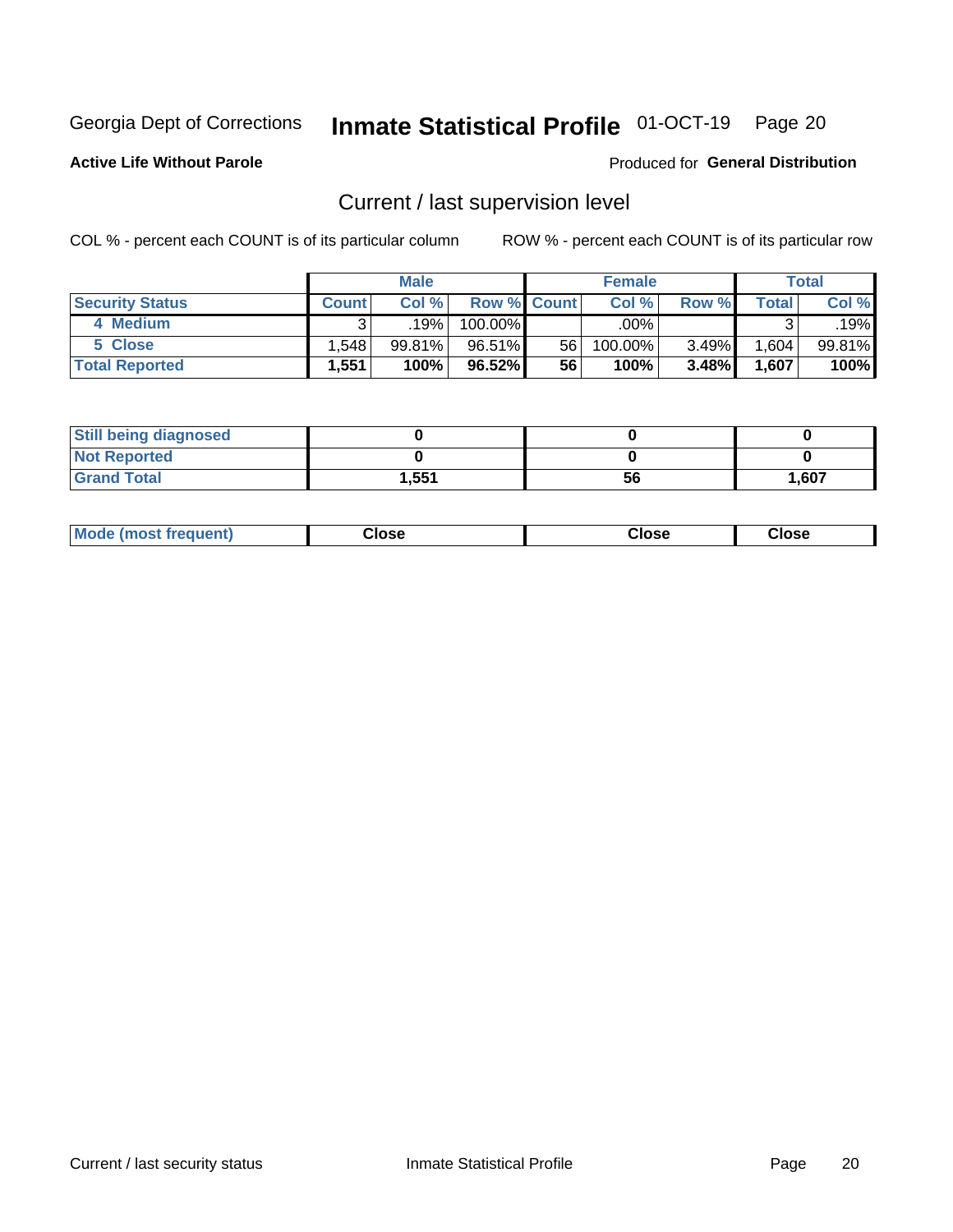## Inmate Statistical Profile 01-OCT-19 Page 21

**Active Life Without Parole** 

Produced for General Distribution

## Current / last type of institution

COL % - percent each COUNT is of its particular column

|                            |              | <b>Male</b> |                    |    | <b>Female</b> |          |                | <b>Total</b> |
|----------------------------|--------------|-------------|--------------------|----|---------------|----------|----------------|--------------|
| <b>Type of Institution</b> | <b>Count</b> | Col%        | <b>Row % Count</b> |    | Col %         | Row %    | <b>Total</b> I | Col %        |
| <b>State Prison</b>        | 1.551        | $100.00\%$  | $96.52\%$          | 56 | $100.00\%$    | $3.48\%$ | 1,607          | 100.00%      |
| <b>Total Reported</b>      | 1,551        | 100%        | $96.52\%$          | 56 | $100\%$ .     | $3.48\%$ | 1,607          | 100%         |

| τeα<br>$\sim$ |               |    |      |
|---------------|---------------|----|------|
|               | 551<br>. JJ . | эt | .607 |

|  | <b>Mode (most frequent)</b> | State Prison | <b>State Prison</b> | <b>State Prison</b> |
|--|-----------------------------|--------------|---------------------|---------------------|
|--|-----------------------------|--------------|---------------------|---------------------|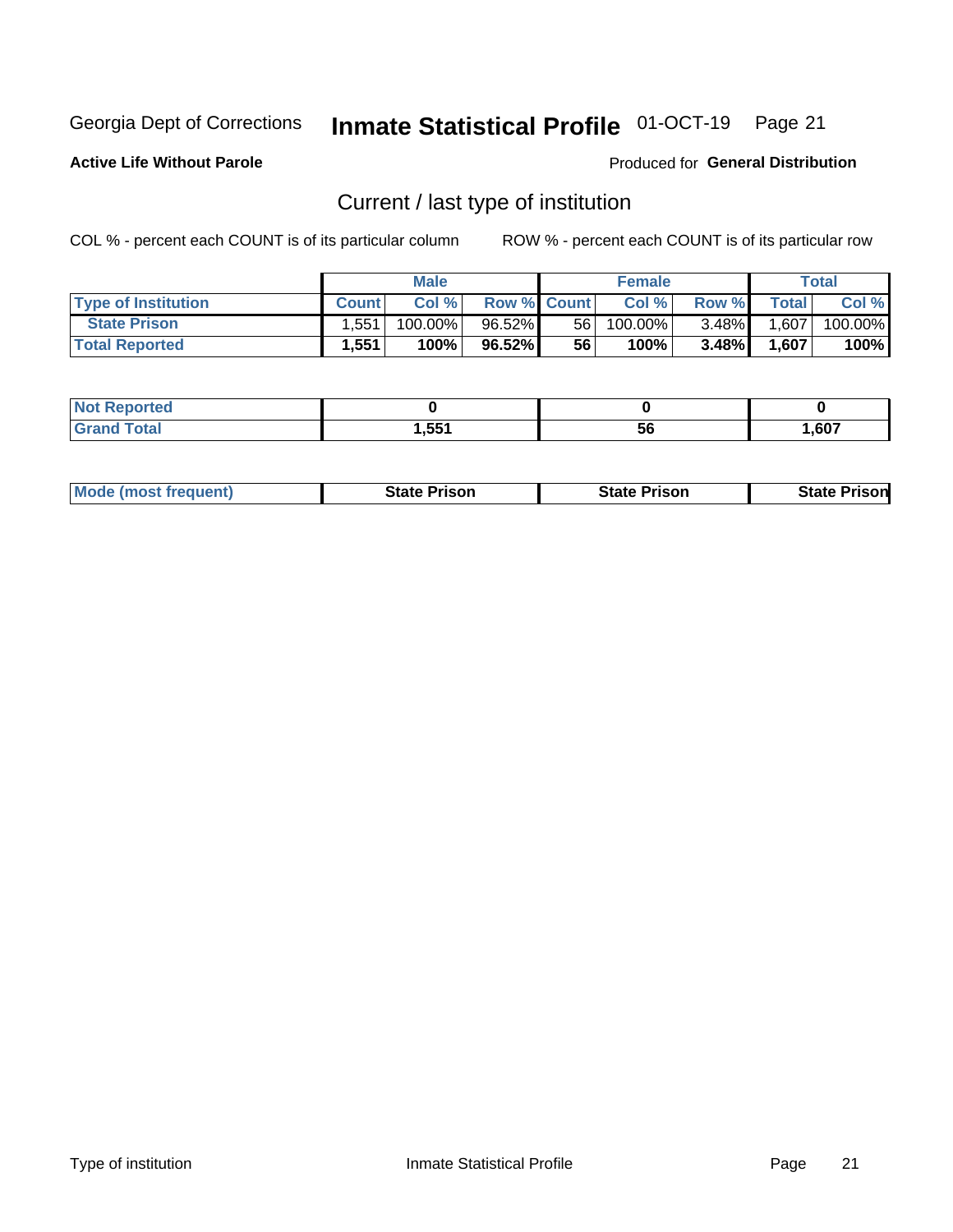## Inmate Statistical Profile 01-OCT-19 Page 22

## **Active Life Without Parole**

### Produced for General Distribution

## Institution type - transitional centers

COL % - percent each COUNT is of its particular column

|                                                | <b>Male</b> |                    | <b>Female</b> |             | <b>Total</b> |
|------------------------------------------------|-------------|--------------------|---------------|-------------|--------------|
| <b>Institution Type - Trans. Centers Count</b> | CoI%        | <b>Row % Count</b> | Col % l       | Row % Total | Col %        |
| <b>Total Reported</b>                          |             |                    |               |             |              |

| <b>Reported</b><br><b>NOT</b><br>$\sim$            |  |  |
|----------------------------------------------------|--|--|
| $f$ $f \circ f \circ f$<br>$C = 1$<br><b>TULAI</b> |  |  |

| Mode (most frequent) | <b>Null</b> | <b>Null</b> | <b>Null</b> |
|----------------------|-------------|-------------|-------------|
|                      |             |             |             |
|                      |             |             |             |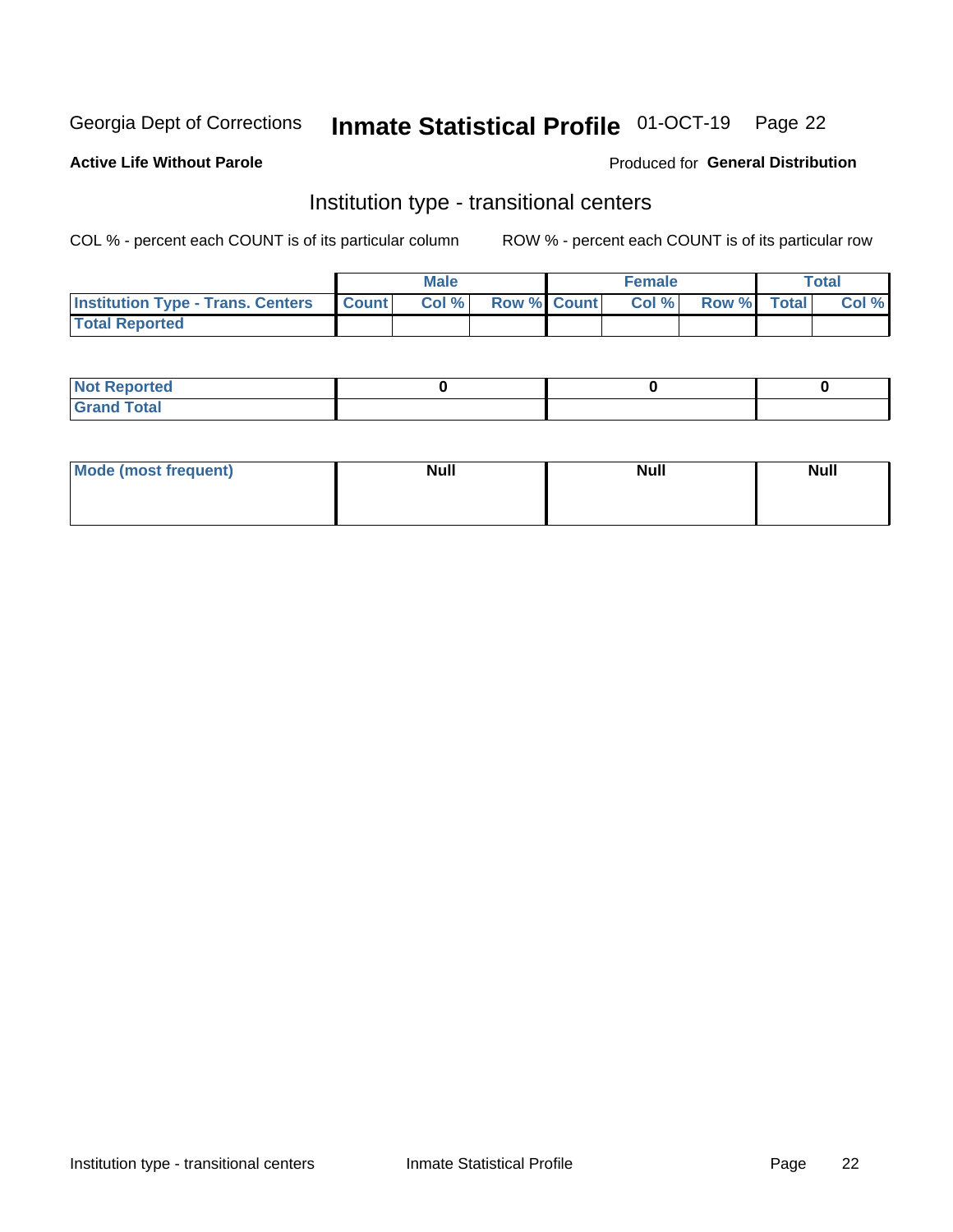## Inmate Statistical Profile 01-OCT-19 Page 23

**Active Life Without Parole** 

Produced for General Distribution

## Institution type - county prisons

COL % - percent each COUNT is of its particular column

|                                                    | <b>Male</b> |       |  | <b>Female</b> |                          |             | <b>Total</b> |       |
|----------------------------------------------------|-------------|-------|--|---------------|--------------------------|-------------|--------------|-------|
| <b>Institution Type - County Prisons   Count  </b> |             | Col % |  |               | <b>Row % Count Col %</b> | Row % Total |              | Col % |
| <b>Total Reported</b>                              |             |       |  |               |                          |             |              |       |

| <b>Not</b><br>: Reported<br> |  |  |
|------------------------------|--|--|
| <b>Total</b><br>---          |  |  |

| Mode (most frequent) | <b>Null</b> | <b>Null</b><br><b>Null</b> |
|----------------------|-------------|----------------------------|
|                      |             |                            |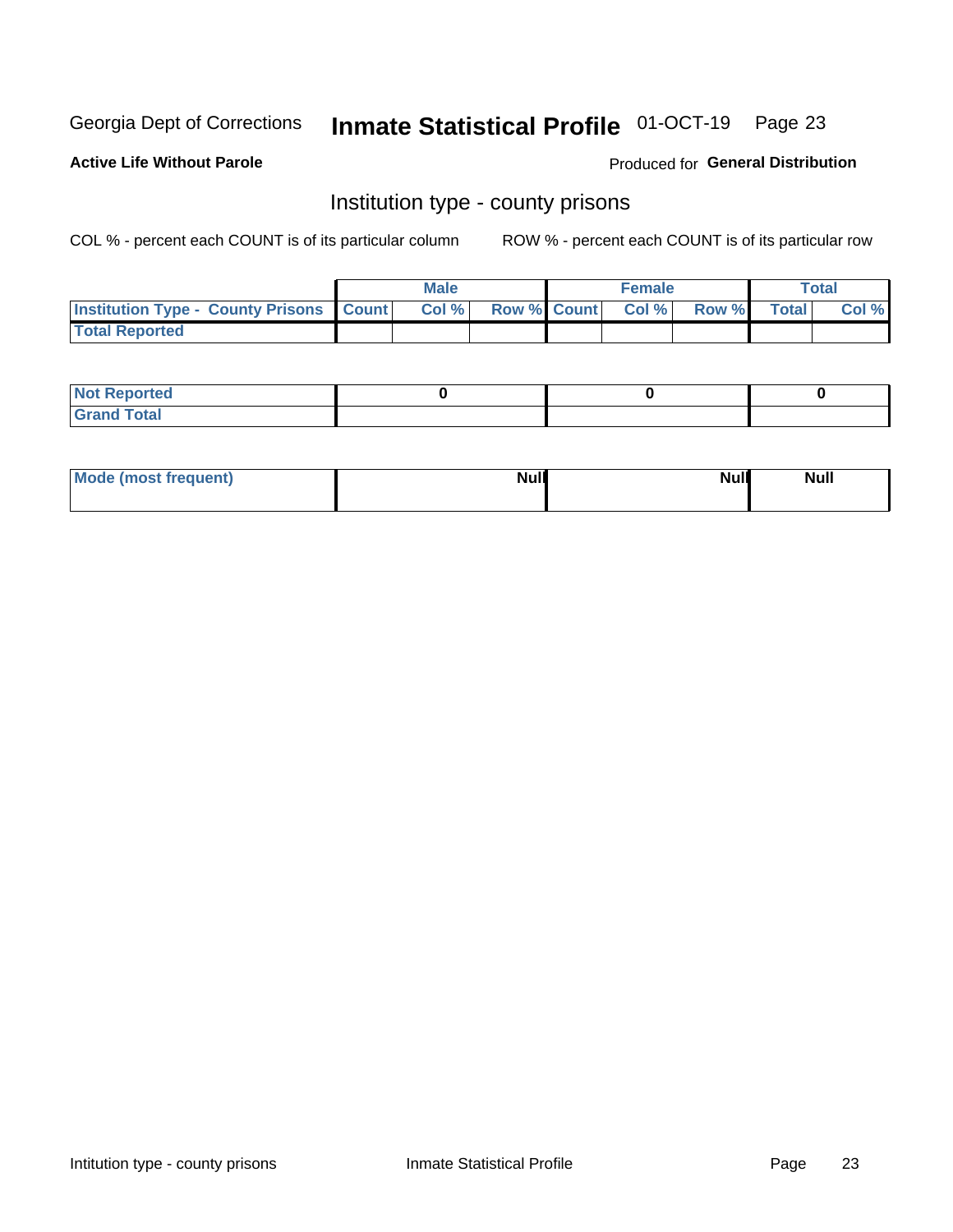## Inmate Statistical Profile 01-OCT-19 Page 24

### **Active Life Without Parole**

### Produced for General Distribution

## Institution type - state prisons

COL % - percent each COUNT is of its particular column

|                                         | <b>Male</b>               |        |                               | <b>Female</b>   |        |                                     | <b>Total</b> |        |
|-----------------------------------------|---------------------------|--------|-------------------------------|-----------------|--------|-------------------------------------|--------------|--------|
| <b>Institution Type - State Prisons</b> | <b>Count</b>              | Col %  | Row %                         | <b>Count</b>    | Col %  | Row %                               | <b>Total</b> | Col %  |
| <b>Arrendale State Prison</b>           |                           |        |                               | 30              | 53.57% | 100.00%                             | 30           | 1.87%  |
| <b>Augusta State Med. Prison</b>        | 84                        | 5.42%  | 100.00%                       |                 |        |                                     | 84           | 5.23%  |
| <b>Autry State Prison</b>               | 1                         | .06%   | 100.00%                       |                 |        |                                     | 1            | .06%   |
| <b>Baldwin State Prison</b>             | 50                        | 3.22%  | 100.00%                       |                 |        |                                     | 50           | 3.11%  |
| <b>Calhoun State Prison</b>             |                           | .06%   | 100.00%                       |                 |        |                                     |              | .06%   |
| <b>Central State Prison</b>             | 5                         | .32%   | 100.00%                       |                 |        |                                     | 5            | .31%   |
| <b>Coastal State Prison</b>             | 5                         | .32%   | 100.00%                       |                 |        |                                     | 5            | .31%   |
| <b>Ga Diag Class Prison</b>             | 74                        | 4.77%  | 100.00%                       |                 |        |                                     | 74           | 4.60%  |
| <b>Ga State Prison</b>                  | 40                        | 2.58%  | 100.00%                       |                 |        |                                     | 40           | 2.49%  |
| <b>Hancock State Prison</b>             | 168                       | 10.83% | 100.00%                       |                 |        |                                     | 168          | 10.45% |
| <b>Hays State Prison</b>                | 122                       | 7.87%  | 100.00%                       |                 |        |                                     | 122          | 7.59%  |
| <b>Long Unit</b>                        | 1                         | .06%   | 100.00%                       |                 |        |                                     |              | .06%   |
| <b>Macon State Prison</b>               | 315                       | 20.31% | 100.00%                       |                 |        |                                     | 315          | 19.60% |
| <b>Phillips State Prison</b>            | 28                        | 1.81%  | 100.00%                       |                 |        |                                     | 28           | 1.74%  |
| <b>Pulaski State Prison</b>             |                           |        |                               | 26              | 46.43% | 100.00%                             | 26           | 1.62%  |
| <b>Smith State Prison</b>               | 208                       | 13.41% | 100.00%                       |                 |        |                                     | 208          | 12.94% |
| <b>Telfair State Prison</b>             | 228                       | 14.70% | 100.00%                       |                 |        |                                     | 228          | 14.19% |
| <b>Valdosta State Prison</b>            | 100                       | 6.45%  | 100.00%                       |                 |        |                                     | 100          | 6.22%  |
| <b>Ware State Prison</b>                | 121                       | 7.80%  | 100.00%                       |                 |        |                                     | 121          | 7.53%  |
| <b>Total Reported</b>                   | 1,551                     | 100%   | 96.52%                        | 56              | 100%   | 3.48%                               | 1,607        | 100%   |
| <b>Not Reported</b>                     | $\bf{0}$                  |        | $\bf{0}$                      |                 |        | $\bf{0}$                            |              |        |
| <b>Grand Total</b>                      |                           | 1,551  |                               | $\overline{56}$ |        |                                     |              | 1,607  |
| <b>Mode (most frequent)</b>             | <b>Macon State Prison</b> |        | <b>Arrendale State Prison</b> |                 |        | <b>Macon State</b><br><b>Prison</b> |              |        |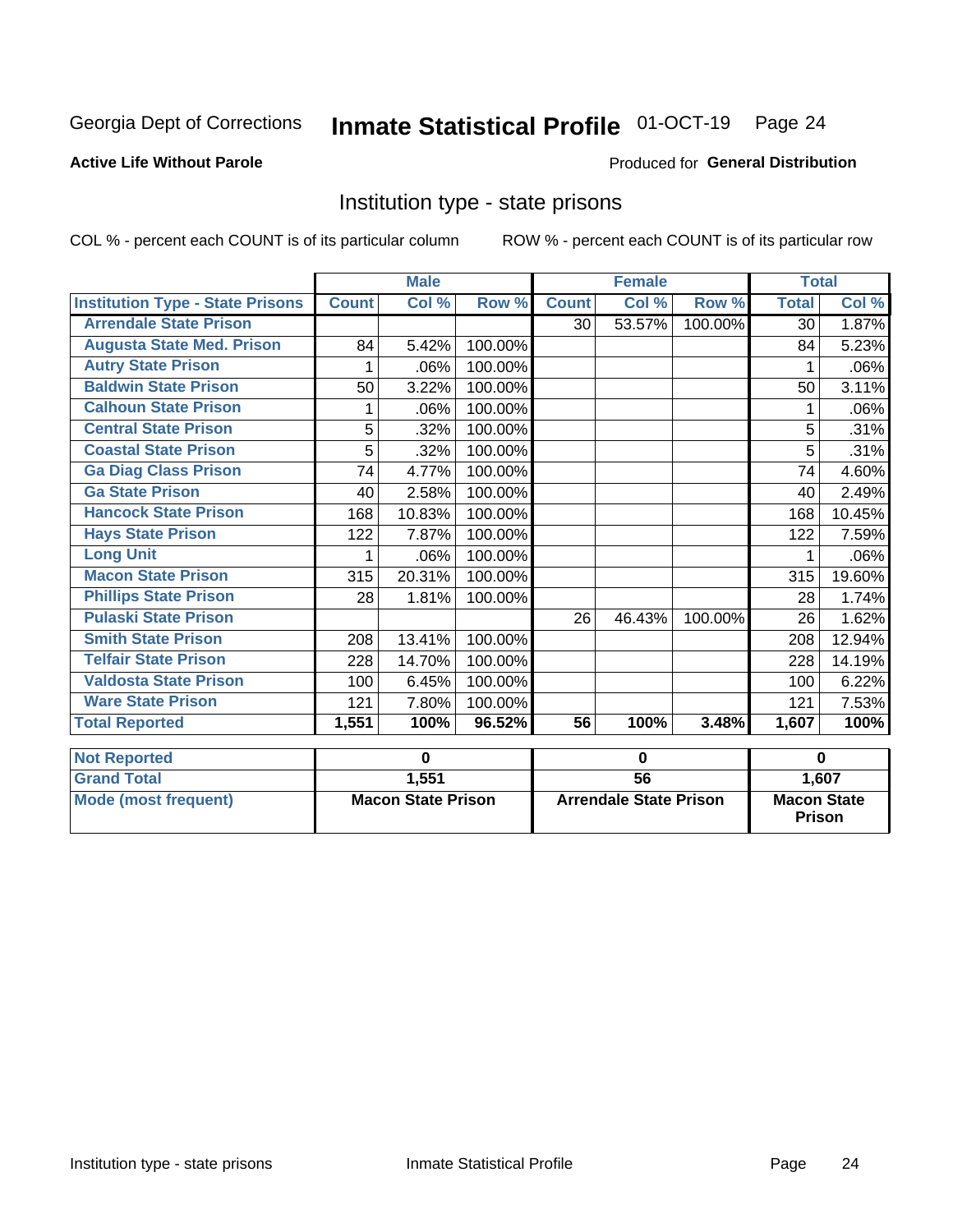## Inmate Statistical Profile 01-OCT-19 Page 25

### **Active Life Without Parole**

### Produced for General Distribution

## Institution type - private prisons

COL % - percent each COUNT is of its particular column

|                                                     | <b>Male</b> |       |                    | <b>Female</b> |       |             | Total |       |
|-----------------------------------------------------|-------------|-------|--------------------|---------------|-------|-------------|-------|-------|
| <b>Institution Type - Private Prisons   Count  </b> |             | Col % | <b>Row % Count</b> |               | Col % | Row % Total |       | Col % |
| <b>Total Reported</b>                               |             |       |                    |               |       |             |       |       |

| Not Reported          |  |  |
|-----------------------|--|--|
| <b>Cotal</b><br>_____ |  |  |

| <b>Mo</b><br>frequent) | <b>Null</b> | <b>Null</b> | . . I *<br><b>IVUII</b> |
|------------------------|-------------|-------------|-------------------------|
|                        |             |             |                         |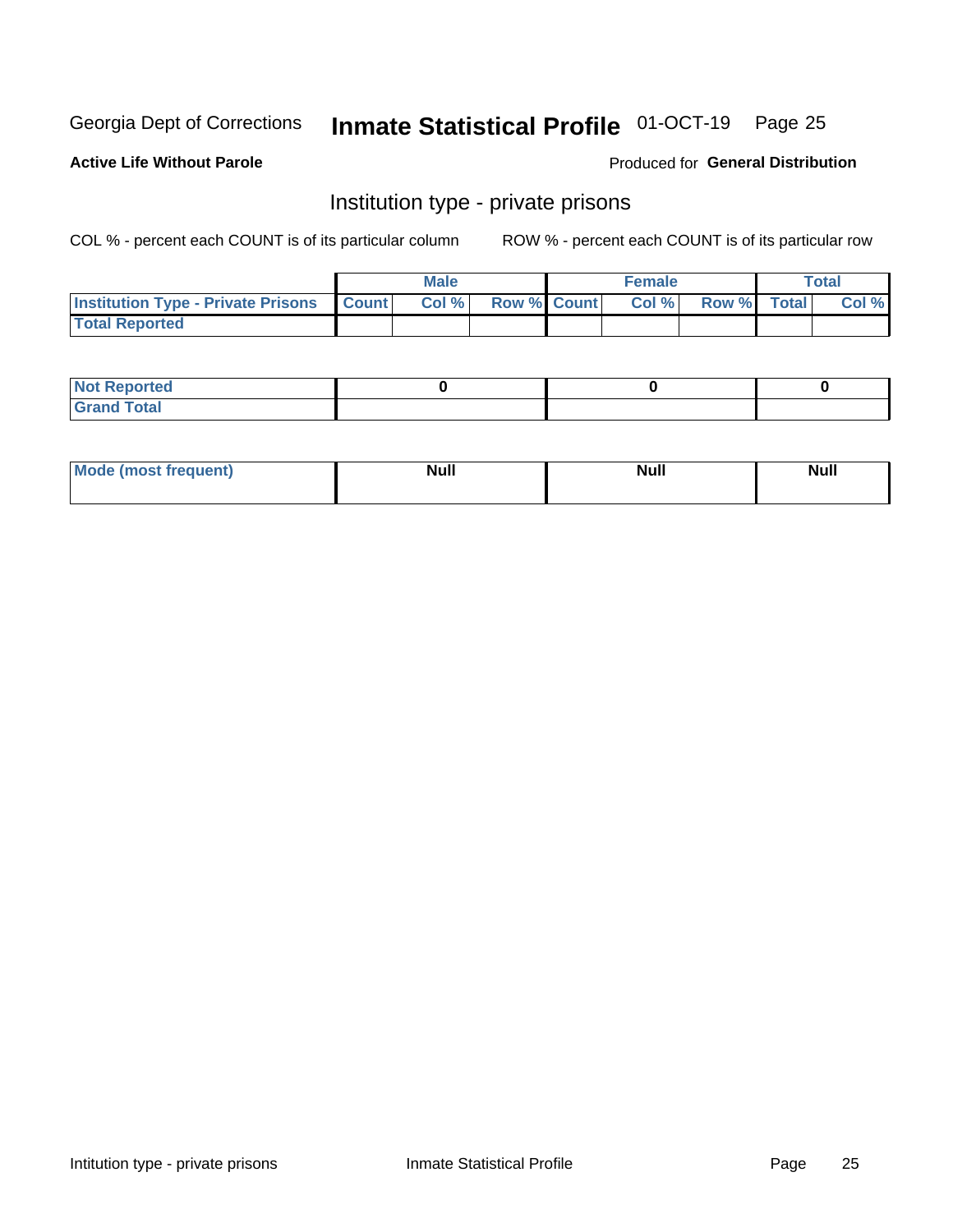## Inmate Statistical Profile 01-OCT-19 Page 26

### **Active Life Without Parole**

### Produced for General Distribution

## Institution type - inmate boot camp

COL % - percent each COUNT is of its particular column

|                                      | <b>Male</b>  |       |               |              | <b>Female</b> | <b>Total</b> |  |       |
|--------------------------------------|--------------|-------|---------------|--------------|---------------|--------------|--|-------|
| <b>Institution Type - Boot Camps</b> | <b>Count</b> | Col % | <b>Row %I</b> | <b>Count</b> | Col %         | Row % Total  |  | Col % |
| <b>Total Rported</b>                 |              |       |               |              |               |              |  |       |

| <b>Not Reported</b>            |  |  |
|--------------------------------|--|--|
| <b>Total</b><br>C <sub>r</sub> |  |  |

| Mod<br>uamo | Nul.<br>$- - - - - -$ | <b>Null</b> | <br>uu.<br>------ |
|-------------|-----------------------|-------------|-------------------|
|             |                       |             |                   |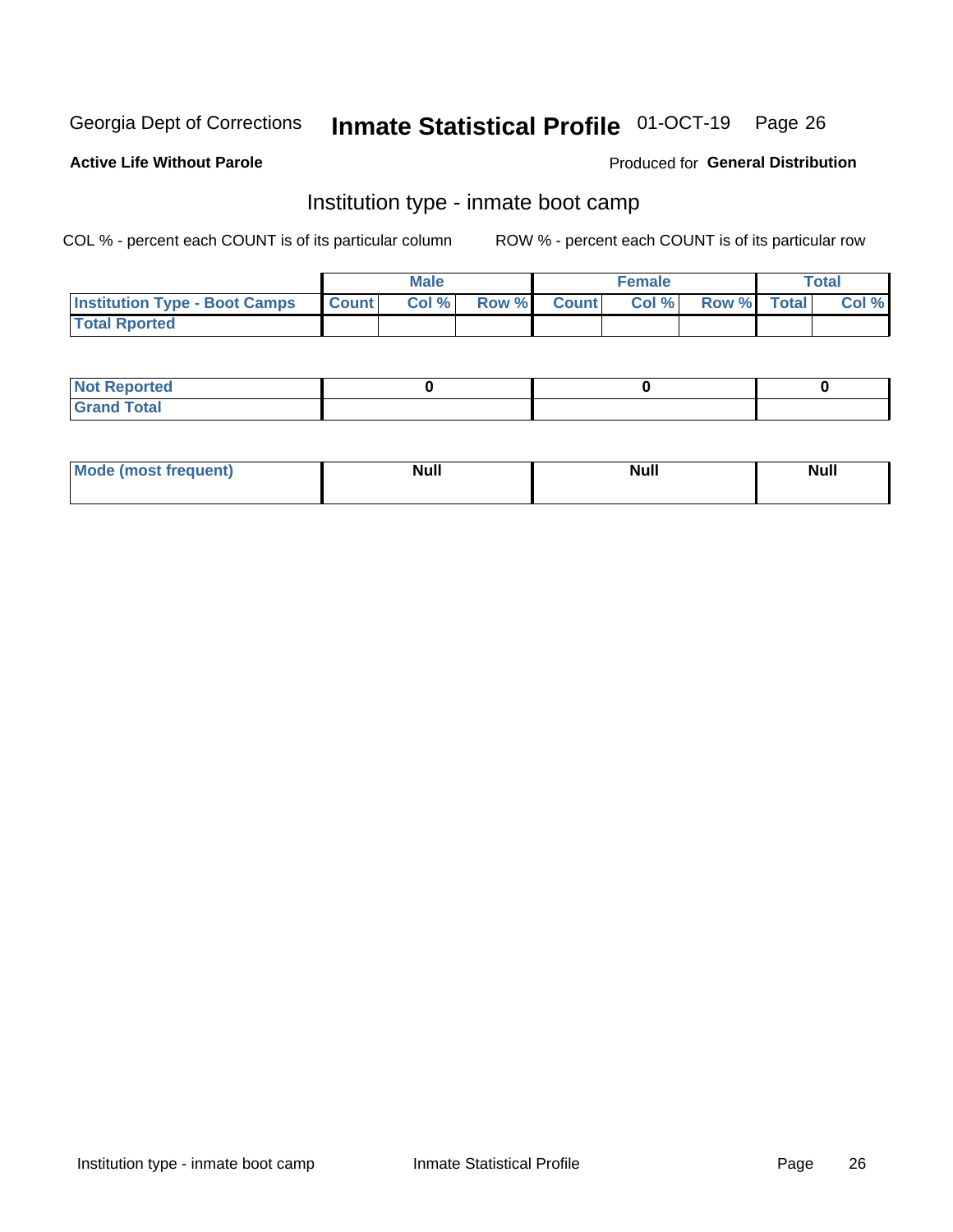## Inmate Statistical Profile 01-OCT-19 Page 27

### **Active Life Without Parole**

### Produced for General Distribution

## Number of disciplinary reports

COL % - percent each COUNT is of its particular column

|                                       | <b>Male</b>  |        |         | <b>Female</b> |        |          | <b>Total</b> |        |
|---------------------------------------|--------------|--------|---------|---------------|--------|----------|--------------|--------|
| <b>Number of Disciplinary Reports</b> | <b>Count</b> | Col %  | Row %   | <b>Count</b>  | Col %  | Row %    | <b>Total</b> | Col %  |
|                                       | 478          | 30.82% | 95.41%  | 23            | 41.07% | 4.59%    | 501          | 31.18% |
|                                       | 207          | 13.35% | 97.18%  | 6             | 10.71% | 2.82%    | 213          | 13.25% |
| $\mathbf{2}$                          | 140          | 9.03%  | 93.96%  | 9             | 16.07% | $6.04\%$ | 149          | 9.27%  |
| 3                                     | 114          | 7.35%  | 95.00%  | 6             | 10.71% | 5.00%    | 120          | 7.47%  |
|                                       | 70           | 4.51%  | 95.89%  | 3             | 5.36%  | 4.11%    | 73           | 4.54%  |
| 5                                     | 64           | 4.13%  | 100.00% |               |        |          | 64           | 3.98%  |
| <b>More Than 5</b>                    | 478          | 30.82% | 98.15%  | 9             | 16.07% | 1.85%    | 487          | 30.30% |
| <b>Total Reported</b>                 | 1,551        | 100%   | 96.52%  | 56            | 100%   | 3.48%    | 1,607        | 100%   |

| NO<br>чес    |      |    |      |
|--------------|------|----|------|
| <b>Total</b> | ,551 | วง | ,607 |

| Mean (average)       | 6.55 | 3.91 | 6.46 |
|----------------------|------|------|------|
| Median (middle)      |      |      |      |
| Mode (most frequent) |      |      |      |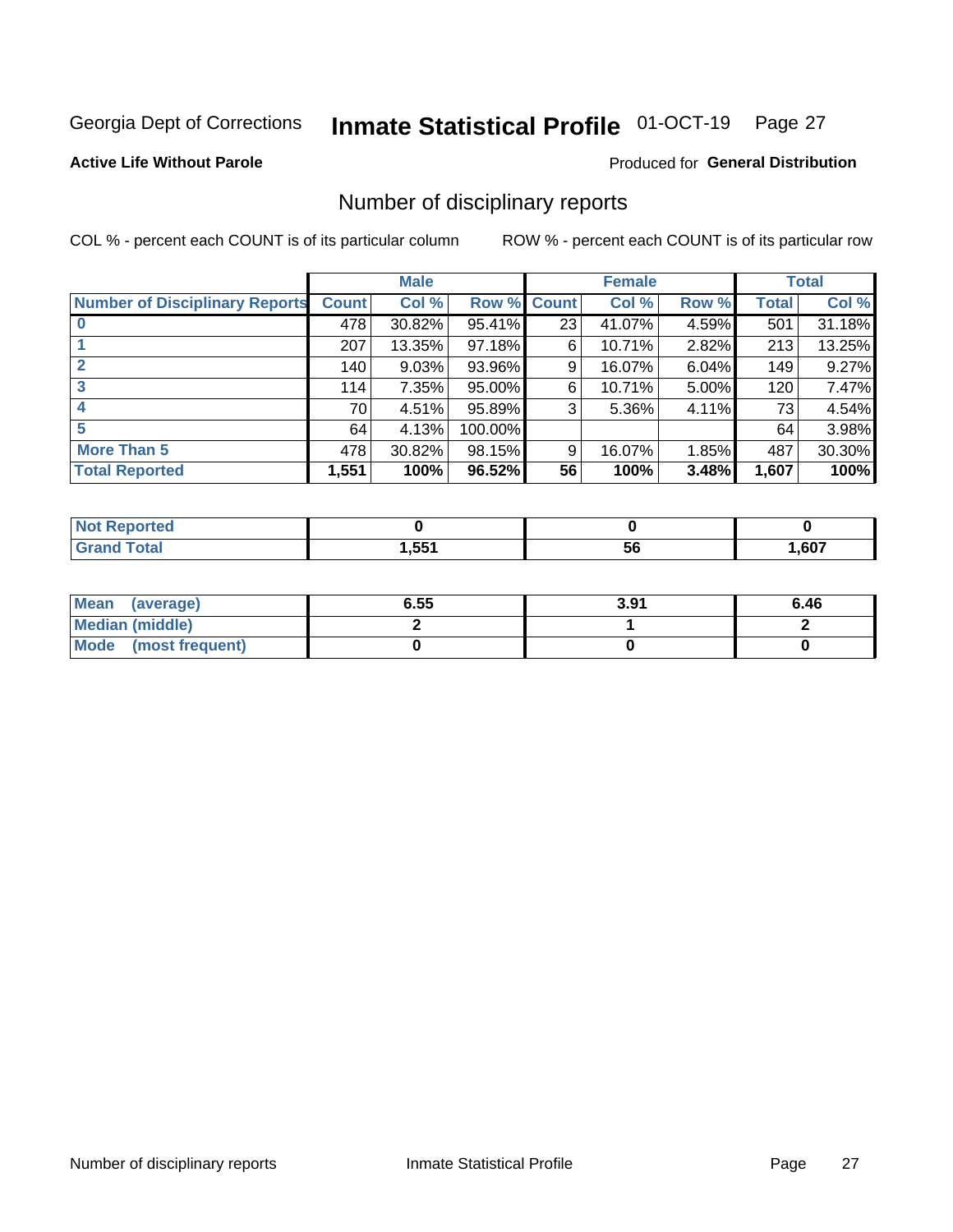# Inmate Statistical Profile 01-OCT-19 Page 28

### **Active Life Without Parole**

## **Produced for General Distribution**

## Number of transfers

COL % - percent each COUNT is of its particular column

|                            |         | <b>Male</b> |        |              | <b>Female</b> |        |              | <b>Total</b> |
|----------------------------|---------|-------------|--------|--------------|---------------|--------|--------------|--------------|
| <b>Number of Transfers</b> | Count l | Col %       | Row %  | <b>Count</b> | Col %         | Row %  | <b>Total</b> | Col %        |
|                            | 38      | 2.45%       | 82.61% | 8            | 14.29%        | 17.39% | 46           | 2.86%        |
|                            | 405     | 26.11%      | 95.07% | 21           | 37.50%        | 4.93%  | 426          | 26.51%       |
| $\mathbf{2}$               | 229     | 14.76%      | 94.24% | 14           | 25.00%        | 5.76%  | 243          | 15.12%       |
| 3                          | 167     | 10.77%      | 95.98% | 7            | 12.50%        | 4.02%  | 174          | 10.83%       |
|                            | 121     | 7.80%       | 99.18% |              | 1.79%         | 0.82%  | 122          | 7.59%        |
| 5                          | 81      | 5.22%       | 98.78% |              | 1.79%         | 1.22%  | 82           | 5.10%        |
| <b>More Than 5</b>         | 510     | 32.88%      | 99.22% | 4            | 7.14%         | 0.78%  | 514          | 31.99%       |
| <b>Total Reported</b>      | 1,551   | 100%        | 96.52% | 56           | 100.0%        | 3.48%  | 1,607        | 100%         |

| orted<br>NO  |      |    |      |
|--------------|------|----|------|
| <b>Total</b> | .551 | วง | ,607 |

| Mean (average)       | 5.92 | 1.95 | 5.78 |
|----------------------|------|------|------|
| Median (middle)      |      |      |      |
| Mode (most frequent) |      |      |      |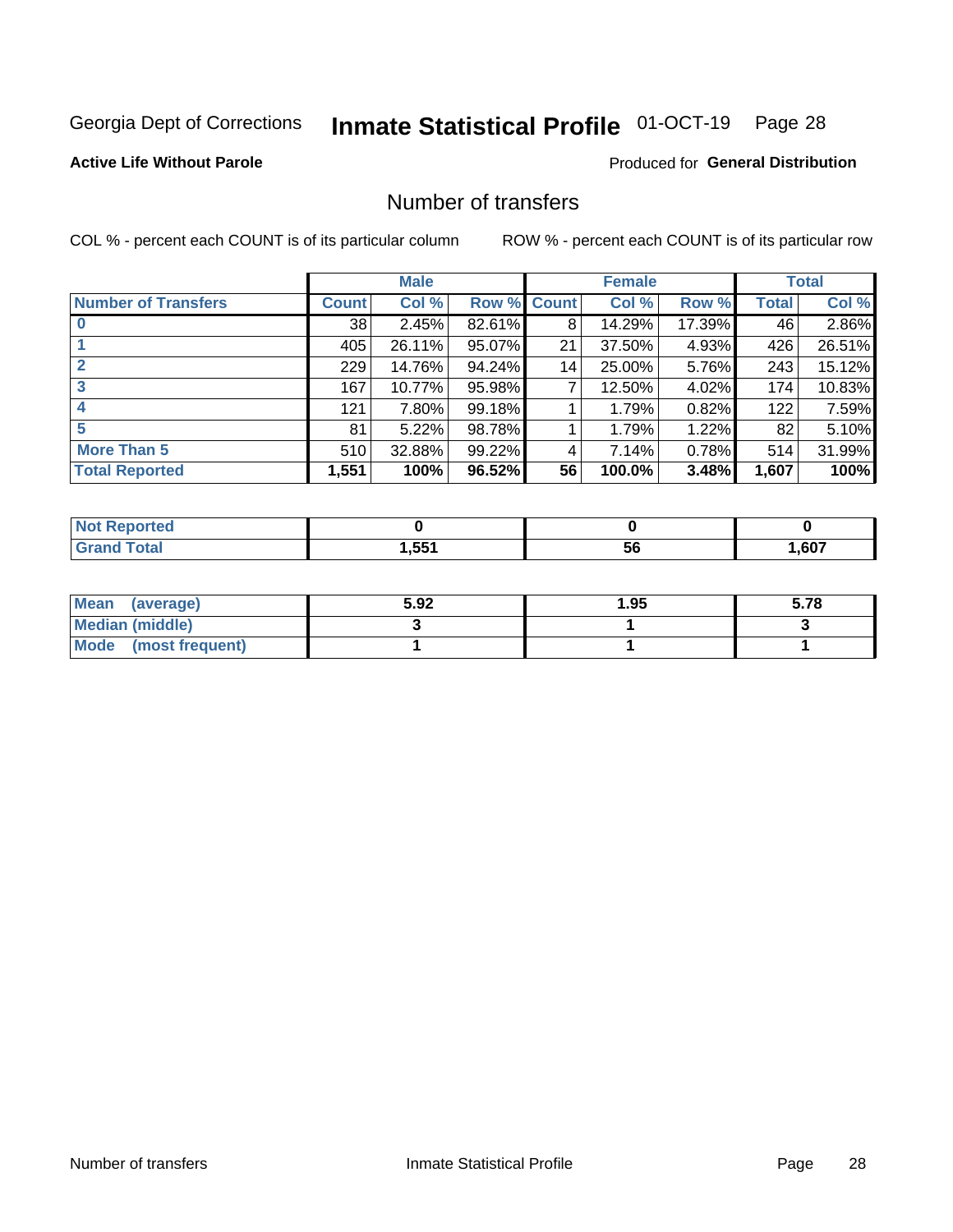# Inmate Statistical Profile 01-OCT-19 Page 29

**Active Life Without Parole** 

Produced for General Distribution

## Number of escapes

COL % - percent each COUNT is of its particular column

|                          | <b>Male</b> |        |                    | <b>Female</b> |         |       | <b>Total</b> |        |
|--------------------------|-------------|--------|--------------------|---------------|---------|-------|--------------|--------|
| <b>Number of Escapes</b> | Count l     | Col %  | <b>Row % Count</b> |               | Col %   | Row % | Total        | Col %  |
|                          | .547        | 99.74% | $96.51\%$          | 56            | 100.00% | 3.49% | 1,603        | 99.75% |
|                          |             | 0.13%  | 100.00%            |               |         |       |              | 0.12%  |
|                          |             | 0.13%  | 100.00%            |               |         |       |              | 0.12%  |
| <b>Total Reported</b>    | 551. ا      | 100%   | 96.52%             | 56            | 100%    | 3.48% | 1,607        | 100%   |

| <b>Not Reported</b> |       |    |       |
|---------------------|-------|----|-------|
| <b>Grand Total</b>  | 1,551 | 56 | .,607 |

| Mean (average)         |  |  |
|------------------------|--|--|
| <b>Median (middle)</b> |  |  |
| Mode (most frequent)   |  |  |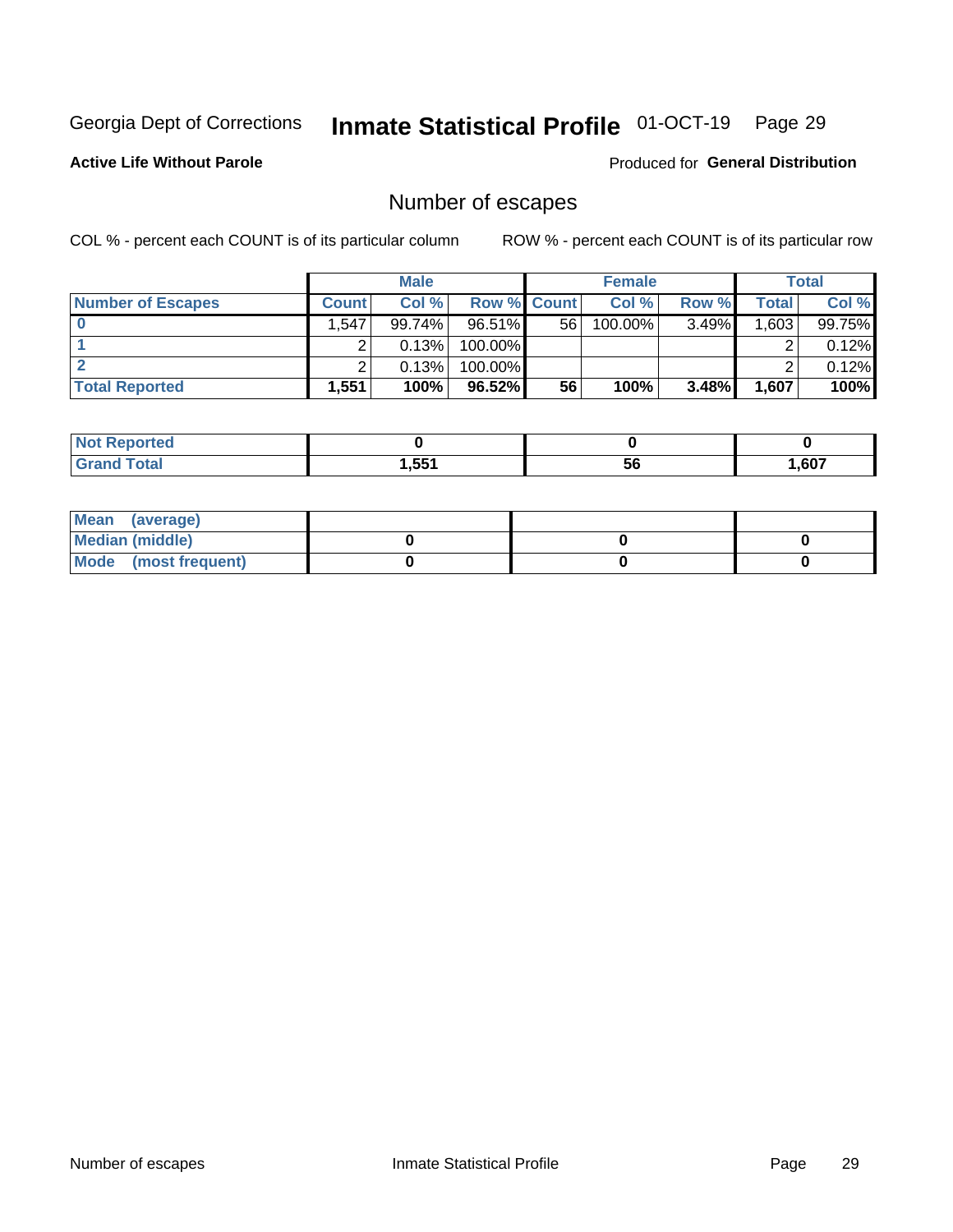## **Active Life Without Parole**

## **Produced for General Distribution**

## Time served in current (or last) institution

COL % - percent each COUNT is of its particular column

|                            |              | <b>Male</b> |         |                 | <b>Female</b> |        |              | <b>Total</b> |
|----------------------------|--------------|-------------|---------|-----------------|---------------|--------|--------------|--------------|
| <b>Time In Institution</b> | <b>Count</b> | Col %       | Row %   | <b>Count</b>    | Col %         | Row %  | <b>Total</b> | Col %        |
| 0 to 3 months              | 171          | 11.03%      | 96.61%  | 6               | 10.71%        | 3.39%  | 177          | 11.01%       |
| <b>3.01 to 6 months</b>    | 135          | 8.70%       | 99.26%  | 1               | 1.79%         | 0.74%  | 136          | 8.46%        |
| 6.01 to 9 months           | 98           | 6.32%       | 95.15%  | 5               | 8.93%         | 4.85%  | 103          | 6.41%        |
| 9.01 to 12 months          | 111          | 7.16%       | 94.87%  | 6               | 10.71%        | 5.13%  | 117          | 7.28%        |
| 12.01 to 18 months         | 189          | 12.19%      | 98.44%  | 3               | 5.36%         | 1.56%  | 192          | 11.95%       |
| <b>18.01 to 24 months</b>  | 140          | 9.03%       | 98.59%  | $\overline{2}$  | 3.57%         | 1.41%  | 142          | 8.84%        |
| $2.01$ to 3 years          | 203          | 13.09%      | 98.54%  | 3               | 5.36%         | 1.46%  | 206          | 12.82%       |
| $3.01$ to 4 years          | 155          | 9.99%       | 92.81%  | 12 <sub>2</sub> | 21.43%        | 7.19%  | 167          | 10.39%       |
| 4.01 to 5 years            | 77           | 4.96%       | 93.90%  | 5               | 8.93%         | 6.10%  | 82           | 5.10%        |
| 5.01 to 6 years            | 60           | 3.87%       | 95.24%  | 3               | 5.36%         | 4.76%  | 63           | 3.92%        |
| 6.01 to 7 years            | 57           | 3.68%       | 93.44%  | 4               | 7.14%         | 6.56%  | 61           | 3.80%        |
| 7.01 to 8 years            | 39           | 2.51%       | 100.00% |                 |               |        | 39           | 2.43%        |
| 8.01 to 9 years            | 28           | 1.81%       | 82.35%  | 6               | 10.71%        | 17.65% | 34           | 2.12%        |
| 9.01 to 10 years           | 18           | 1.16%       | 100.00% |                 |               |        | 18           | 1.12%        |
| Over 10 years              | 70           | 4.51%       | 100.00% |                 |               |        | 70           | 4.36%        |
| <b>Total Reported</b>      | 1,551        | 100%        | 96.52%  | 56              | 100%          | 3.48%  | 1,607        | 100.0%       |

| Reported<br>NOT        |      |    |      |
|------------------------|------|----|------|
| $f \wedge f \wedge f'$ | .551 | JL | ,607 |

| <b>Mean</b><br>(average) | 34 months | 38 months | 34 months |
|--------------------------|-----------|-----------|-----------|
| Median (middle)          | 21 months | 39 months | 21 months |
| Mode (most frequent)     | 0 months  | 4 months  | 1 months  |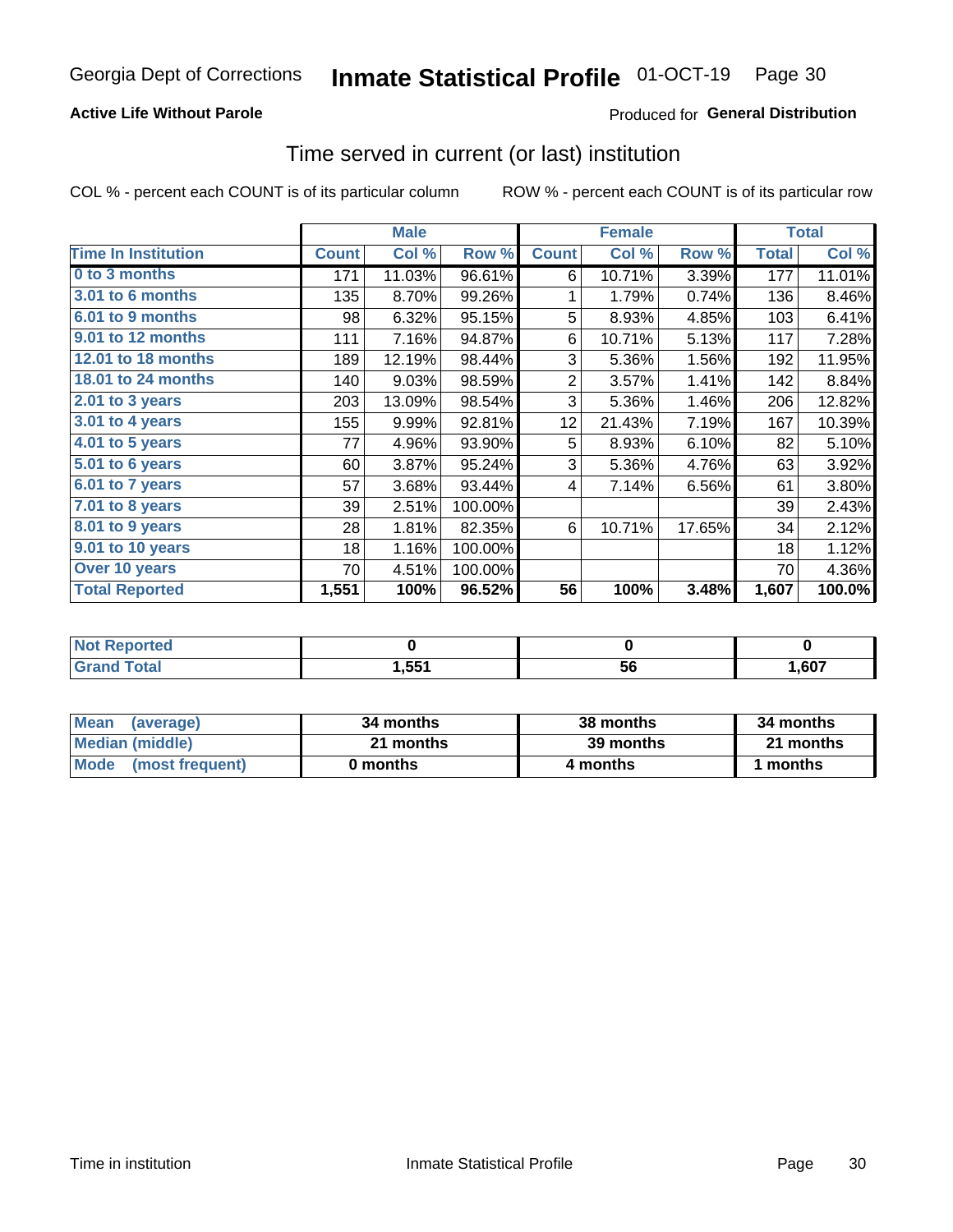#### Inmate Statistical Profile 01-OCT-19 Page 31

### **Active Life Without Parole**

### Produced for General Distribution

## Highest grade level attained

COL % - percent each COUNT is of its particular column

|                              |                | <b>Male</b> |         |                 | <b>Female</b> |        |                | <b>Total</b> |
|------------------------------|----------------|-------------|---------|-----------------|---------------|--------|----------------|--------------|
| <b>Grade Level</b>           | <b>Count</b>   | Col %       | Row %   | <b>Count</b>    | Col %         | Row %  | <b>Total</b>   | Col %        |
| No school at all             | 2              | 0.17%       | 100.00% |                 |               |        | $\overline{2}$ | 0.17%        |
| <b>Grade 1</b>               | 1              | 0.09%       | 100.00% |                 |               |        | 1              | 0.08%        |
| <b>Grade 2</b>               | 1              | 0.09%       | 100.00% |                 |               |        | 1              | 0.08%        |
| <b>Grade 3</b>               | $\overline{2}$ | 0.17%       | 100.00% |                 |               |        | $\overline{2}$ | 0.17%        |
| <b>Grade 4</b>               | 3              | 0.26%       | 100.00% |                 |               |        | 3              | 0.25%        |
| <b>Grade 5</b>               | 1              | 0.09%       | 100.00% |                 |               |        | 1              | 0.08%        |
| Grade 6                      | 9              | 0.77%       | 100.00% |                 |               |        | 9              | 0.76%        |
| Grade 7                      | 36             | 3.10%       | 100.00% |                 |               |        | 36             | 3.03%        |
| <b>Grade 8</b>               | 76             | 6.54%       | 98.70%  | 1               | 3.85%         | 1.30%  | 77             | 6.48%        |
| Grade 9                      | 141            | 12.13%      | 97.92%  | 3               | 11.54%        | 2.08%  | 144            | 12.12%       |
| Grade 10                     | 223            | 19.19%      | 97.38%  | 6               | 23.08%        | 2.62%  | 229            | 19.28%       |
| Grade 11                     | 211            | 18.16%      | 98.60%  | 3               | 11.54%        | 1.40%  | 214            | 18.01%       |
| <b>Grade 12 or GED</b>       | 302            | 25.99%      | 97.42%  | 8               | 30.77%        | 2.58%  | 310            | 26.09%       |
| Some tech school             | 15             | 1.29%       | 93.75%  | 1               | 3.85%         | 6.25%  | 16             | 1.35%        |
| <b>Completed tech school</b> | 16             | 1.38%       | 100.00% |                 |               |        | 16             | 1.35%        |
| College, 1 year              | 37             | 3.18%       | 97.37%  | 1               | 3.85%         | 2.63%  | 38             | 3.20%        |
| College, 2 year              | 40             | 3.44%       | 97.56%  | 1               | 3.85%         | 2.44%  | 41             | 3.45%        |
| College, 3 year              | 18             | 1.55%       | 100.00% |                 |               |        | 18             | 1.52%        |
| <b>Bachelor's degree</b>     | 21             | 1.81%       | 100.00% |                 |               |        | 21             | 1.77%        |
| <b>Master's degree</b>       | 4              | 0.34%       | 80.00%  | 1               | 3.85%         | 20.00% | 5              | 0.42%        |
| Ph.D. degree                 | 1              | 0.09%       | 50.00%  | 1               | 3.85%         | 50.00% | $\overline{2}$ | 0.17%        |
| Law degree                   | $\overline{2}$ | 0.17%       | 100.00% |                 |               |        | $\overline{2}$ | 0.17%        |
| <b>Total Reported</b>        | 1,162          | 100%        | 97.81%  | $\overline{26}$ | 100.0%        | 2.19%  | 1,188          | 100%         |

| rteo<br>NO | 389    | 30 | 1 I V |
|------------|--------|----|-------|
|            | 551. ا | วง | ,607  |

| <b>Mean</b><br>(average) | 10.83           | 11.62           | 10.85           |  |
|--------------------------|-----------------|-----------------|-----------------|--|
| <b>Median (middle)</b>   | Grade 11        | Other           | Grade 11        |  |
| Mode<br>(most frequent)  | Grade 12 or GED | Grade 12 or GED | Grade 12 or GED |  |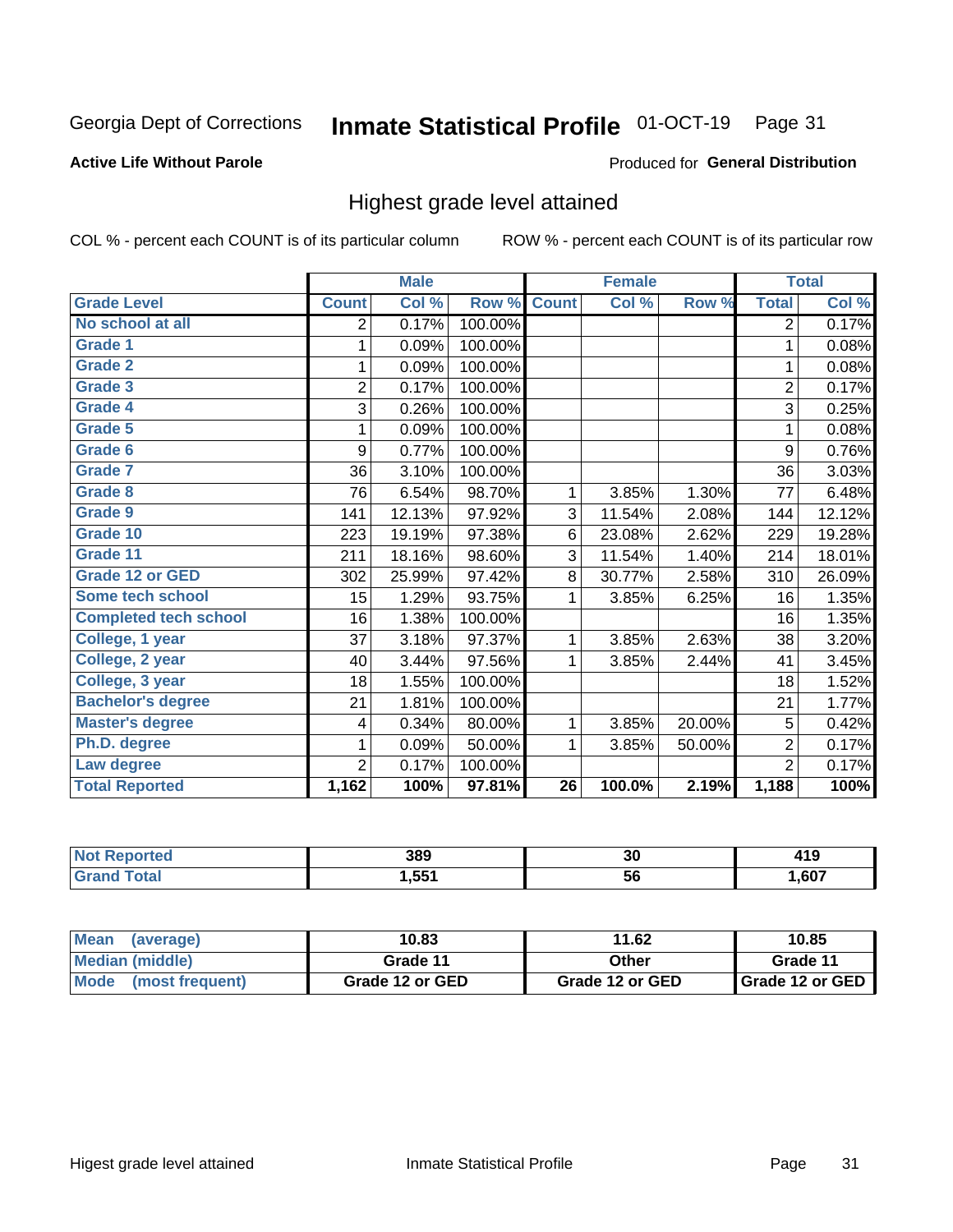#### Inmate Statistical Profile 01-OCT-19 Page 32

### **Active Life Without Parole**

### Produced for General Distribution

## Culture fair IQ scores

COL % - percent each COUNT is of its particular column

|                       |              | <b>Male</b> |                    |                | <b>Female</b> |          |              | <b>Total</b> |
|-----------------------|--------------|-------------|--------------------|----------------|---------------|----------|--------------|--------------|
| <b>IQ Scores</b>      | <b>Count</b> | Col %       | <b>Row % Count</b> |                | Col %         | Row %    | <b>Total</b> | Col %        |
| $60 - 69$             | 43           | 3.24%       | 97.73%             |                | 2.22%         | $2.27\%$ | 44           | 3.21%        |
| $70 - 79$             | 102          | 7.69%       | 97.14%             | 3              | 6.67%         | 2.86%    | 105          | 7.66%        |
| $80 - 89$             | 183          | 13.80%      | 96.32%             | 7              | 15.56%        | 3.68%    | 190          | 13.86%       |
| $90 - 99$             | 343          | 25.87%      | 95.28%             | 17             | 37.78%        | 4.72%    | 360          | 26.26%       |
| $100 - 109$           | 358          | 27.00%      | 97.55%             | 9              | 20.00%        | 2.45%    | 367          | 26.77%       |
| $110 - 119$           | 248          | 18.70%      | 98.02%             | 5              | 11.11%        | 1.98%    | 253          | 18.45%       |
| $120 - 129$           | 47           | 3.54%       | 95.92%             | $\overline{2}$ | 4.44%         | $4.08\%$ | 49           | 3.57%        |
| $130 - 139$           | 2            | 0.15%       | 66.67%             | 1              | 2.22%         | 33.33%   | 3            | 0.22%        |
| <b>Total Reported</b> | 1,326        | 100%        | 96.72%             | 45             | 100%          | 3.28%    | 1,371        | 100%         |

| <b>Not Reported</b>  | 208   |    | 24F<br>2 I J |
|----------------------|-------|----|--------------|
| Not Valid (under 60) |       |    | n.           |
| <b>Grand Total</b>   | 1,551 | 56 | 1,607        |

| <b>Mean</b><br>(average) | 98 | 98  | 98 |
|--------------------------|----|-----|----|
| Median (middle)          | 99 | 96  | 99 |
| Mode (most frequent)     | 99 | 102 | 99 |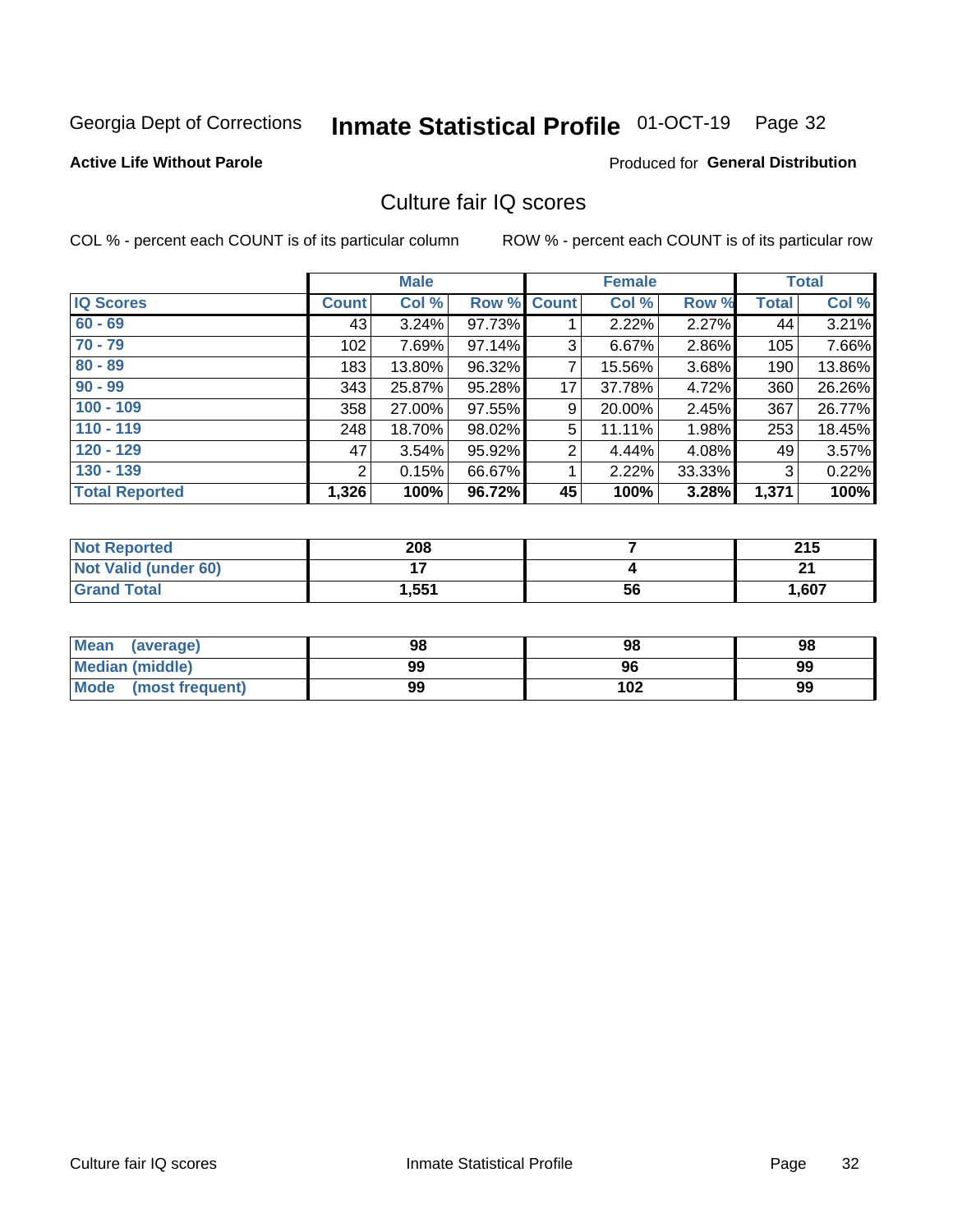#### Inmate Statistical Profile 01-OCT-19 Page 33

### **Active Life Without Parole**

### Produced for General Distribution

## Wide Range Achievement Test (WRAT) reading score

COL % - percent each COUNT is of its particular column

|                           |                 | <b>Male</b> |         |                | <b>Female</b> |       |              | <b>Total</b> |
|---------------------------|-----------------|-------------|---------|----------------|---------------|-------|--------------|--------------|
| <b>WRAT Reading Score</b> | <b>Count</b>    | Col %       | Row %   | <b>Count</b>   | Col %         | Row % | <b>Total</b> | Col %        |
| $0.1$ to $0.9$            | 26              | 1.83%       | 100.00% |                |               |       | 26           | 1.77%        |
| 1.0 to 1.9                | 20 <sup>2</sup> | 1.41%       | 100.00% |                |               |       | 20           | 1.36%        |
| 2.0 to 2.9                | 48              | 3.38%       | 96.00%  | $\overline{2}$ | 4.08%         | 4.00% | 50           | 3.40%        |
| 3.0 to 3.9                | 86              | 6.05%       | 95.56%  | 4              | 8.16%         | 4.44% | 90           | 6.12%        |
| 4.0 to 4.9                | 112             | 7.88%       | 96.55%  | 4              | 8.16%         | 3.45% | 116          | 7.89%        |
| 5.0 to 5.9                | 134             | 9.43%       | 98.53%  | $\overline{2}$ | 4.08%         | 1.47% | 136          | 9.25%        |
| 6.0 to 6.9                | 117             | 8.23%       | 98.32%  | $\overline{2}$ | 4.08%         | 1.68% | 119          | 8.10%        |
| 7.0 to 7.9                | 43              | 3.03%       | 100.00% |                |               |       | 43           | 2.93%        |
| 8.0 to 8.9                | 118             | 8.30%       | 97.52%  | 3              | 6.12%         | 2.48% | 121          | 8.23%        |
| 9.0 to 9.9                | 72              | 5.07%       | 97.30%  | $\overline{2}$ | 4.08%         | 2.70% | 74           | 5.03%        |
| 10.0 to 10.9              | 85              | 5.98%       | 98.84%  | 1              | 2.04%         | 1.16% | 86           | 5.85%        |
| 11.0 to 11.9              | 137             | 9.64%       | 95.80%  | 6              | 12.24%        | 4.20% | 143          | 9.73%        |
| 12.0 to 12.9              | 370             | 26.04%      | 94.87%  | 20             | 40.82%        | 5.13% | 390          | 26.53%       |
| 13                        | 53              | 3.73%       | 94.64%  | 3              | 6.12%         | 5.36% | 56           | 3.81%        |
| <b>Total Reported</b>     | 1,421           | 100%        | 96.67%  | 49             | 100%          | 3.33% | 1,470        | 100%         |
|                           |                 |             |         |                |               |       |              |              |

| <b>Not Reported</b>          | 130   |    | , , ,<br>וטו |
|------------------------------|-------|----|--------------|
| <b>Total</b><br><b>Grand</b> | 1,551 | 56 | 1,607        |

| <b>Mean</b><br>(average)       | 8.68       | 0.77<br>J.I. | 8.72 |
|--------------------------------|------------|--------------|------|
| Median (middle)                | י ה<br>J.Z | 11.9         | 9.2  |
| <b>Mode</b><br>(most frequent) | 12.9       | 12.9         | 12.9 |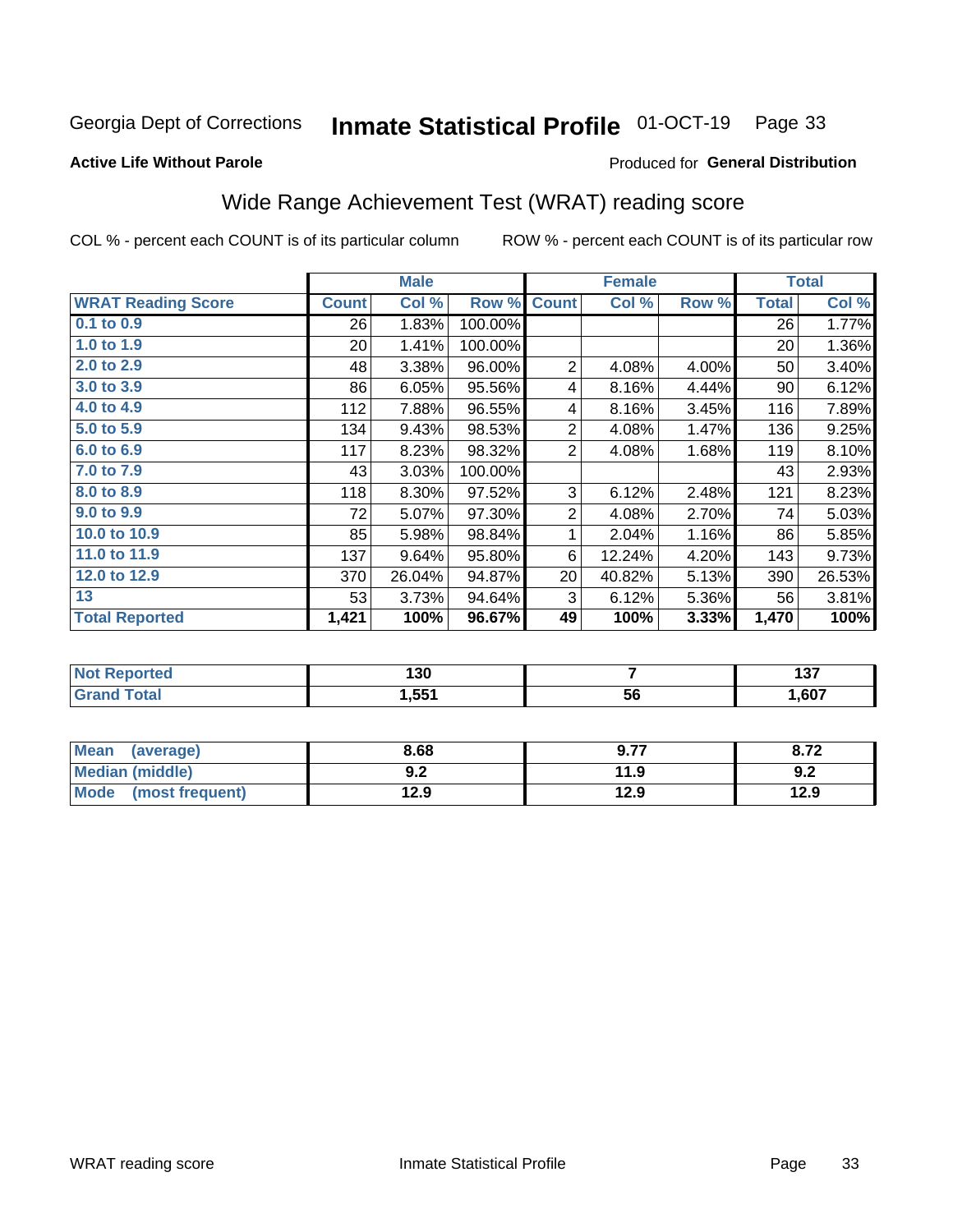#### Inmate Statistical Profile 01-OCT-19 Page 34

### **Active Life Without Parole**

## Produced for General Distribution

## Wide Range Achievement Test (WRAT) math score

COL % - percent each COUNT is of its particular column

|                              |                 | <b>Male</b> |         |                 | <b>Female</b> |        |              | <b>Total</b> |
|------------------------------|-----------------|-------------|---------|-----------------|---------------|--------|--------------|--------------|
| <b>WRAT Mathematic Score</b> | <b>Count</b>    | Col %       | Row %   | <b>Count</b>    | Col %         | Row %  | <b>Total</b> | Col %        |
| 0.1 to 0.9                   | 3               | 0.21%       | 100.00% |                 |               |        | 3            | 0.20%        |
| 1.0 to 1.9                   | 10 <sup>1</sup> | 0.70%       | 100.00% |                 |               |        | 10           | 0.68%        |
| 2.0 to 2.9                   | 33              | 2.32%       | 97.06%  | 1               | 2.04%         | 2.94%  | 34           | 2.31%        |
| 3.0 to 3.9                   | 76              | 5.35%       | 97.44%  | 2               | 4.08%         | 2.56%  | 78           | 5.31%        |
| 4.0 to 4.9                   | 159             | 11.19%      | 96.95%  | 5               | 10.20%        | 3.05%  | 164          | 11.16%       |
| 5.0 to 5.9                   | 204             | 14.36%      | 98.08%  | 4               | 8.16%         | 1.92%  | 208          | 14.15%       |
| 6.0 to 6.9                   | 304             | 21.39%      | 97.12%  | 9               | 18.37%        | 2.88%  | 313          | 21.29%       |
| 7.0 to 7.9                   | 129             | 9.08%       | 96.27%  | 5               | 10.20%        | 3.73%  | 134          | 9.12%        |
| 8.0 to 8.9                   | 146             | 10.27%      | 97.99%  | 3               | 6.12%         | 2.01%  | 149          | 10.14%       |
| 9.0 to 9.9                   | 104             | 7.32%       | 95.41%  | 5               | 10.20%        | 4.59%  | 109          | 7.41%        |
| 10.0 to 10.9                 | 30 <sup>°</sup> | 2.11%       | 100.00% |                 |               |        | 30           | 2.04%        |
| 11.0 to 11.9                 | 49              | 3.45%       | 96.08%  | 2               | 4.08%         | 3.92%  | 51           | 3.47%        |
| 12.0 to 12.9                 | 168             | 11.82%      | 93.33%  | 12 <sub>2</sub> | 24.49%        | 6.67%  | 180          | 12.24%       |
| 13                           | 6               | 0.42%       | 85.71%  | 1               | 2.04%         | 14.29% | 7            | 0.48%        |
| <b>Total Reported</b>        | 1,421           | 100%        | 96.67%  | 49              | 100%          | 3.33%  | 1,470        | 100%         |

| <b>Not Reported</b>   | 130   |    | ---<br>וטו |
|-----------------------|-------|----|------------|
| <b>Total</b><br>Grand | 551.ا | 56 | .,607      |

| Mean (average)         | 7.36 | 8.38 | 7.39 |
|------------------------|------|------|------|
| <b>Median (middle)</b> | 6.9  | 7.4  | 6.9  |
| Mode (most frequent)   | 12.9 | 12.9 | 12.9 |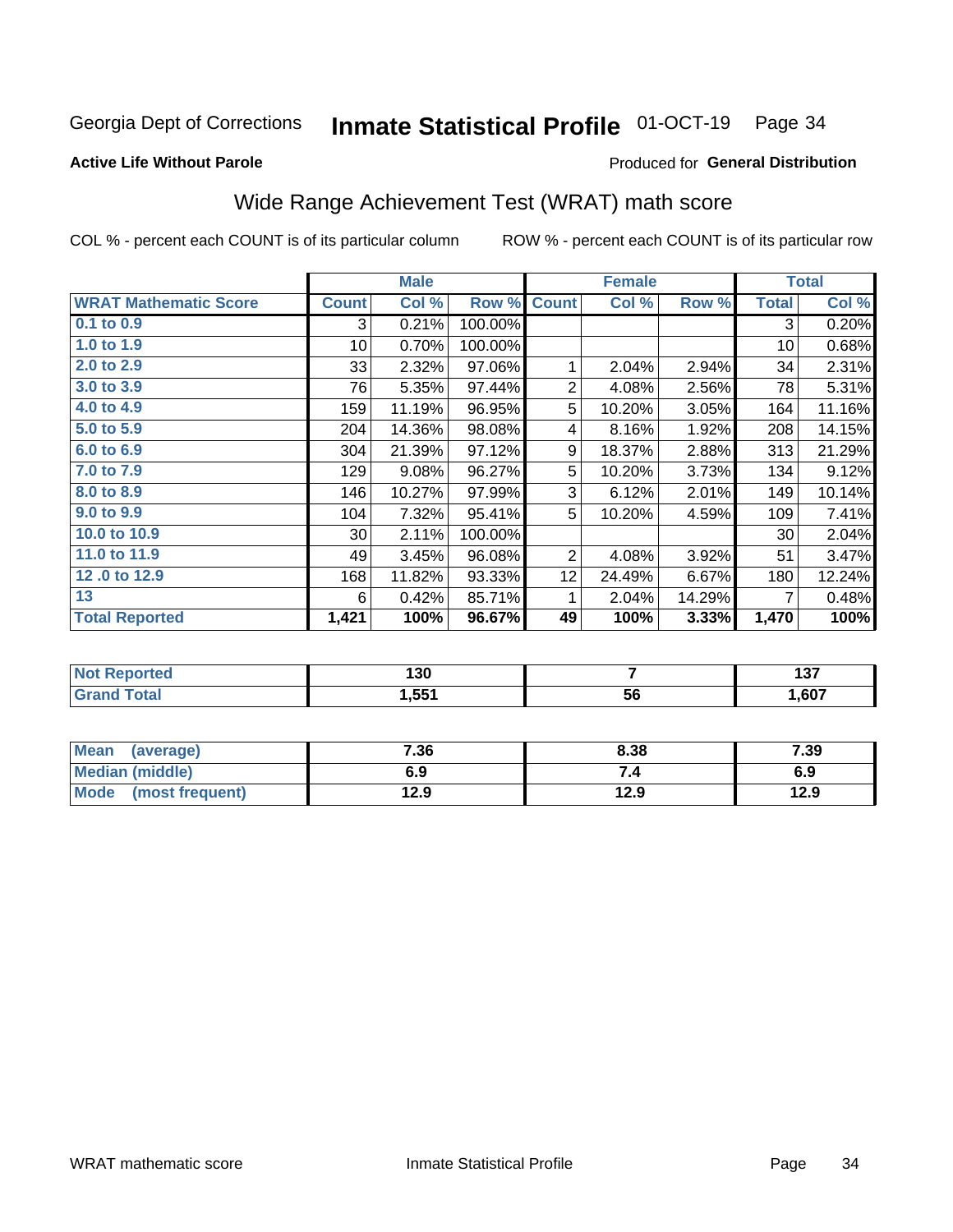#### **Inmate Statistical Profile 01-OCT-19** Page 35

### **Active Life Without Parole**

### Produced for General Distribution

## Wide Range Achievement Test (WRAT) spelling score

COL % - percent each COUNT is of its particular column

|                            |              | <b>Male</b> |         |                | <b>Female</b> |       |              | <b>Total</b> |
|----------------------------|--------------|-------------|---------|----------------|---------------|-------|--------------|--------------|
| <b>WRAT Spelling Score</b> | <b>Count</b> | Col %       | Row %   | <b>Count</b>   | Col %         | Row % | <b>Total</b> | Col %        |
| 0.1 to 0.9                 | 24           | 1.69%       | 100.00% |                |               |       | 24           | 1.63%        |
| 1.0 to 1.9                 | 37           | 2.61%       | 100.00% |                |               |       | 37           | 2.52%        |
| 2.0 to 2.9                 | 60           | 4.23%       | 96.77%  | 2              | 4.08%         | 3.23% | 62           | 4.22%        |
| 3.0 to 3.9                 | 80           | 5.64%       | 97.56%  | 2              | 4.08%         | 2.44% | 82           | 5.59%        |
| 4.0 to 4.9                 | 86           | 6.06%       | 97.73%  | $\overline{2}$ | 4.08%         | 2.27% | 88           | 5.99%        |
| 5.0 to 5.9                 | 151          | 10.64%      | 99.34%  | 1              | 2.04%         | 0.66% | 152          | 10.35%       |
| 6.0 to 6.9                 | 126          | 8.88%       | 98.44%  | 2              | 4.08%         | 1.56% | 128          | 8.72%        |
| 7.0 to 7.9                 | 124          | 8.74%       | 97.64%  | 3              | 6.12%         | 2.36% | 127          | 8.65%        |
| 8.0 to 8.9                 | 123          | 8.67%       | 97.62%  | 3              | 6.12%         | 2.38% | 126          | 8.58%        |
| 9.0 to 9.9                 | 81           | 5.71%       | 100.00% |                |               |       | 81           | 5.52%        |
| 10.0 to 10.9               | 71           | 5.00%       | 100.00% |                |               |       | 71           | 4.84%        |
| 11.0 to 11.9               | 99           | 6.98%       | 93.40%  | $\overline{7}$ | 14.29%        | 6.60% | 106          | 7.22%        |
| 12.0 to 12.9               | 327          | 23.04%      | 92.63%  | 26             | 53.06%        | 7.37% | 353          | 24.05%       |
| 13                         | 30           | 2.11%       | 96.77%  | 1              | 2.04%         | 3.23% | 31           | 2.11%        |
| <b>Total Reported</b>      | 1,419        | 100%        | 96.66%  | 49             | 100%          | 3.34% | 1,468        | 100%         |
|                            |              |             |         |                |               |       |              |              |
| <b>Not Reported</b>        |              | 132         |         | $\overline{7}$ |               |       | 139          |              |
| <b>Grand Total</b>         |              | 1,551       |         |                | 56            |       |              | 1,607        |

| <b>Mean</b><br>(average)       | 8.24 | 10.46       | 8.31 |
|--------------------------------|------|-------------|------|
| Median (middle)                | o. J | 122<br>12.J | ი.ა  |
| <b>Mode</b><br>(most frequent) | 12.9 | 12.9        | 12.9 |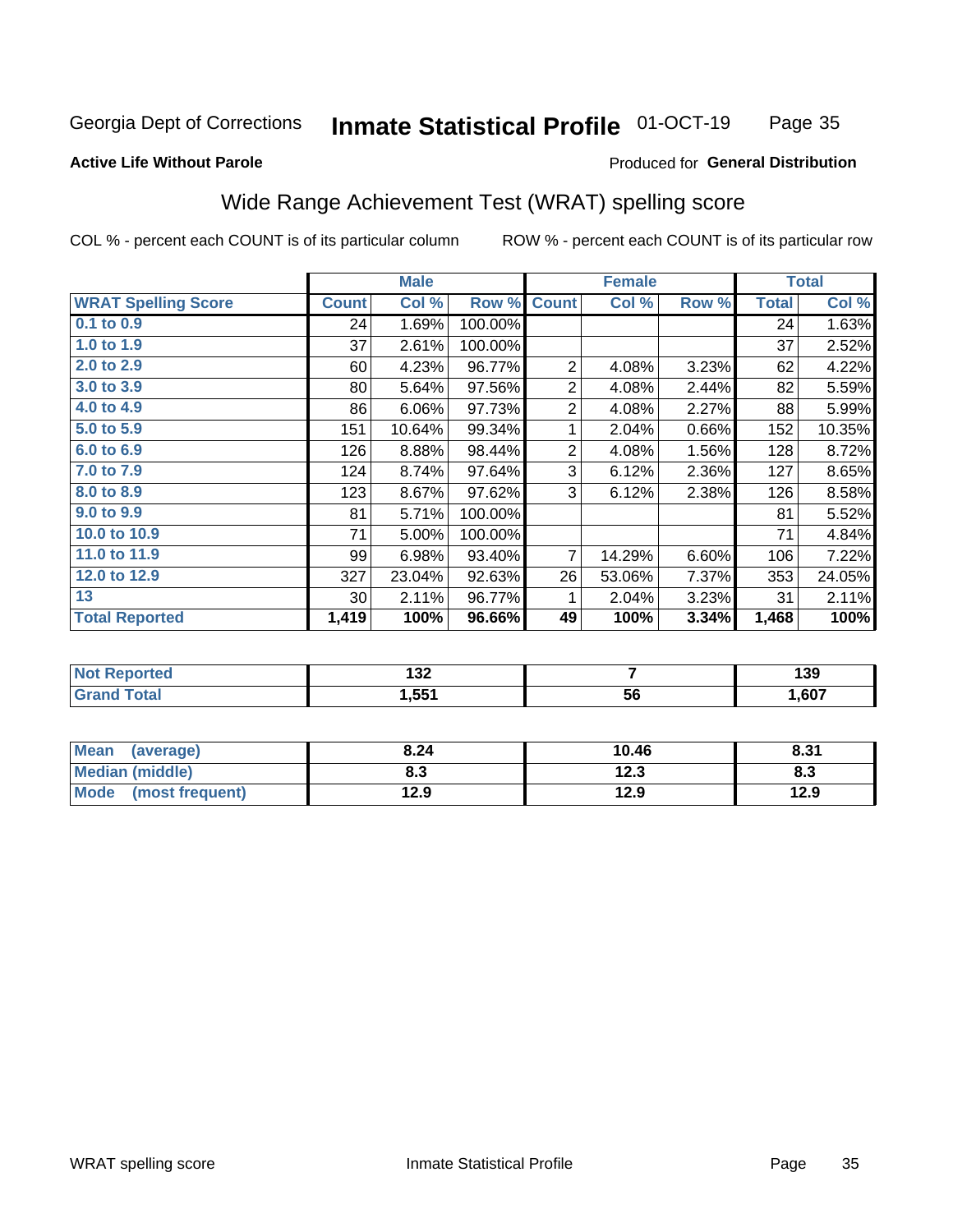# Inmate Statistical Profile 01-OCT-19 Page 36

### **Active Life Without Parole**

### Produced for General Distribution

## Current / last mental health treatment level

COL % - percent each COUNT is of its particular column

|                                    |              | <b>Male</b> |         |              | <b>Female</b> |        |              | <b>Total</b> |
|------------------------------------|--------------|-------------|---------|--------------|---------------|--------|--------------|--------------|
| <b>Mental Health Treatment Lev</b> | <b>Count</b> | Col %       | Row %   | <b>Count</b> | Col %         | Row %  | <b>Total</b> | Col %        |
| 1 No problem at current time       | 269          | 39.21%      | 96.42%  | 10           | 20.41%        | 3.58%  | 279          | 37.96%       |
| 2 Receiving outpatient             | 333          | 48.54%      | 89.52%  | 39           | 79.59%        | 10.48% | 372          | 50.61%       |
| <b>Treatment</b>                   |              |             |         |              |               |        |              |              |
| 3 Inpatient, moderate              | 65           | 9.48%       | 100.00% |              |               |        | 65           | 8.84%        |
| Treatment                          |              |             |         |              |               |        |              |              |
| 4 Inpatient, intensive             | 18           | 2.62%       | 100.00% |              |               |        | 18           | 2.45%        |
| Treatment                          |              |             |         |              |               |        |              |              |
| <b>5 Undergoing crisis</b>         |              | 0.15%       | 100.00% |              |               |        |              | 0.14%        |
| <b>stabilization</b>               |              |             |         |              |               |        |              |              |
| <b>Total Evaluated</b>             | 686          | 100%        | 93.33%  | 49           | 100%          | 6.67%  | 735          | 100%         |

| evaluation<br>Never had MI | 865              |    | 070  |
|----------------------------|------------------|----|------|
| int                        | .55 <sup>4</sup> | 5c | ,607 |

| Median (middle)                | <b>Receiving outpatient</b><br>treatment | <b>Receiving outpatient</b><br>treatment | <b>Receiving</b><br>outpatient<br>treatment |  |
|--------------------------------|------------------------------------------|------------------------------------------|---------------------------------------------|--|
| <b>Mode</b><br>(most frequent) | <b>Receiving outpatient</b><br>treatment | <b>Receiving outpatient</b><br>treatment | <b>Receiving</b><br>outpatient<br>treatment |  |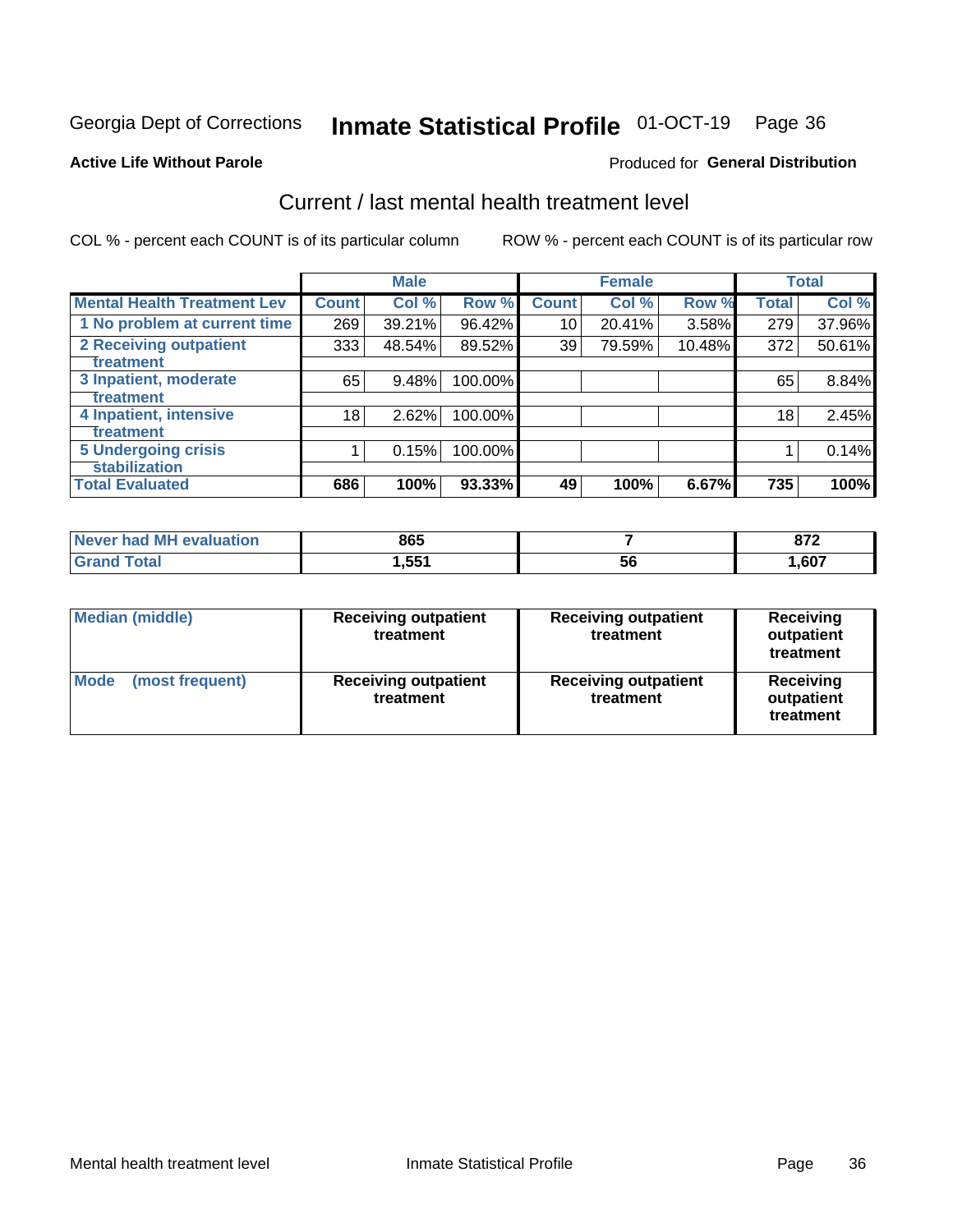#### **Inmate Statistical Profile 01-OCT-19** Page 37

## **Active Life Without Parole**

### Produced for General Distribution

## PULHESDWIT medical scale - 'P' overall condition ('P'hysical)

COL % - percent each COUNT is of its particular column

|                                  |              | <b>Male</b> |         |              | <b>Female</b> |       |       | <b>Total</b> |
|----------------------------------|--------------|-------------|---------|--------------|---------------|-------|-------|--------------|
| 'P' Overall Condition            | <b>Count</b> | Col %       | Row %   | <b>Count</b> | Col %         | Row % | Total | Col %        |
| 1 No medical illness             | 1,090        | 76.87%      | 97.15%  | 32           | 57.14%        | 2.85% | 1,122 | 76.12%       |
| 2 Well-controlled chronic        | 291          | 20.52%      | 92.68%  | 23           | 41.07%        | 7.32% | 314   | 21.30%       |
| <b>lilness</b>                   |              |             |         |              |               |       |       |              |
| 3 Poorly-controlled chronic      | 35           | 2.47%       | 97.22%  |              | 1.79%         | 2.78% | 36    | 2.44%        |
| <b>illness</b>                   |              |             |         |              |               |       |       |              |
| 4 Significant problems requiring |              | $0.07\%$    | 100.00% |              |               |       |       | 0.07%        |
| special housing                  |              |             |         |              |               |       |       |              |
| 5 Terminal illness, $<$ 6 months |              | $0.07\%$    | 100.00% |              |               |       |       | 0.07%        |
| to live                          |              |             |         |              |               |       |       |              |
| <b>Total Reported</b>            | 1,418        | 100%        | 96.20%  | 56           | 100%          | 3.80% | 1,474 | 100%         |

| rteo  | ,,,   |   | 400  |
|-------|-------|---|------|
|       | טטו   |   | טטו  |
| _____ | I,551 | უ | ,607 |

| Mode (most frequent) | 1 No medical illness | 1 No medical illness | 1 No medical<br>illness |
|----------------------|----------------------|----------------------|-------------------------|
|                      |                      |                      |                         |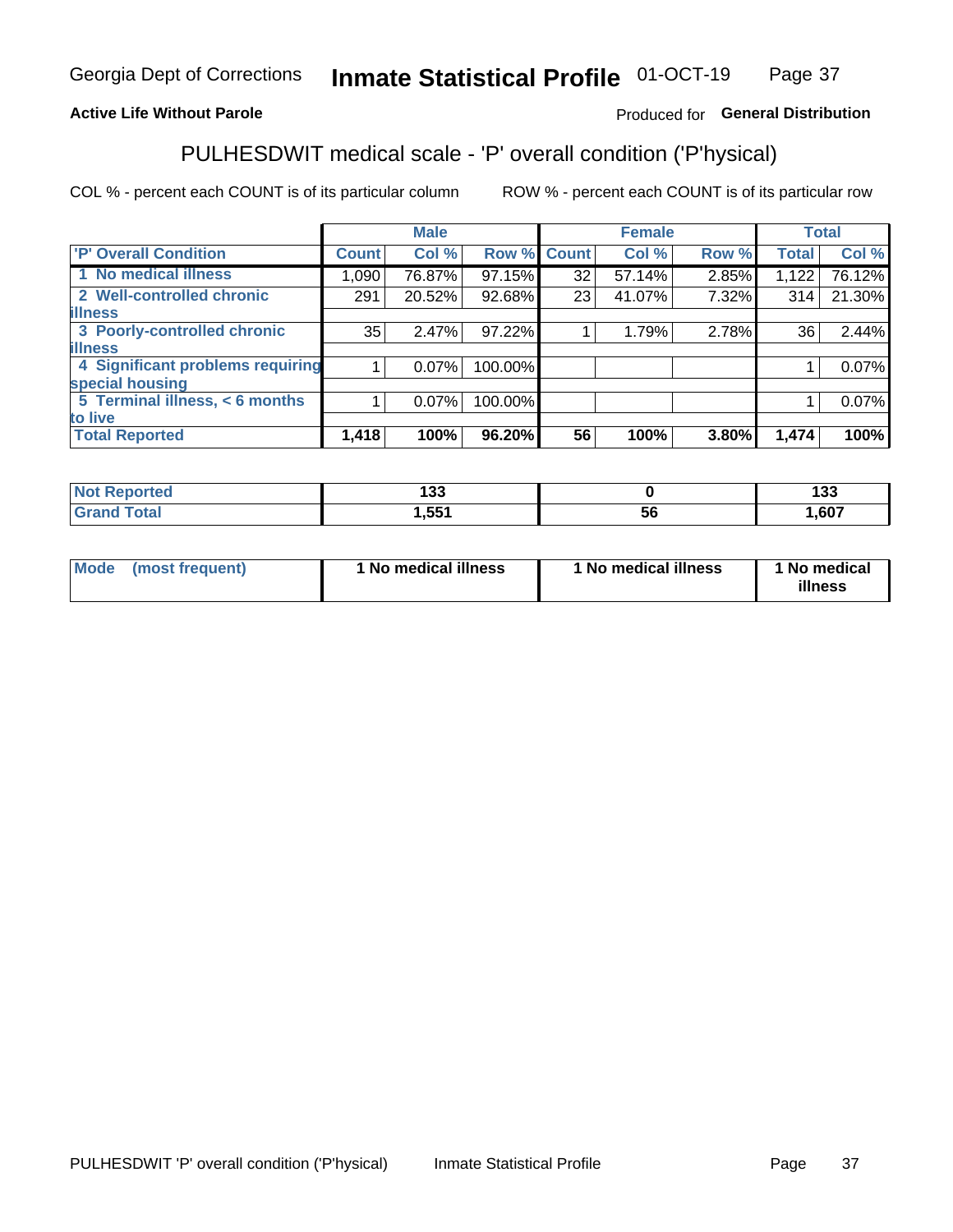### **Active Life Without Parole**

## Produced for General Distribution

## PULHESDWIT medical scale - 'U' upper body

COL % - percent each COUNT is of its particular column

|                              |              | <b>Male</b> |         |              | <b>Female</b> |       |              | <b>Total</b> |
|------------------------------|--------------|-------------|---------|--------------|---------------|-------|--------------|--------------|
| <b>'U' Upper Body</b>        | <b>Count</b> | Col %       | Row %   | <b>Count</b> | Col %         | Row % | <b>Total</b> | Col %        |
| 1 Upper bones, joints,       | 1,334        | 94.21%      | 96.25%  | 52           | 92.86%        | 3.75% | 1,386        | 94.16%       |
| muscles all OK               |              |             |         |              |               |       |              |              |
| 2 One or both arms minimally | 69           | 4.87%       | 94.52%  | 4            | 7.14%         | 5.48% | 73           | 4.96%        |
| limited                      |              |             |         |              |               |       |              |              |
| 3 One or both arms           | 10           | 0.71%       | 100.00% |              |               |       | 10           | 0.68%        |
| <b>moderately limited</b>    |              |             |         |              |               |       |              |              |
| 4 One arm disabled,          | 3            | 0.21%       | 100.00% |              |               |       | 3            | 0.20%        |
| paralyzed, or amputated      |              |             |         |              |               |       |              |              |
| <b>Total Reported</b>        | 1,416        | 100%        | 96.20%  | 56           | 100%          | 3.80% | 1,472        | 100%         |

| <b>Not Reported</b> | 125<br>יי    |    | <b>49F</b><br>טטו |
|---------------------|--------------|----|-------------------|
| <b>Grand Total</b>  | 551<br>ו טטו | ວເ | ,607              |

| <b>Mode</b> | (most frequent) | 1 Upper bones, joints,<br>muscles all OK | 1 Upper bones, joints,<br>muscles all OK | 1 Upper bones,<br>ljoints, muscles all<br>ОK |
|-------------|-----------------|------------------------------------------|------------------------------------------|----------------------------------------------|
|-------------|-----------------|------------------------------------------|------------------------------------------|----------------------------------------------|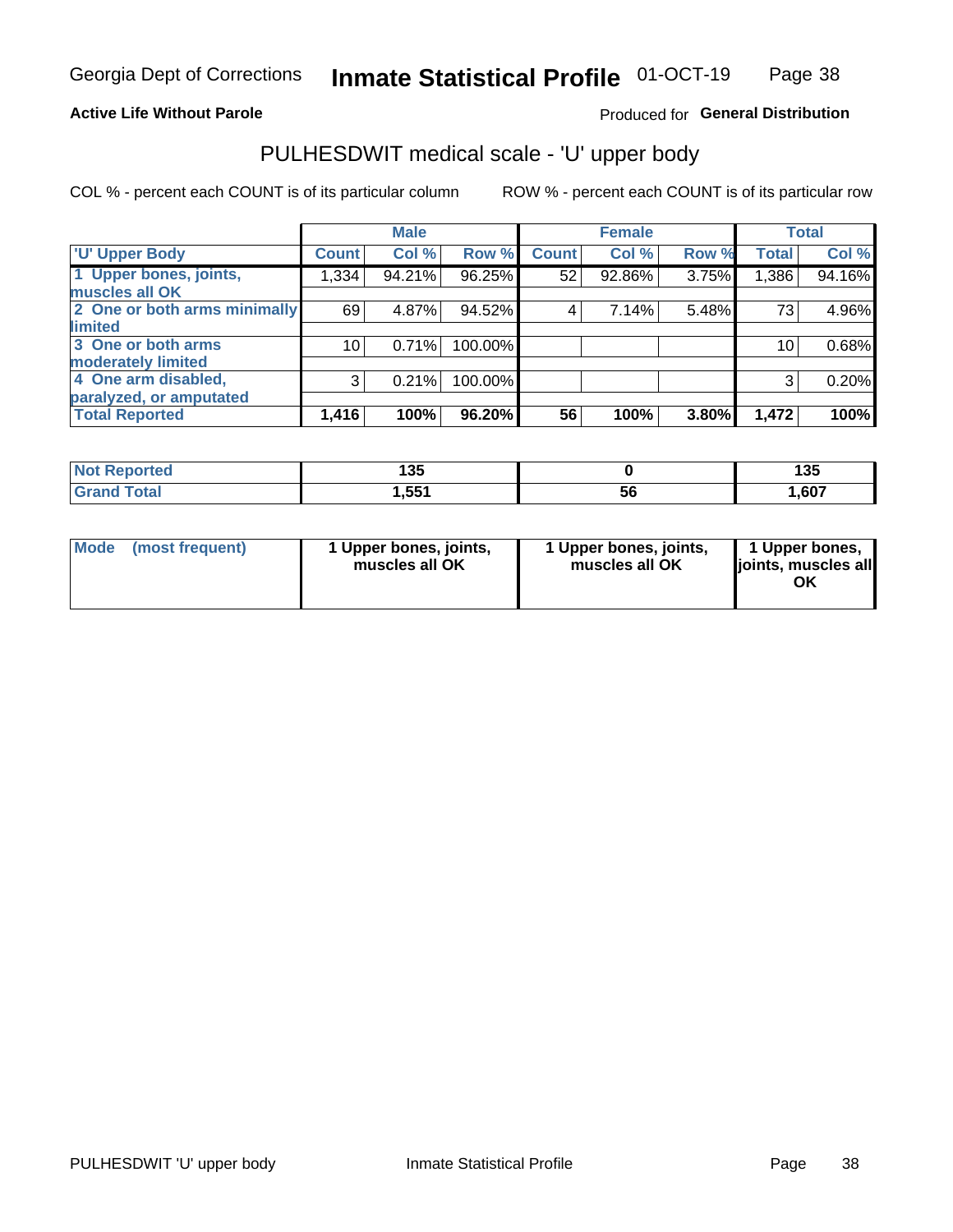### **Active Life Without Parole**

## Produced for General Distribution

## PULHESDWIT medical scale - 'L' lower body

COL % - percent each COUNT is of its particular column

|                                |              | <b>Male</b> |         |              | <b>Female</b> |       |              | <b>Total</b> |
|--------------------------------|--------------|-------------|---------|--------------|---------------|-------|--------------|--------------|
| 'L' Lower Body                 | <b>Count</b> | Col %       | Row %   | <b>Count</b> | Col %         | Row % | <b>Total</b> | Col %        |
| 1 Lower bones, joints,         | 1,228        | 86.72%      | 96.24%  | 48           | 85.71%        | 3.76% | 1,276        | 86.68%       |
| muscles all OK                 |              |             |         |              |               |       |              |              |
| 2 One or both legs minimally   | 163          | 11.51%      | 95.32%  | 8            | 14.29%        | 4.68% | 171          | 11.62%       |
| limited                        |              |             |         |              |               |       |              |              |
| 3 One or both legs             | 20           | 1.41%       | 100.00% |              |               |       | 20           | 1.36%        |
| moderately limited             |              |             |         |              |               |       |              |              |
| 4 One leg disabled, paralyzed, | 5            | 0.35%       | 100.00% |              |               |       | 5            | 0.34%        |
| or amputated                   |              |             |         |              |               |       |              |              |
| <b>Total Reported</b>          | 1,416        | 100%        | 96.20%  | 56           | 100%          | 3.80% | 1,472        | 100%         |

| <b>Not Reported</b> | 125<br>יי    |    | <b>49F</b><br>טטו |
|---------------------|--------------|----|-------------------|
| <b>Grand Total</b>  | 551<br>ו טטו | ວເ | ,607              |

| Mode | (most frequent) | 1 Lower bones, joints,<br>muscles all OK | 1 Lower bones, joints,<br>muscles all OK | 1 Lower bones,<br>ljoints, muscles all<br>ΟK |
|------|-----------------|------------------------------------------|------------------------------------------|----------------------------------------------|
|------|-----------------|------------------------------------------|------------------------------------------|----------------------------------------------|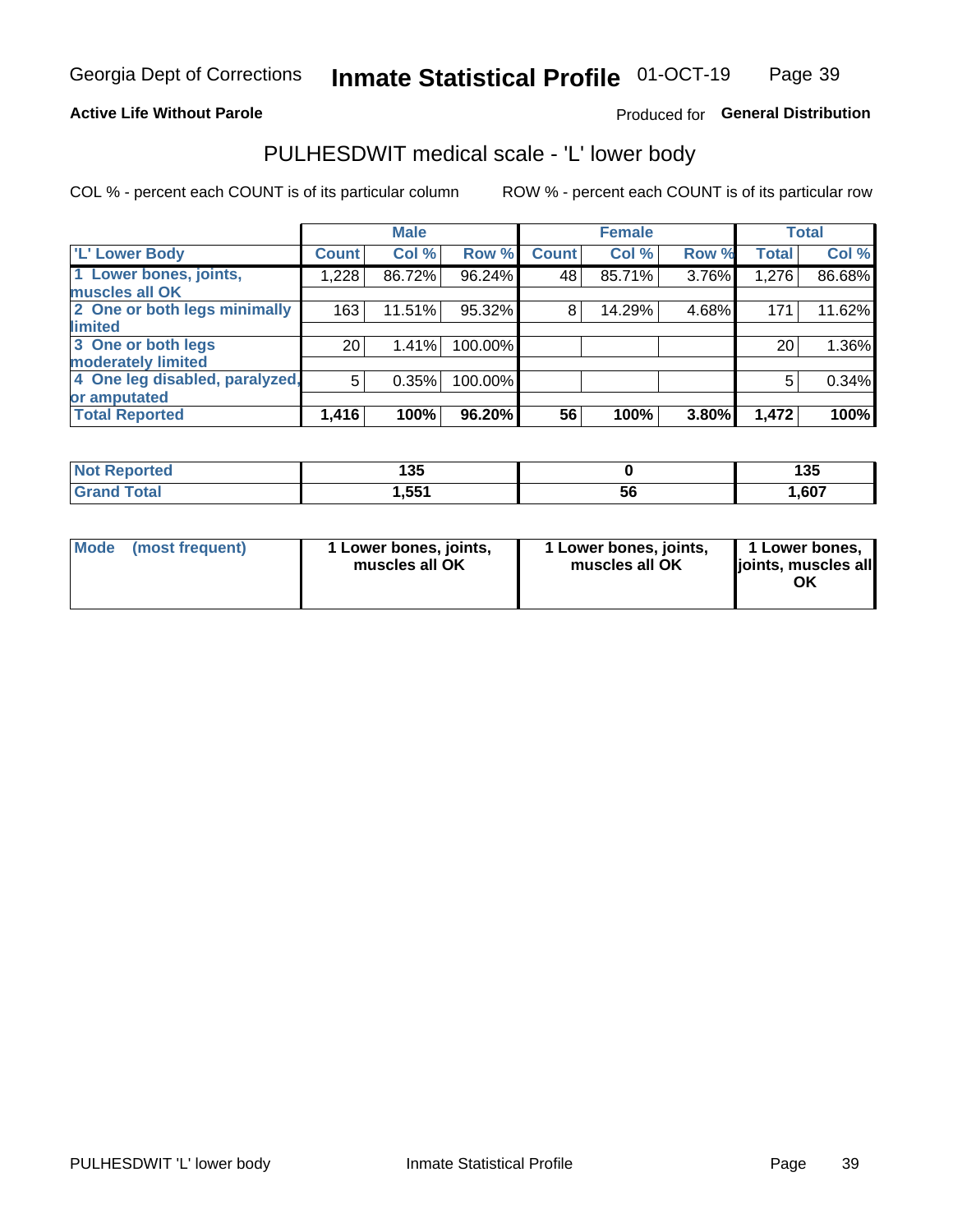## **Active Life Without Parole**

Produced for General Distribution

## PULHESDWIT medical scale - 'H' hearing

COL % - percent each COUNT is of its particular column

|                                |              | <b>Male</b> |             |    | <b>Female</b> |       | <b>Total</b> |        |
|--------------------------------|--------------|-------------|-------------|----|---------------|-------|--------------|--------|
| <b>H' Hearing</b>              | <b>Count</b> | Col %       | Row % Count |    | Col %         | Row % | <b>Total</b> | Col %  |
| 1 Normal hearing both ears     | 1,400        | 98.94%      | 96.29%      | 54 | 100.00%       | 3.71% | 1,454        | 98.98% |
| 2 Some loss in one ear with    | 10           | 0.71%       | 100.00%     |    |               |       | 10           | 0.68%  |
| other OK, or mild loss in both |              |             |             |    |               |       |              |        |
| 3 Total loss in one ear with   | 3            | 0.21%       | 100.00%     |    |               |       | 3            | 0.20%  |
| mild loss in other             |              |             |             |    |               |       |              |        |
| 4 Severe loss in both ears     | 2            | 0.14%       | 100.00%     |    |               |       |              | 0.14%  |
| <b>Total Reported</b>          | 1,415        | 100%        | 96.32%      | 54 | 100%          | 3.68% | 1,469        | 100%   |

| ported<br>NO1   | <br>l 30 |    | 138  |
|-----------------|----------|----|------|
| $n+n$<br>______ | 551      | ວບ | ,607 |

| Mode (most frequent) | 1 Normal hearing both ears 1 Normal hearing both ears 1 Normal hearing | both ears |
|----------------------|------------------------------------------------------------------------|-----------|
|                      |                                                                        |           |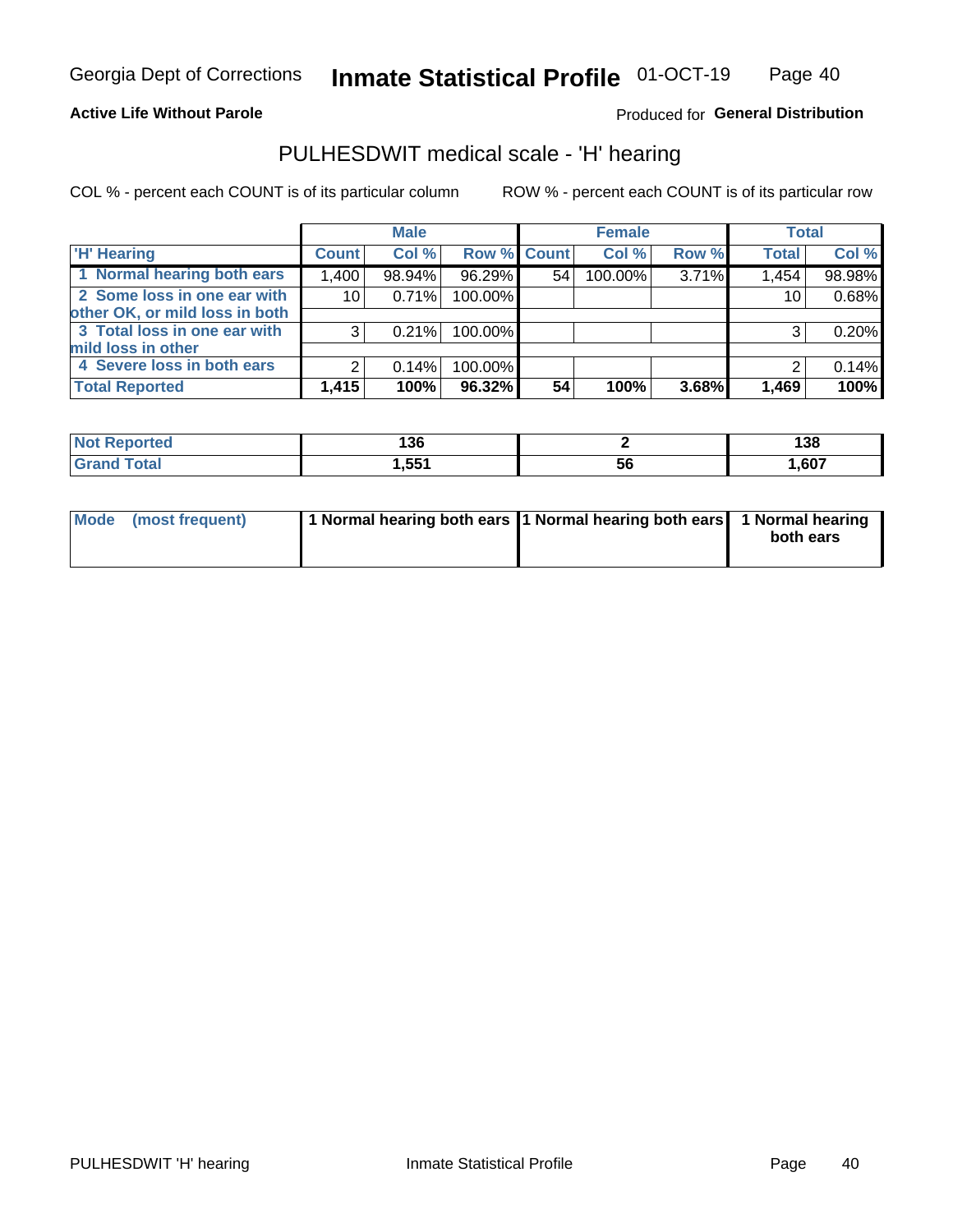### **Active Life Without Parole**

### Produced for General Distribution

## PULHESDWIT medical scale - 'E' vision

COL % - percent each COUNT is of its particular column

|                                 |              | <b>Male</b> |         |              | <b>Female</b> |       |              | <b>Total</b> |
|---------------------------------|--------------|-------------|---------|--------------|---------------|-------|--------------|--------------|
| <b>E' Vision</b>                | <b>Count</b> | Col %       | Row %   | <b>Count</b> | Col %         | Row % | <b>Total</b> | Col %        |
| 1 Correctable to 20/40 in both  | 1,040        | 75.80%      | 97.38%  | 28           | 52.83%        | 2.62% | 1,068        | 74.95%       |
| eyes                            |              |             |         |              |               |       |              |              |
| 2 Correctable to 20/70 in one   | 296          | 21.57%      | 92.21%  | 25           | 47.17%        | 7.79% | 321          | 22.53%       |
| eye, may be blind in other      |              |             |         |              |               |       |              |              |
| 3 Correctable to 20/200 in one  | 30           | 2.19%       | 100.00% |              |               |       | 30           | 2.11%        |
| eye, may be blind in other      |              |             |         |              |               |       |              |              |
| 4 One eye not correctable to    | 5            | $0.36\%$    | 100.00% |              |               |       | 5            | 0.35%        |
| 20/200, other may be blind      |              |             |         |              |               |       |              |              |
| 5 Blind in both eyes, requiring |              | 0.07%       | 100.00% |              |               |       |              | 0.07%        |
| special housing                 |              |             |         |              |               |       |              |              |
| <b>Total Reported</b>           | 1,372        | 100%        | 96.28%  | 53           | 100%          | 3.72% | 1,425        | 100.0%       |

| orted<br>NO           | 170<br>. |    | 182  |
|-----------------------|----------|----|------|
| $f \wedge f \wedge f$ | .551     | 56 | ,607 |

| Mode (most frequent) | 1 Correctable to 20/40 in both<br>eves | 1 Correctable to 20/40 in   1 Correctable to  <br>both eyes | 20/40 in both eyes |
|----------------------|----------------------------------------|-------------------------------------------------------------|--------------------|
|                      |                                        |                                                             |                    |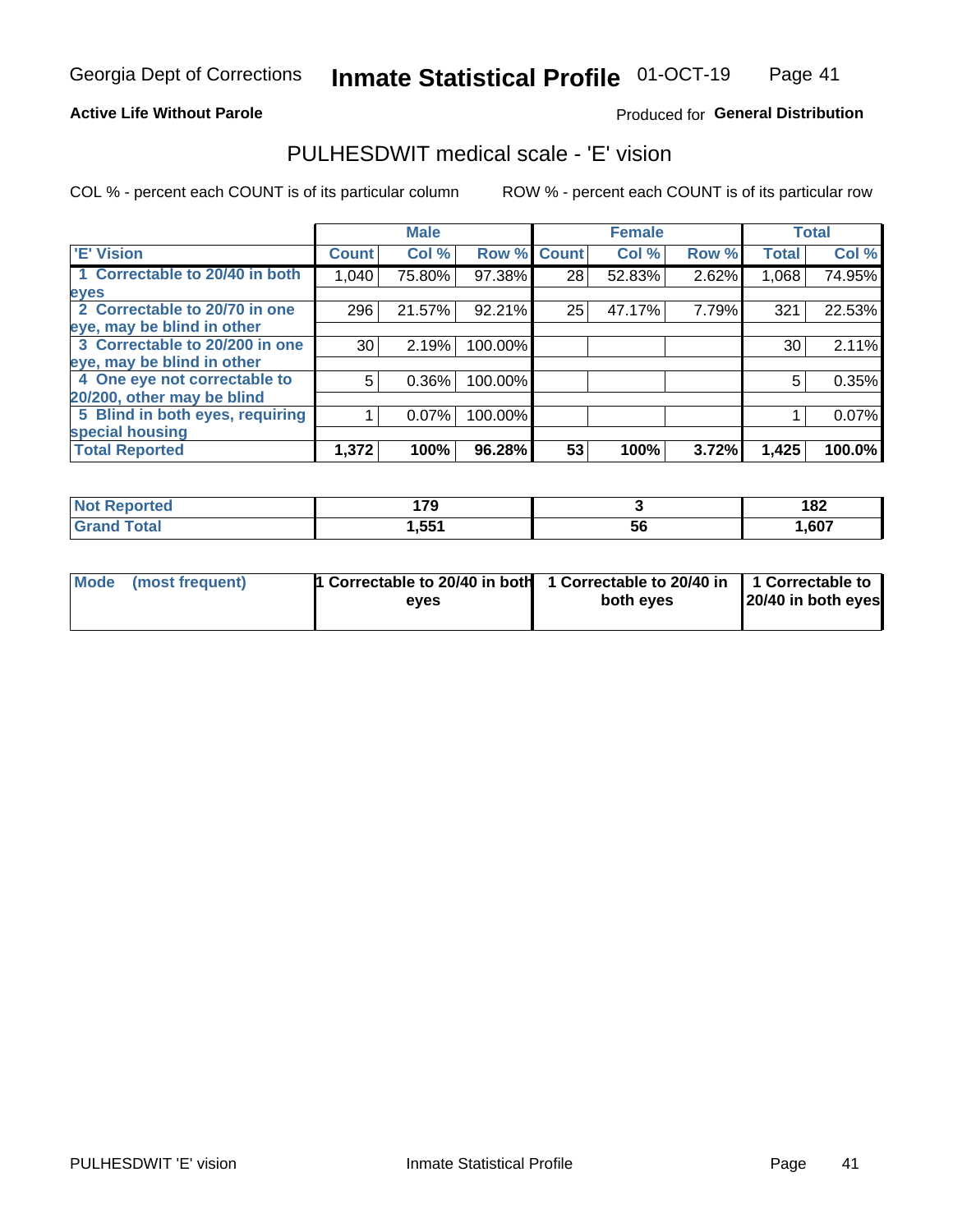### **Active Life Without Parole**

## Produced for General Distribution

## PULHESDWIT medical scale - 'S' pSychiatric

COL % - percent each COUNT is of its particular column

|                                        |              | <b>Male</b> |         |             | <b>Female</b> |        |              | <b>Total</b> |
|----------------------------------------|--------------|-------------|---------|-------------|---------------|--------|--------------|--------------|
| 'S' pSychiatric                        | <b>Count</b> | Col %       |         | Row % Count | Col %         | Row %  | <b>Total</b> | Col %        |
| 1 No impairment or disorders           | 1,199        | 82.86%      | 98.76%  | 15          | 32.61%        | 1.24%  | 1,214        | 81.31%       |
| 2 Stable, or in remission, or          | 190          | 13.13%      | 86.36%  | 30          | 65.22%        | 13.64% | 220          | 14.74%       |
| mild impairment or retardation         |              |             |         |             |               |        |              |              |
| 3 Requires moderate inpatient          | 47           | 3.25%       | 97.92%  |             | 2.17%         | 2.08%  | 48           | 3.22%        |
| <b>treatment</b>                       |              |             |         |             |               |        |              |              |
| 4 Requires intensive inpatient         | 10           | 0.69%       | 100.00% |             |               |        | 10           | 0.67%        |
| treatment                              |              |             |         |             |               |        |              |              |
| <b>5 Requires Crisis Stabilization</b> |              | $0.07\%$    | 100.00% |             |               |        |              | 0.07%        |
| Unit (CSU) inpatient care              |              |             |         |             |               |        |              |              |
| <b>Total Reported</b>                  | 1,447        | 100%        | 96.92%  | 46          | 100%          | 3.08%  | 1,493        | 100.0%       |

| <b>orted</b> | 104               | 10 | . .<br>. |
|--------------|-------------------|----|----------|
| <b>Total</b> | 1,55 <sup>4</sup> | ჂႩ | ,607     |

| Mode (most frequent) | <b>1 No impairment or disorders</b> 2 Stable, or in remission, 11 No impairment or |                       |           |
|----------------------|------------------------------------------------------------------------------------|-----------------------|-----------|
|                      |                                                                                    | or mild impairment or | disorders |
|                      |                                                                                    | retardation           |           |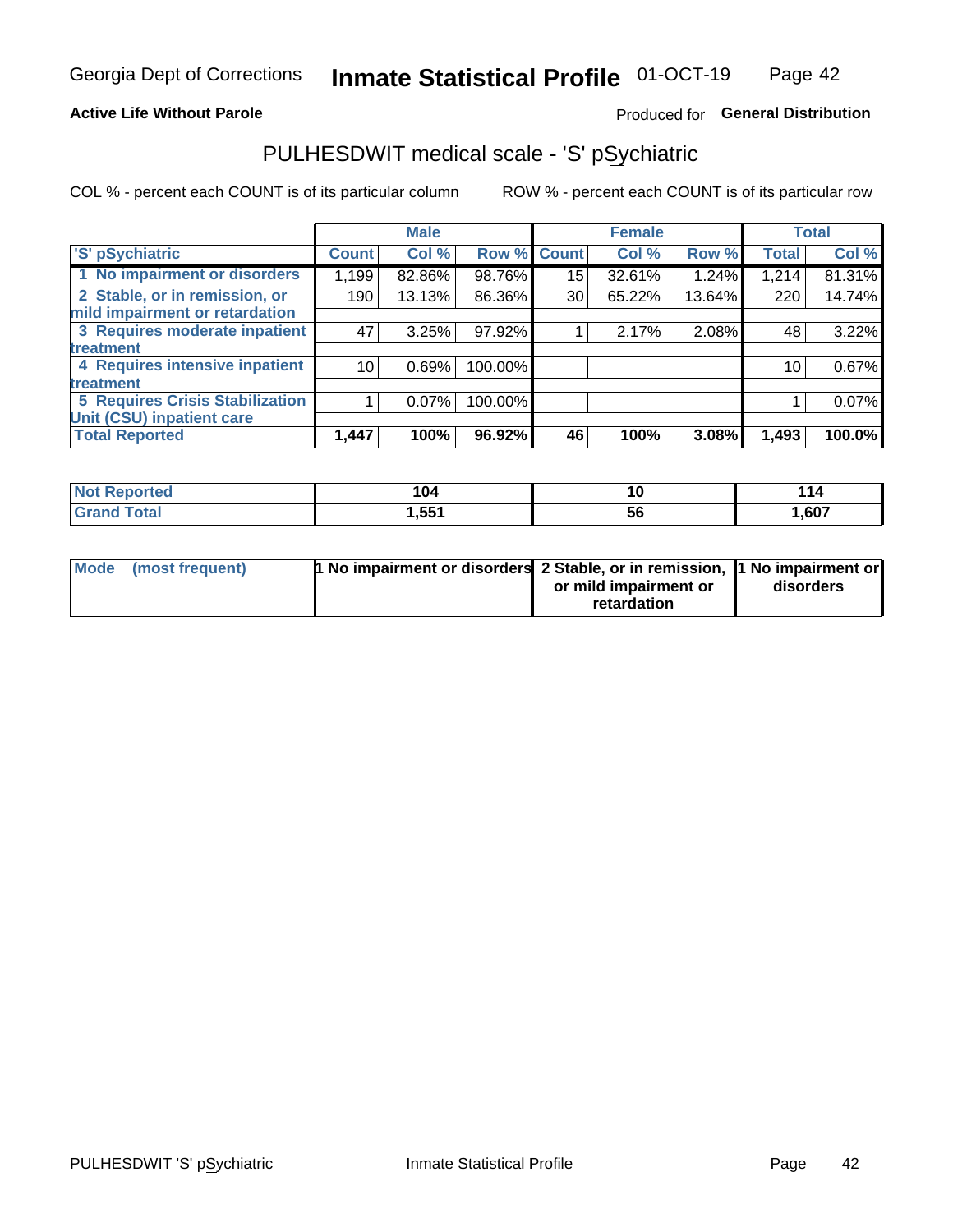### **Active Life Without Parole**

## Produced for General Distribution

## PULHESDWIT medical scale - 'D' dental

COL % - percent each COUNT is of its particular column

|                                 |              | <b>Male</b> |         |              | <b>Female</b> |       |              | <b>Total</b> |
|---------------------------------|--------------|-------------|---------|--------------|---------------|-------|--------------|--------------|
| <b>D'</b> Dental                | <b>Count</b> | Col %       | Row %   | <b>Count</b> | Col %         | Row % | <b>Total</b> | Col %        |
| 1 Minimal routine dental health | 991          | 74.29%      | 95.56%  | 46           | 92.00%        | 4.44% | 1,037        | 74.93%       |
| <b>needs</b>                    |              |             |         |              |               |       |              |              |
| 2 Moderate cavities and/or gum  | 296          | 22.19%      | 99.33%  |              | 4.00%         | 0.67% | 298          | 21.53%       |
| disease                         |              |             |         |              |               |       |              |              |
| 3 Extensive gum disease         | 46           | 3.45%       | 95.83%  | ⌒            | 4.00%         | 4.17% | 48           | 3.47%        |
| and/or widespread decay         |              |             |         |              |               |       |              |              |
| 4 Urgent need for dental        |              | $0.07\%$    | 100.00% |              |               |       |              | 0.07%        |
| <b>services</b>                 |              |             |         |              |               |       |              |              |
| <b>Total Reported</b>           | 1,334        | 100%        | 96.39%  | 50           | 100%          | 3.61% | 1,384        | 100%         |

| orted<br>NOT RADO<br>. | 247<br>4 I I |    | nne<br>ZZJ |
|------------------------|--------------|----|------------|
| Total                  | ,551         | 56 | ,607       |

| <b>Mode</b> | (most frequent) | <b>Minimal routine dental</b><br>health needs | 1 Minimal routine dental 1 Minimal routine<br>health needs | dental health<br>needs |
|-------------|-----------------|-----------------------------------------------|------------------------------------------------------------|------------------------|
|-------------|-----------------|-----------------------------------------------|------------------------------------------------------------|------------------------|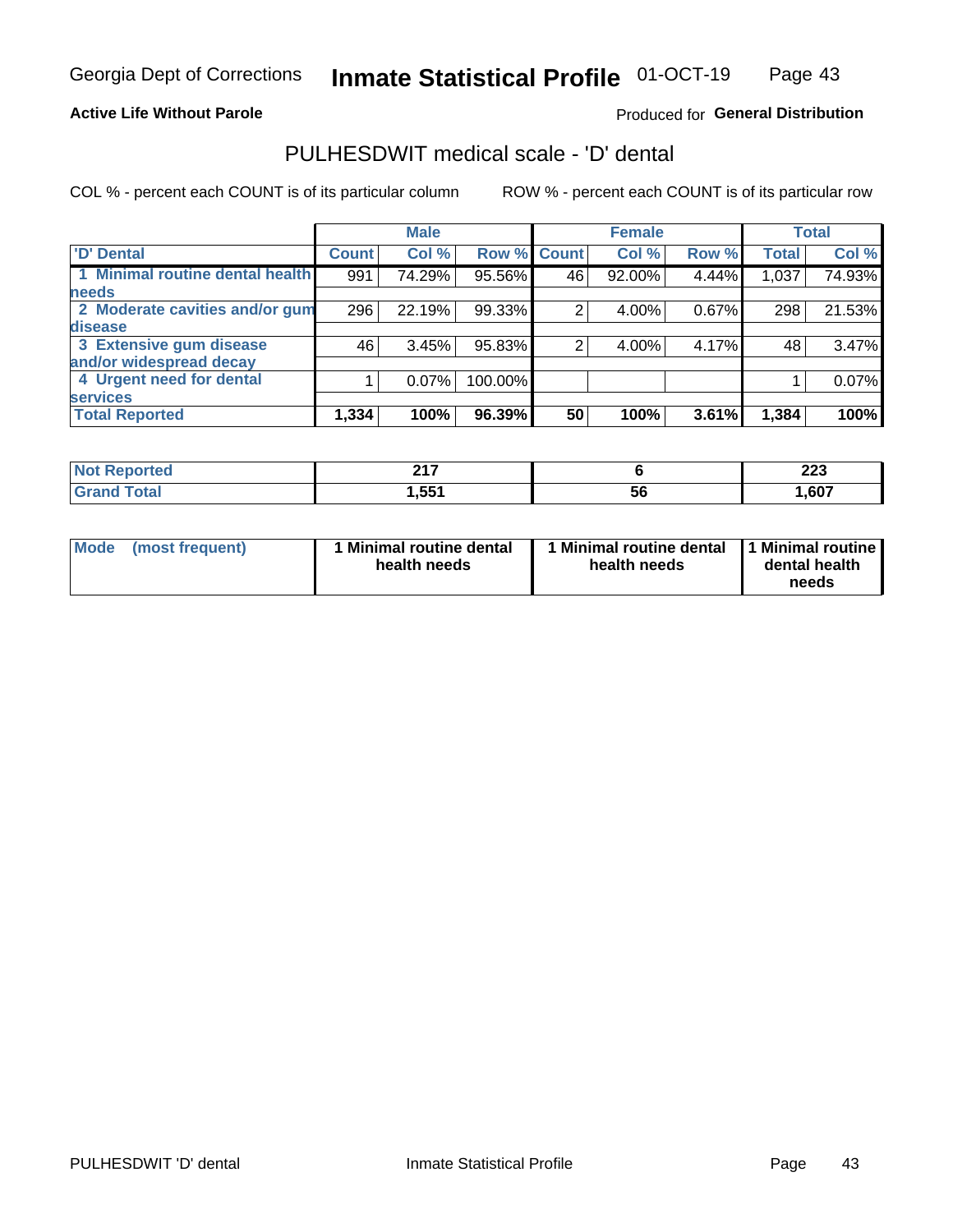### **Active Life Without Parole**

## Produced for General Distribution

## PULHESDWIT medical scale - 'W' work ability

COL % - percent each COUNT is of its particular column

|                                 |              | <b>Male</b> |         |             | <b>Female</b> |       |              | <b>Total</b> |
|---------------------------------|--------------|-------------|---------|-------------|---------------|-------|--------------|--------------|
| <b>W' work ability</b>          | <b>Count</b> | Col %       |         | Row % Count | Col %         | Row % | <b>Total</b> | Col %        |
| 1 Unrestricted work or activity | 1,190        | 84.04%      | 96.75%  | 40          | 71.43%        | 3.25% | 1,230        | 83.56%       |
| 2 Minor restrictions on type of | 174          | 12.29%      | 91.58%  | 16          | 28.57%        | 8.42% | 190          | 12.91%       |
| <b>work</b>                     |              |             |         |             |               |       |              |              |
| 3 Moderate restrictions on type | 34           | $2.40\%$    | 100.00% |             |               |       | 34           | 2.31%        |
| lof work                        |              |             |         |             |               |       |              |              |
| 4 Major restrictions on type of | 11           | 0.78%       | 100.00% |             |               |       | 11           | 0.75%        |
| <b>work</b>                     |              |             |         |             |               |       |              |              |
| 5 Cannot work under any         |              | 0.49%       | 100.00% |             |               |       |              | 0.48%        |
| <b>circumstances</b>            |              |             |         |             |               |       |              |              |
| <b>Total Reported</b>           | 1,416        | 100%        | 96.20%  | 56          | 100%          | 3.80% | 1,472        | 100.0%       |

| 'Not Reported | ィクド<br>טטו        |           | 12F<br>1 J J |
|---------------|-------------------|-----------|--------------|
| <b>Total</b>  | 1,55 <sup>4</sup> | <b>bt</b> | 1,607        |

| Mode (most frequent) | 1 Unrestricted work or | 1 Unrestricted work or | 1 Unrestricted   |
|----------------------|------------------------|------------------------|------------------|
|                      | activity               | activity               | work or activity |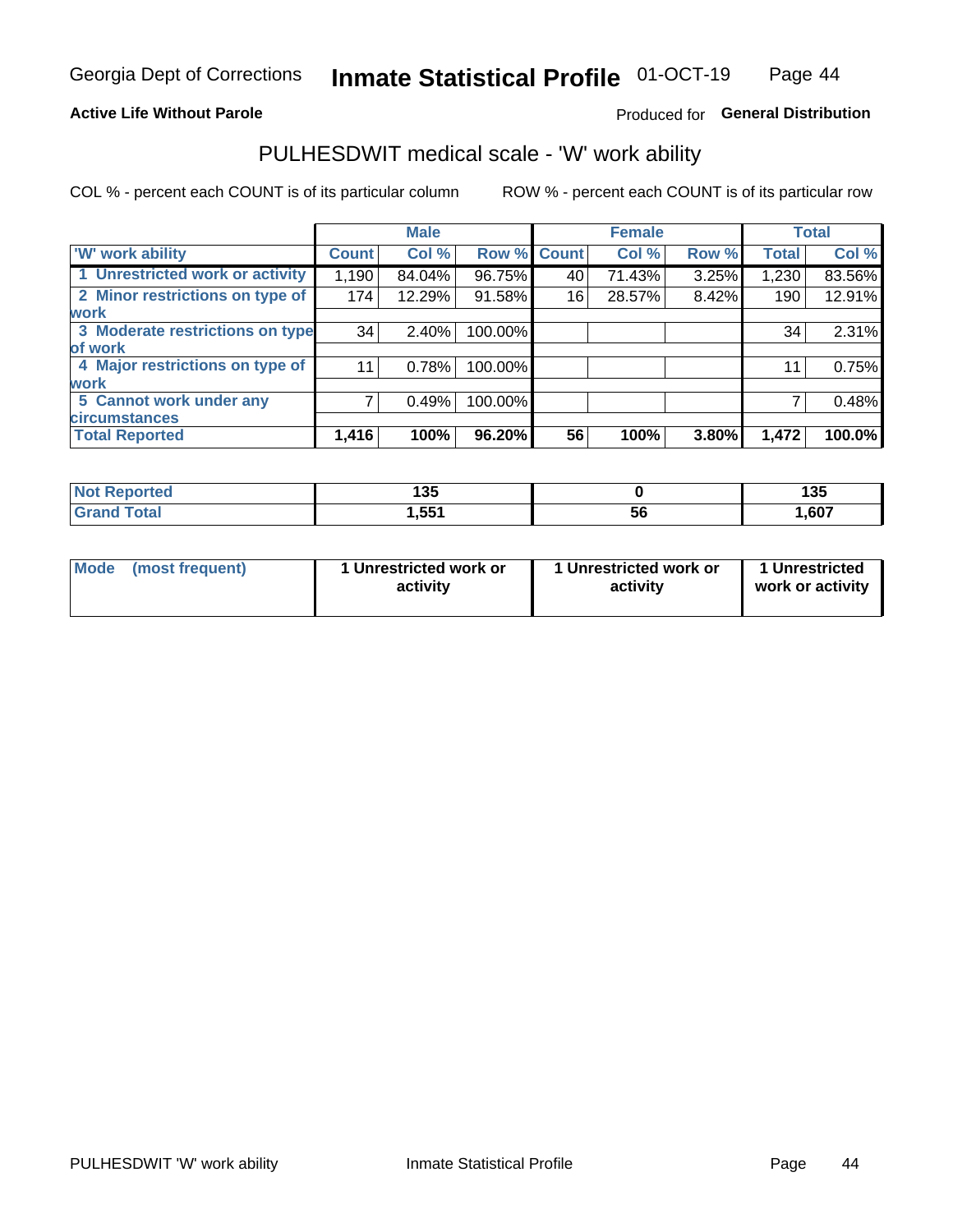## **Active Life Without Parole**

### Produced for General Distribution

## PULHESDWIT medical scale - 'I' impairment

COL % - percent each COUNT is of its particular column ROW % - percent each COUNT is of its particular row

|                                   |                 | <b>Male</b> |             |    | <b>Female</b> |       |              | <b>Total</b> |
|-----------------------------------|-----------------|-------------|-------------|----|---------------|-------|--------------|--------------|
| <b>T' Impairment</b>              | <b>Count</b>    | Col %       | Row % Count |    | Col %         | Row % | <b>Total</b> | Col %        |
| 1 No impairments or               | 1,388           | 98.16%      | 96.12%      | 56 | 100.00%       | 3.88% | 1,444        | 98.23%       |
| <b>disabilities</b>               |                 |             |             |    |               |       |              |              |
| 2 Wheelchair-bound but            | 13 <sub>1</sub> | 0.92%       | 100.00%     |    |               |       | 13           | 0.88%        |
| otherwise OK                      |                 |             |             |    |               |       |              |              |
| <b>3 Needs low-level Assisted</b> | 3               | 0.21%       | 100.00%     |    |               |       | 3            | 0.20%        |
| Living (level I)                  |                 |             |             |    |               |       |              |              |
| 4 Needs moderate Assisted         |                 | 0.07%       | 100.00%     |    |               |       |              | 0.07%        |
| Living (level II)                 |                 |             |             |    |               |       |              |              |
| <b>5 Needs maximal Assisted</b>   | 9               | 0.64%       | 100.00%     |    |               |       | 9            | 0.61%        |
| <b>Living (level III)</b>         |                 |             |             |    |               |       |              |              |
| <b>Total Reported</b>             | 1,414           | 100%        | 96.19%      | 56 | 100%          | 3.81% | 1,470        | 100%         |

| Reported     | , , ,<br>1 J I |    | 107<br>1 J I |
|--------------|----------------|----|--------------|
| <b>Total</b> | 551.ا          | ວບ | 1,607        |

| Mode | (most frequent) | 1 No impairments or<br>disabilities | 1 No impairments or<br>disabilities | 1 No impairments<br>or disabilities |
|------|-----------------|-------------------------------------|-------------------------------------|-------------------------------------|
|------|-----------------|-------------------------------------|-------------------------------------|-------------------------------------|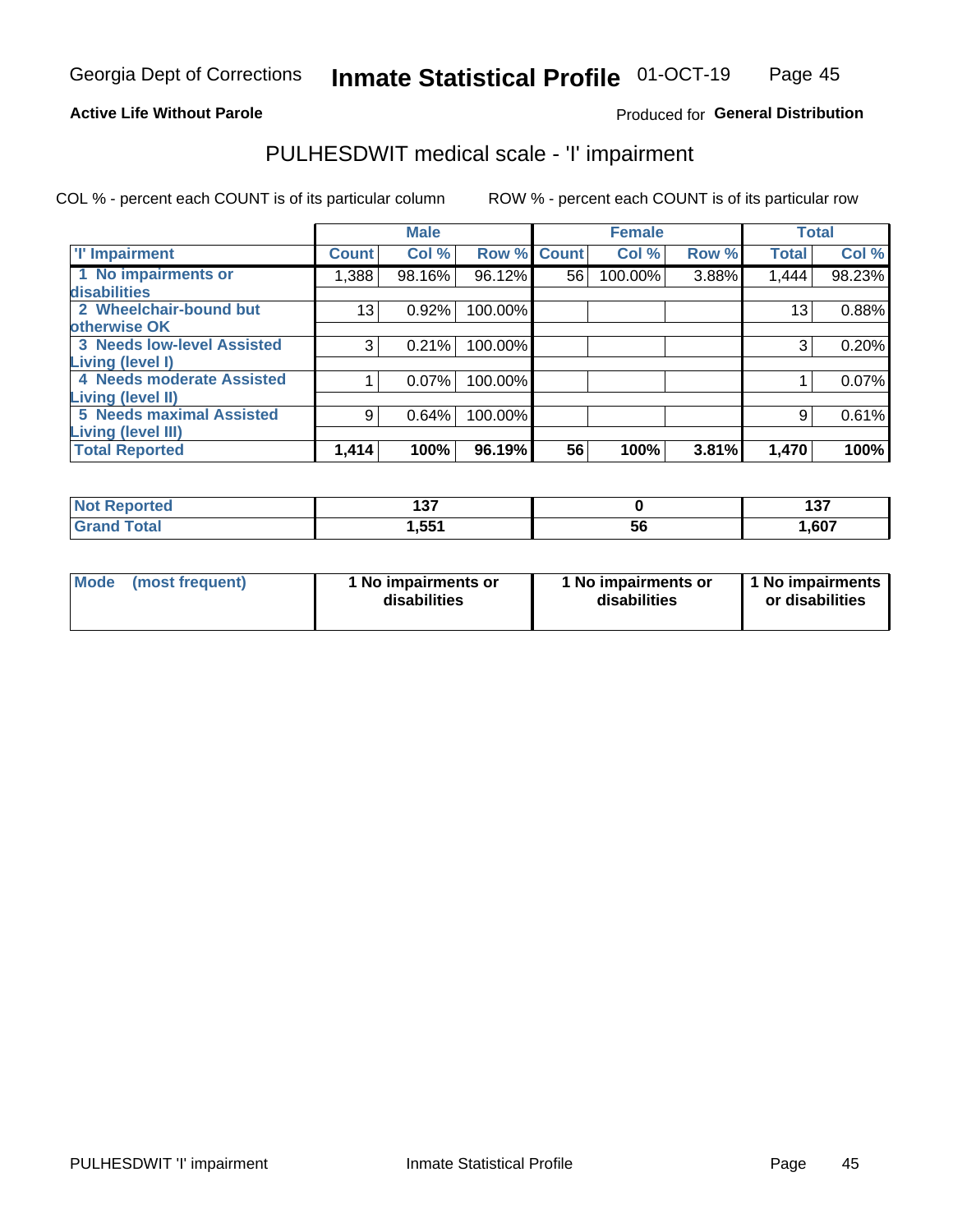### **Active Life Without Parole**

## Produced fo General Distribution

## PULHESDWIT medical scale - 'T' transportability

COL % - percent each COUNT is of its particular column

|                              |              | <b>Male</b> |         |             | <b>Female</b> |       |              | <b>Total</b> |
|------------------------------|--------------|-------------|---------|-------------|---------------|-------|--------------|--------------|
| <b>T' Transportability</b>   | <b>Count</b> | Col %       |         | Row % Count | Col %         | Row % | <b>Total</b> | Col %        |
| 1 Can be transported in any  | 1,407        | 98.81%      | 96.24%  | 55          | 100.00%       | 3.76% | 1,462        | 98.85%       |
| ordinary approved vehicle    |              |             |         |             |               |       |              |              |
| 2 Wheelchair-bound, not      | 8            | 0.56%       | 100.00% |             |               |       |              | 0.54%        |
| needing special vehicle      |              |             |         |             |               |       |              |              |
| 3 Wheelchair-bound, requires |              | 0.07%       | 100.00% |             |               |       |              | 0.07%        |
| special vehicle              |              |             |         |             |               |       |              |              |
| 5 Requires ambulance         | 8            | 0.56%       | 100.00% |             |               |       |              | 0.54%        |
| transport                    |              |             |         |             |               |       |              |              |
| <b>Total Reported</b>        | 1,424        | 100%        | 96.28%  | 55          | 100%          | 3.72% | 1,479        | 100%         |

| <b>eported</b> | - - -<br>. |    | 190<br>1 ∠O |
|----------------|------------|----|-------------|
|                | 1,551      | ჂႩ | 1,607       |

|  | Mode (most frequent) | 1 Can be transported in any 1 Can be transported in any<br>ordinary approved vehicle   ordinary approved vehicle   transported in any |  | 1 Can be<br>ordinary approved<br>vehicle |
|--|----------------------|---------------------------------------------------------------------------------------------------------------------------------------|--|------------------------------------------|
|--|----------------------|---------------------------------------------------------------------------------------------------------------------------------------|--|------------------------------------------|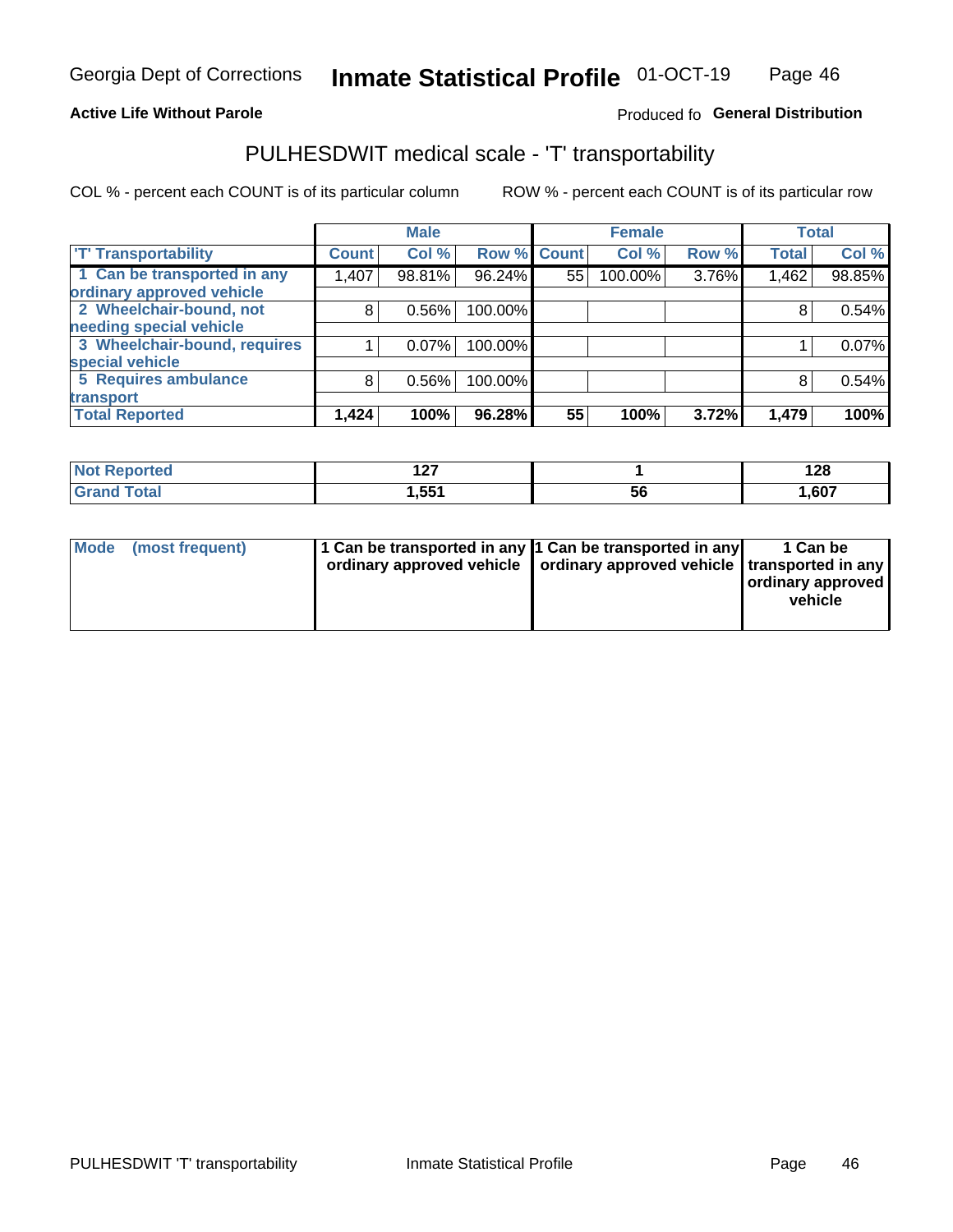## Inmate Statistical Profile 01-OCT-19 Page 47

### **Active Life Without Parole**

## Produced for General Distribution

## Number of prior Georgia incarcerations

COL % - percent each COUNT is of its particular column

|                                       |              | <b>Male</b> |           |              | <b>Female</b> |       |       | <b>Total</b> |
|---------------------------------------|--------------|-------------|-----------|--------------|---------------|-------|-------|--------------|
| <b>Num of Prior GA Incarcerations</b> | <b>Count</b> | Col %       | Row %     | <b>Count</b> | Col %         | Row % | Total | Col %        |
|                                       | 787          | 50.74%      | 94.59%    | 45           | 80.36%        | 5.41% | 832   | 51.77%       |
|                                       | 306          | 19.73%      | $98.08\%$ | 6            | 10.71%        | 1.92% | 312   | 19.42%       |
|                                       | 194          | 12.51%      | 98.98%    | 2            | 3.57%         | 1.02% | 196   | 12.20%       |
| 3                                     | 127          | 8.19%       | 98.45%    | 2            | 3.57%         | 1.55% | 129   | 8.03%        |
|                                       | 63           | 4.06%       | 100.00%   |              |               |       | 63    | 3.92%        |
|                                       | 41           | 2.64%       | 100.00%   |              |               |       | 41    | 2.55%        |
| <b>More Than 5</b>                    | 33           | 2.13%       | $97.06\%$ |              | 1.79%         | 2.94% | 34    | 2.12%        |
| <b>Total Reported</b>                 | 1,551        | 100%        | 96.52%    | 56           | 100%          | 3.48% | 1,607 | 100.0%       |

| Reported<br><b>NOT</b> |              |    |      |
|------------------------|--------------|----|------|
| <b>c</b> otal          | EEA<br>ו טטו | эt | ,607 |

| Mean (average)       | 1 1 2 | 1.10 |
|----------------------|-------|------|
| Median (middle)      |       |      |
| Mode (most frequent) |       |      |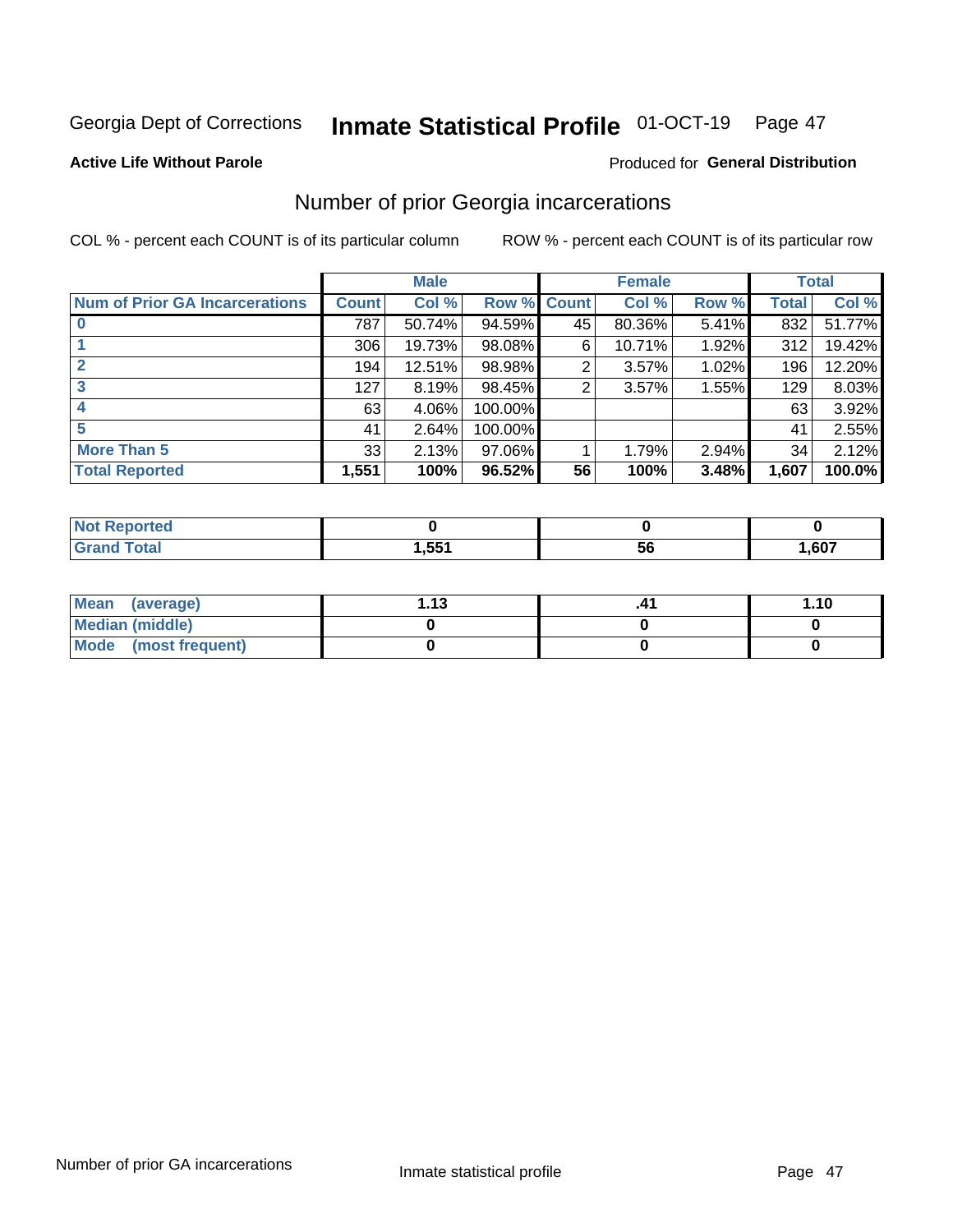#### Inmate Statistical Profile 01-OCT-19 Page 48

**Active Life Without Parole** 

Produced for General Distribution

## Prison sentence in years

COL % - percent each COUNT is of its particular column

ROW % - percent each COUNT is of its particular row

|                                 | <b>Male</b> |        |                    |    | <b>Female</b> | Total    |       |          |
|---------------------------------|-------------|--------|--------------------|----|---------------|----------|-------|----------|
| <b>Prison Sentence In Years</b> | Count l     | Col %  | <b>Row % Count</b> |    | Col %         | Row %    | Total | Col %    |
| <b>Life Without Parole</b>      | .550        | 99.94% | $96.51\%$          | 56 | 100.00%       | $3.49\%$ | .606  | 99.94%   |
| <b>Death</b>                    |             | 0.06%  | 100.00%            |    |               |          |       | $0.06\%$ |
| <b>Total Reported</b>           | 1.551       | 100%   | $96.52\%$          | 56 | 100%          | $3.48\%$ | 1,607 | 100%     |

| Reported<br>NOT |       |    |       |
|-----------------|-------|----|-------|
| <b>Total</b>    | 1,551 | ວບ | 607.ء |

### **Determinate (numeric) sentences only**

| 1112211 | <b>Mean</b> | Ane <sup>*</sup> |  |  |
|---------|-------------|------------------|--|--|

All sentences (including determinate), with life, life without parole, and death sentences figured at 45 years

| l Mea<br>חר<br> | ᠇៶<br>$\sim$ | $\sim$ | ╌ |
|-----------------|--------------|--------|---|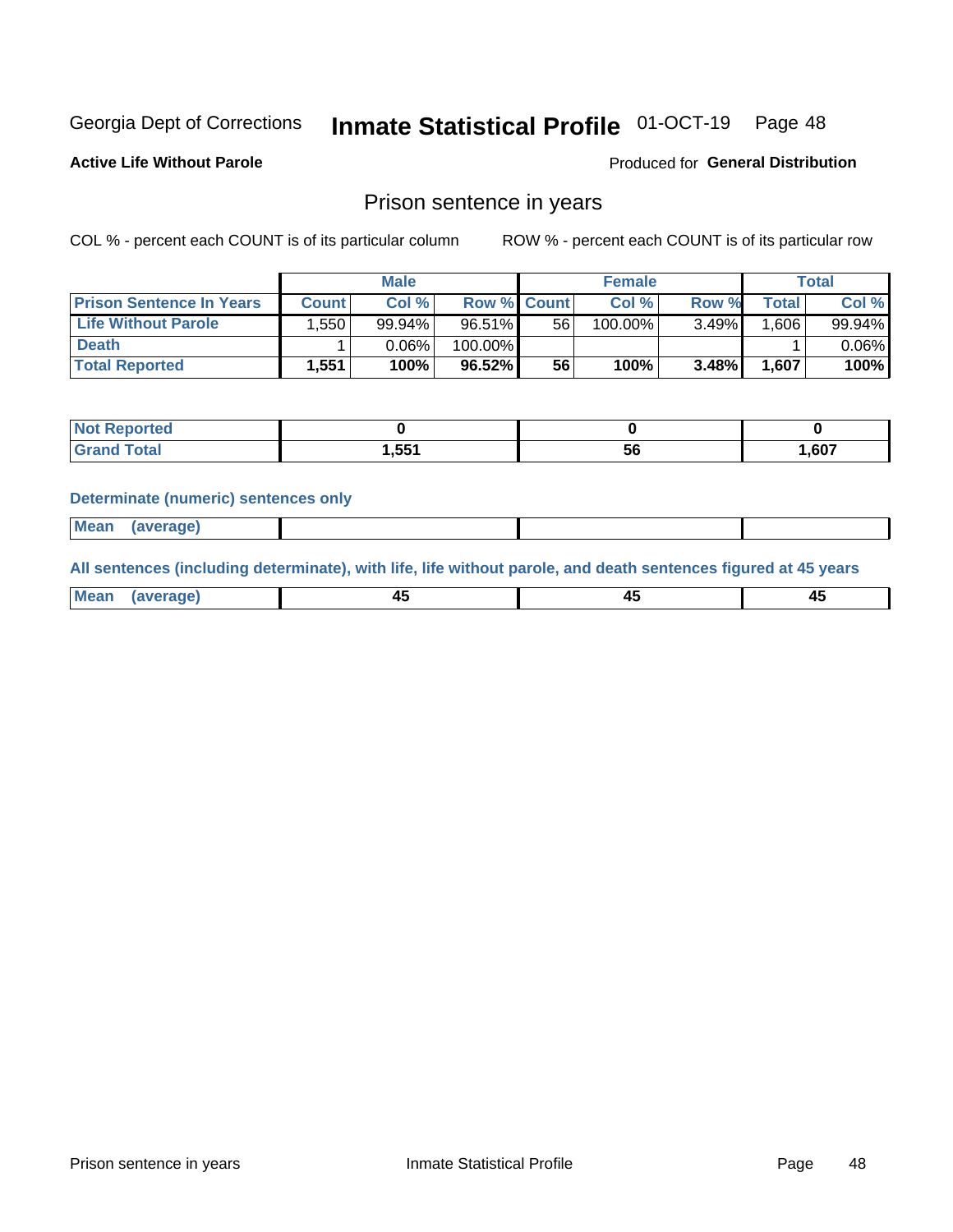#### Georgia Dept of Corrections Inmate Statistical Profile 01-OCT-19 Page 49

### **Active Life Without Parole**

### Produced for General Distribution

## Primary offense, broken out into felonies vs misdemeanors

COL % - percent each COUNT is of its particular column

|                                  | <b>Male</b>  |         |                    | <b>Female</b> |            |          | $\tau$ otal        |         |
|----------------------------------|--------------|---------|--------------------|---------------|------------|----------|--------------------|---------|
| <b>Felonies and Misdemeanors</b> | <b>Count</b> | Col%    | <b>Row % Count</b> |               | Col%       | Row %    | Total <sub>1</sub> | Col%    |
| <b>Felonies</b>                  | .541         | 100.00% | 96.61%             | 54            | $100.00\%$ | $3.39\%$ | 1,595              | 100.00% |
| <b>Total Reported</b>            | .541         | 100%    | $96.61\%$          | 54            | 100%       | 3.39%    | .595               | 100%    |

| <b>Not Reported</b>   | 1 U   |      | . .  |
|-----------------------|-------|------|------|
| `otal<br><b>Grand</b> | 1,551 | .543 | ,607 |

| <b>Mode</b><br>frequent)<br>nies<br>≧ (most tr.<br>. | onies<br>. | lonies<br>ею<br>____ |
|------------------------------------------------------|------------|----------------------|
|------------------------------------------------------|------------|----------------------|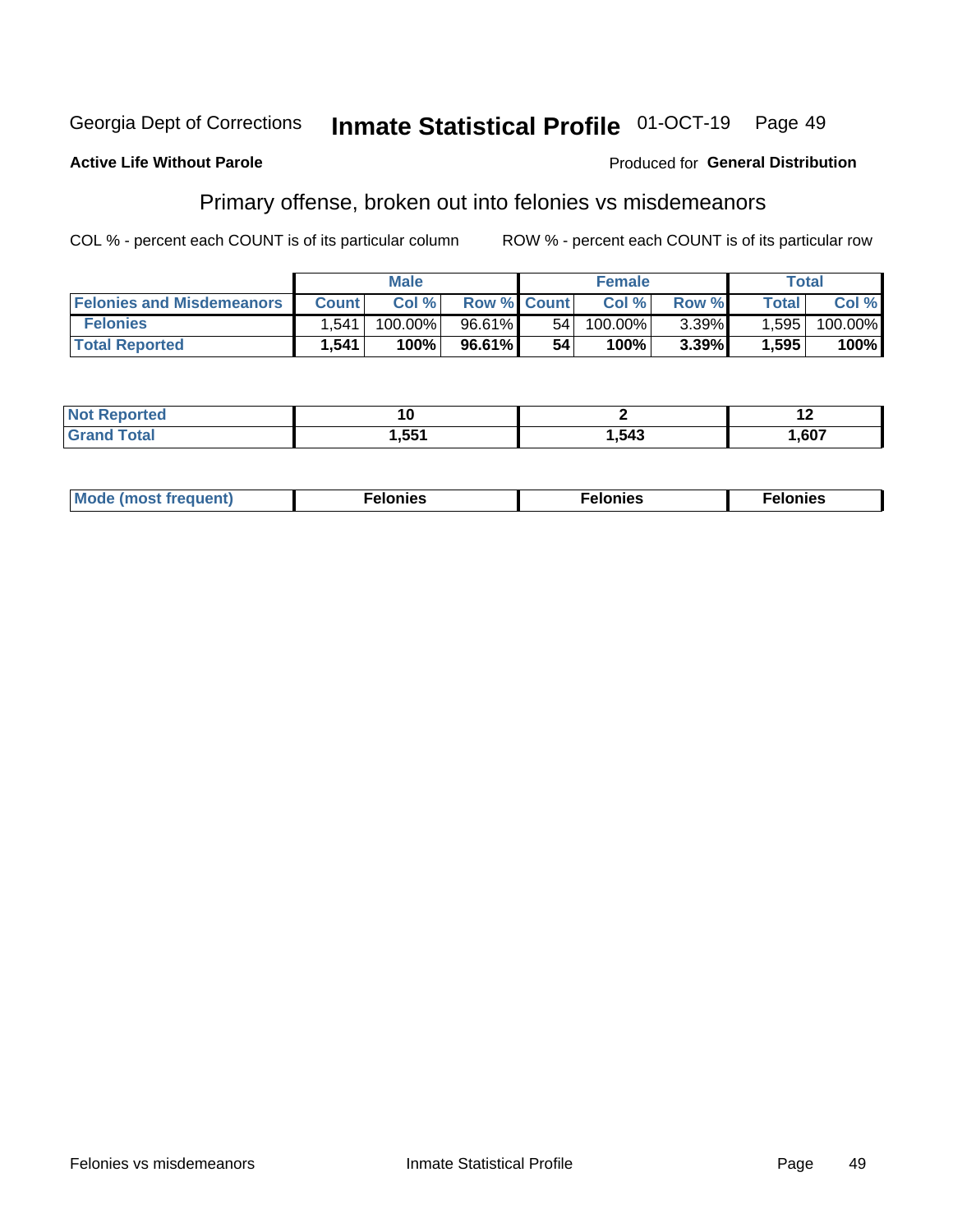#### Inmate Statistical Profile 01-OCT-19 Page 50

### **Active Life Without Parole**

### Produced for General Distribution

## Primary offense, broken out into six broad crime categories

COL % - percent each COUNT is of its particular column

|                         | <b>Male</b>  |        |             |    | <b>Female</b> |       |              | Total  |  |
|-------------------------|--------------|--------|-------------|----|---------------|-------|--------------|--------|--|
| <b>Crime Categories</b> | <b>Count</b> | Col%   | Row % Count |    | Col %         | Row % | <b>Total</b> | Col %  |  |
| <b>Violent</b>          | .340         | 86.40% | 96.06%      | 55 | 98.21%        | 3.94% | 1,395        | 86.81% |  |
| <b>Sex Crime</b>        | 204          | 13.15% | $99.51\%$   |    | 1.79%         | .49%  | 205          | 12.76% |  |
| <b>Drug</b>             |              | .45%   | 100.00%     |    | .00%          |       |              | .44%   |  |
| <b>Total Reported</b>   | 1,551        | 100%   | 96.52%      | 56 | 100%          | 3.48% | 1,607        | 100%   |  |

| _____ | <b>EE1</b><br>ື່ | --<br>-6<br>-<br>. . | ,607 |
|-------|------------------|----------------------|------|

| Mo<br>quenti | .<br>iolent<br>ΊΙ. | --<br>olent | .<br>'ent |
|--------------|--------------------|-------------|-----------|
|              |                    |             |           |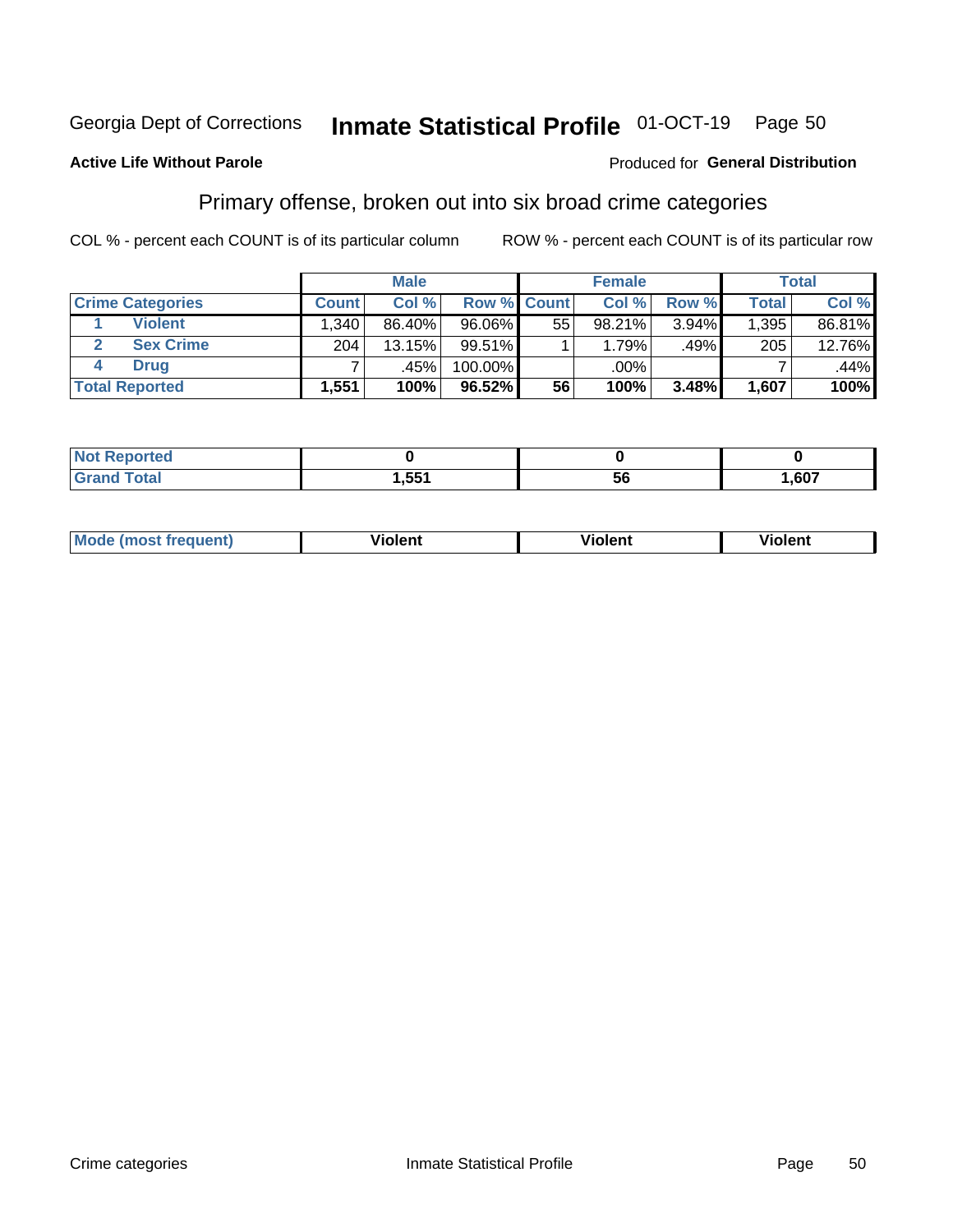## Inmate Statistical Profile 01-OCT-19 Page 51

### **Active Life Without Parole**

### Produced for General Distribution

## Primary offense, detailed offense code

COL % - percent each COUNT is of its particular column

|                                            |                | <b>Male</b>                |         |              | <b>Female</b>             |        |                | <b>Total</b> |
|--------------------------------------------|----------------|----------------------------|---------|--------------|---------------------------|--------|----------------|--------------|
| <b>Primary Offense</b>                     | <b>Count</b>   | $\overline{\text{Col }^9}$ | Row %   | <b>Count</b> | $\overline{\text{Col}}$ % | Row %  | <b>Total</b>   | Col %        |
| <b>Agg Sex Battery Atmpt (2099)</b>        |                | .06%                       | 100.00% |              |                           |        | 1              | .06%         |
| <b>Aggrav Assault (1302)</b>               |                | .06%                       | 50.00%  | 1            | 1.79%                     | 50.00% | $\overline{2}$ | .12%         |
| <b>Aggrav Battery (1305)</b>               |                | .06%                       | 100.00% |              |                           |        |                | .06%         |
| <b>Aggrav Child Molestation (2021)</b>     | 29             | 1.87%                      | 100.00% |              |                           |        | 29             | 1.80%        |
| <b>Aggrav Sexual Battery (2009)</b>        | 7              | .45%                       | 100.00% |              |                           |        | 7              | .44%         |
| <b>Aggrav Sodomy (2003)</b>                | 12             | .77%                       | 100.00% |              |                           |        | 12             | .75%         |
| <b>Armed Robbery (1902)</b>                | 158            | 10.19%                     | 99.37%  | 1            | 1.79%                     | .63%   | 159            | 9.89%        |
| <b>Child Molestation (2019)</b>            | 5              | .32%                       | 100.00% |              |                           |        | 5              | .31%         |
| <b>False Imprisonment (1308)</b>           |                | .06%                       | 100.00% |              |                           |        |                | .06%         |
| <b>Hijacking Motor Vehicle (1911)</b>      |                | .06%                       | 100.00% |              |                           |        |                | .06%         |
| Kidnapping (1311)                          | 95             | 6.13%                      | 100.00% |              |                           |        | 95             | 5.91%        |
| <b>Murder (1101)</b>                       | 1,080          | 69.63%                     | 95.32%  | 53           | 94.64%                    | 4.68%  | 1,133          | 70.50%       |
| <b>Poss Of Firearm Dur Crime</b><br>(2910) | 2              | .13%                       | 100.00% |              |                           |        | 2              | .12%         |
| Poss W Int Dist Cocaine (4050)             |                | .06%                       | 100.00% |              |                           |        |                | .06%         |
| Rape (2001)                                | 150            | 9.67%                      | 99.34%  | 1            | 1.79%                     | .66%   | 151            | 9.40%        |
| S/D Cocaine (4021)                         |                | .06%                       | 100.00% |              |                           |        |                | .06%         |
| S/D Cont Sub Public (4017)                 |                | .06%                       | 100.00% |              |                           |        | 1              | .06%         |
| S/D Cont Sub School (4018)                 |                | .06%                       | 100.00% |              |                           |        | 1              | .06%         |
| <b>Traf Cocaine 401+ Gm (4103)</b>         | $\overline{2}$ | .13%                       | 100.00% |              |                           |        | $\overline{2}$ | .12%         |
| <b>Traf Methamph 28-199 Gm</b>             | 1              | .06%                       | 100.00% |              |                           |        | 1              | .06%         |
| (4140)                                     |                |                            |         |              |                           |        |                |              |
| <b>Traffick Sexual Servitude (1331)</b>    |                | .06%                       | 100.00% |              |                           |        |                | .06%         |
| <b>Total Rported</b>                       | 1,551          | 100%                       | 96.52%  | 56           | 100%                      | 3.48%  | 1,607          | 100%         |

| <b>Not</b><br><b>rted</b> |       |    |      |
|---------------------------|-------|----|------|
| <b>Total</b>              | 1,551 | 56 | ,607 |

| Mode (most frequent) | 1101 Murder | 1101 Murder | 1101 Murder |
|----------------------|-------------|-------------|-------------|
|----------------------|-------------|-------------|-------------|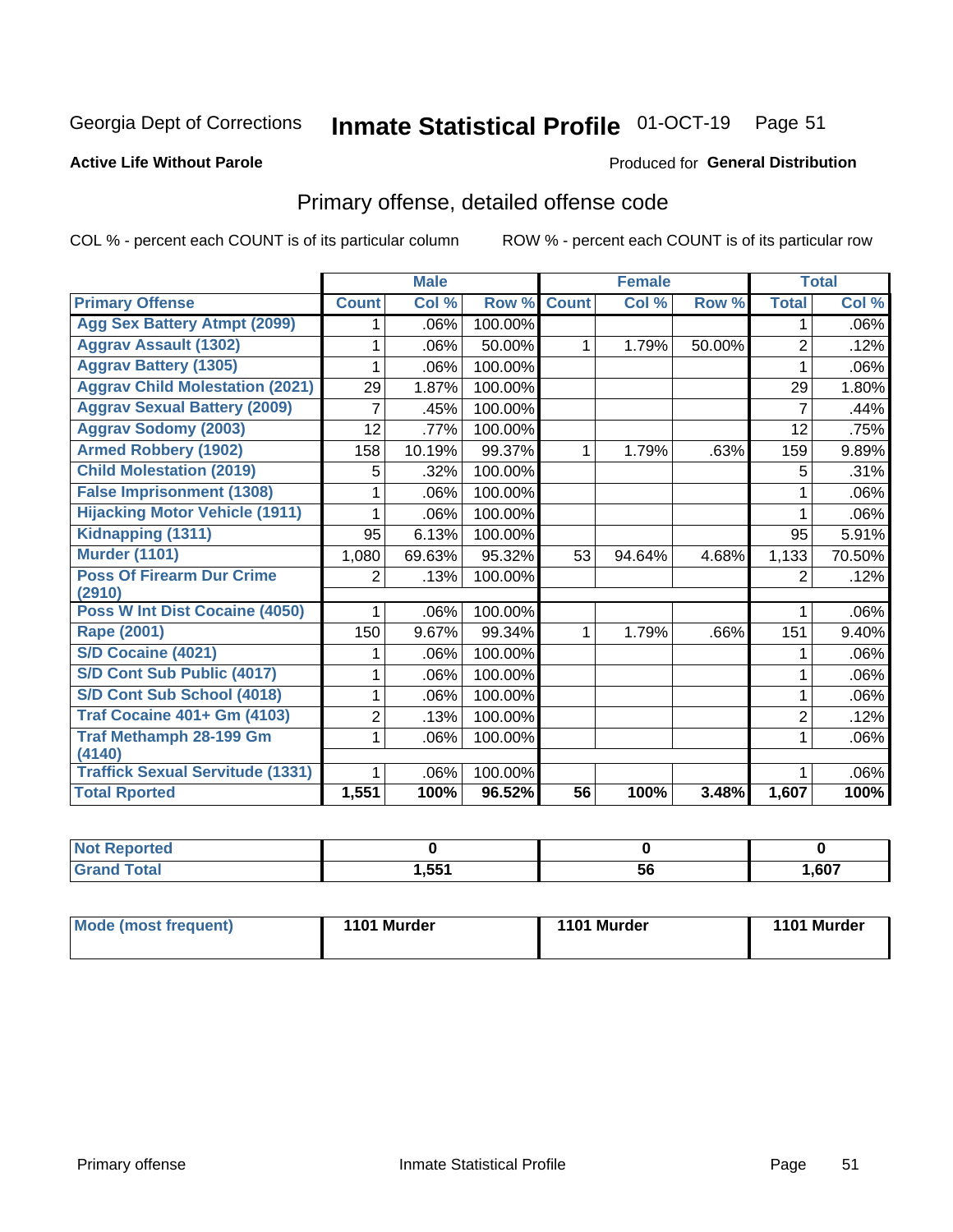# Inmate Statistical Profile 01-OCT-19 Page 52

### **Active Life Without Parole**

### Produced for General Distribution

## County of conviction of primary offense

COL % - percent each COUNT is of its particular column

|                                |                           | <b>Male</b> |         |                | <b>Female</b> |        |                | <b>Total</b> |
|--------------------------------|---------------------------|-------------|---------|----------------|---------------|--------|----------------|--------------|
| <b>County of Conviction</b>    | <b>Count</b>              | Col %       | Row %   | <b>Count</b>   | Col %         | Row %  | <b>Total</b>   | Col %        |
| 000<br><b>Unknown</b>          | 10                        | .64%        | 83.33%  | $\overline{2}$ | 3.57%         | 16.67% | 12             | .75%         |
| <b>Appling County</b><br>001   | 4                         | .26%        | 100.00% |                |               |        | 4              | .25%         |
| <b>Atkinson County</b><br>002  | 4                         | .26%        | 100.00% |                |               |        | 4              | .25%         |
| <b>Bacon County</b><br>003     | 5                         | .32%        | 100.00% |                |               |        | 5              | .31%         |
| <b>Baker County</b><br>004     | $\mathbf{1}$              | .06%        | 100.00% |                |               |        | 1              | .06%         |
| <b>Baldwin County</b><br>005   | 4                         | .26%        | 100.00% |                |               |        | 4              | .25%         |
| <b>Banks County</b><br>006     | 3                         | .19%        | 100.00% |                |               |        | 3              | .19%         |
| <b>Barrow County</b><br>007    | $\overline{7}$            | .45%        | 100.00% |                |               |        | $\overline{7}$ | .44%         |
| <b>Bartow County</b><br>008    | $\boldsymbol{9}$          | .58%        | 90.00%  | 1              | 1.79%         | 10.00% | 10             | .62%         |
| <b>Ben Hill County</b><br>009  | 7                         | .45%        | 100.00% |                |               |        | $\overline{7}$ | .44%         |
| <b>Berrien County</b><br>010   | $\overline{c}$            | .13%        | 100.00% |                |               |        | $\overline{2}$ | .12%         |
| <b>Bibb County</b><br>011      | 47                        | 3.03%       | 95.92%  | $\overline{2}$ | 3.57%         | 4.08%  | 49             | 3.05%        |
| <b>Bleckley County</b><br>012  | 1                         | .06%        | 100.00% |                |               |        | 1              | .06%         |
| <b>Brantley County</b><br>013  | $\overline{2}$            | .13%        | 100.00% |                |               |        | $\overline{2}$ | .12%         |
| <b>Brooks County</b><br>014    | $\overline{c}$            | .13%        | 100.00% |                |               |        | $\overline{2}$ | .12%         |
| <b>Bryan County</b><br>015     | $\mathbf{1}$              | .06%        | 100.00% |                |               |        | $\mathbf{1}$   | .06%         |
| <b>Bulloch County</b><br>016   | $\overline{7}$            | .45%        | 87.50%  | 1              | 1.79%         | 12.50% | 8              | .50%         |
| <b>Burke County</b><br>017     | 14                        | .90%        | 100.00% |                |               |        | 14             | .87%         |
| <b>Butts County</b><br>018     | 5                         | .32%        | 100.00% |                |               |        | 5              | .31%         |
| <b>Calhoun County</b><br>019   | $\overline{3}$            | .19%        | 100.00% |                |               |        | $\overline{3}$ | .19%         |
| <b>Camden County</b><br>020    | 6                         | .39%        | 100.00% |                |               |        | 6              | .37%         |
| <b>Candler County</b><br>021   | 3                         | .19%        | 100.00% |                |               |        | 3              | .19%         |
| <b>Carroll County</b><br>022   | 5                         | .32%        | 100.00% |                |               |        | 5              | .31%         |
| <b>Catoosa County</b><br>023   | 4                         | .26%        | 80.00%  | 1              | 1.79%         | 20.00% | 5              | .31%         |
| <b>Chatham County</b><br>025   | 62                        | 4.00%       | 96.88%  | $\overline{2}$ | 3.57%         | 3.13%  | 64             | 3.98%        |
| <b>Chattooga County</b><br>027 | 1                         | .06%        | 100.00% |                |               |        | 1              | .06%         |
| <b>Cherokee County</b><br>028  | $\boldsymbol{9}$          | .58%        | 100.00% |                |               |        | 9              | .56%         |
| <b>Clarke County</b><br>029    | 25                        | 1.61%       | 96.15%  | 1              | 1.79%         | 3.85%  | 26             | 1.62%        |
| <b>Clay County</b><br>030      | $\mathbf{1}$              | .06%        | 100.00% |                |               |        | $\mathbf{1}$   | .06%         |
| <b>Clayton County</b><br>031   | 71                        | 4.58%       | 93.42%  | 5              | 8.93%         | 6.58%  | 76             | 4.73%        |
| <b>Clinch County</b><br>032    | 1                         | .06%        | 100.00% |                |               |        | 1              | .06%         |
| <b>Cobb County</b><br>033      | 72                        | 4.64%       | 97.30%  | 2              | 3.57%         | 2.70%  | 74             | 4.60%        |
| <b>Coffee County</b><br>034    | 10                        | .64%        | 90.91%  | 1              | 1.79%         | 9.09%  | 11             | .68%         |
| 035<br><b>Colquitt County</b>  | $\ensuremath{\mathsf{3}}$ | .19%        | 100.00% |                |               |        | $\sqrt{3}$     | .19%         |
| <b>Columbia County</b><br>036  | 9                         | .58%        | 81.82%  | $\overline{2}$ | 3.57%         | 18.18% | 11             | .68%         |
| <b>Cook County</b><br>037      | 5                         | .32%        | 100.00% |                |               |        | 5              | .31%         |
| <b>Coweta County</b><br>038    | $\boldsymbol{9}$          | .58%        | 100.00% |                |               |        | 9              | .56%         |
| <b>Crisp County</b><br>040     | $\overline{7}$            | .45%        | 100.00% |                |               |        | $\overline{7}$ | .44%         |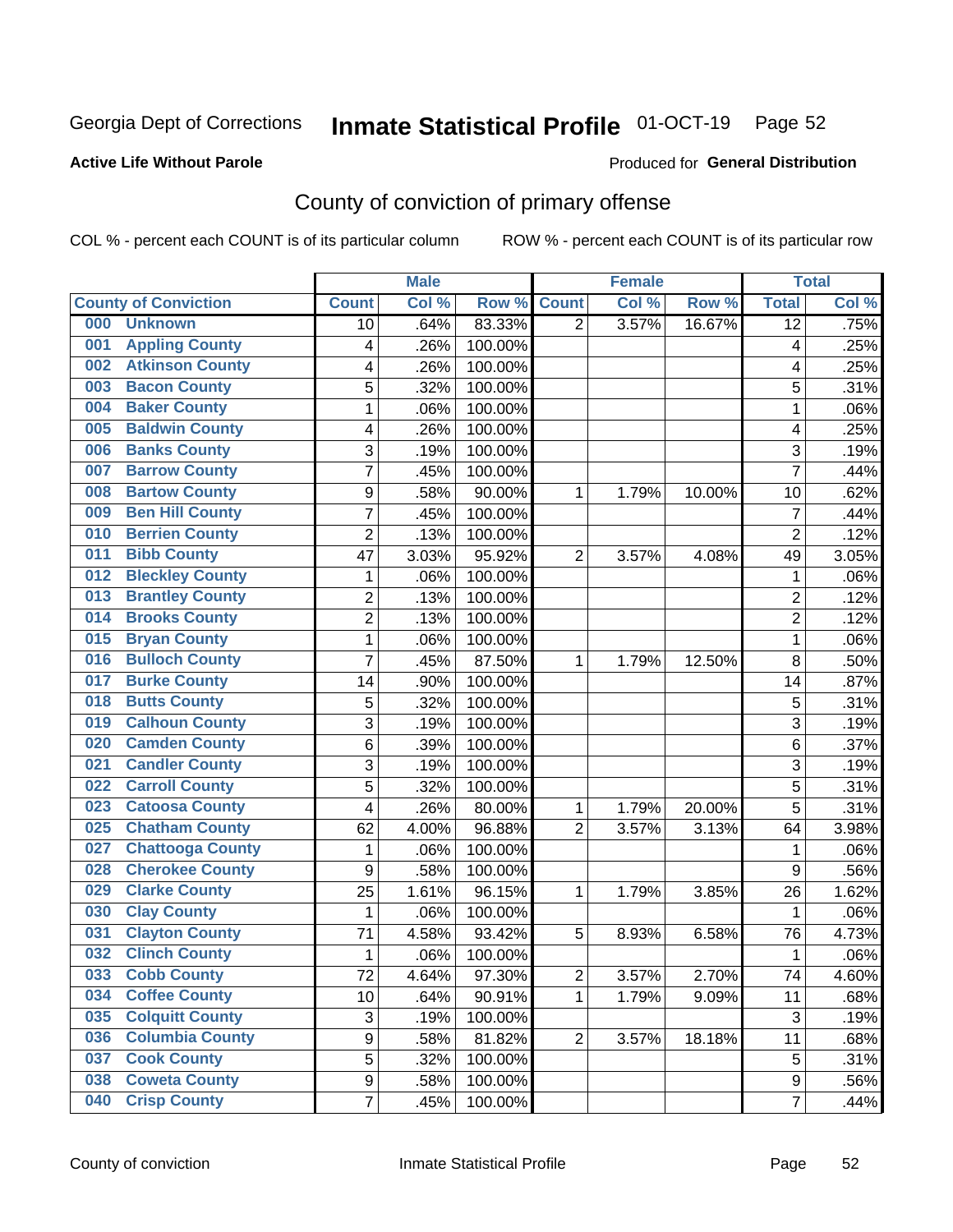## Inmate Statistical Profile 01-OCT-19 Page 53

### **Active Life Without Parole**

### Produced for General Distribution

## County of conviction of primary offense

COL % - percent each COUNT is of its particular column

|                             |                          |                         | <b>Male</b> |         |                | <b>Female</b> |        |                 | <b>Total</b> |
|-----------------------------|--------------------------|-------------------------|-------------|---------|----------------|---------------|--------|-----------------|--------------|
| <b>County of Conviction</b> |                          | <b>Count</b>            | Col %       | Row %   | <b>Count</b>   | Col %         | Row %  | <b>Total</b>    | Col %        |
| 041                         | <b>Dade County</b>       | 1                       | .06%        | 100.00% |                |               |        | 1               | .06%         |
| 042                         | <b>Dawson County</b>     | $\overline{2}$          | .13%        | 100.00% |                |               |        | $\overline{2}$  | .12%         |
| 043                         | <b>Decatur County</b>    | 6                       | .39%        | 100.00% |                |               |        | 6               | .37%         |
| 044                         | <b>Dekalb County</b>     | 142                     | 9.16%       | 97.26%  | 4              | 7.14%         | 2.74%  | 146             | 9.09%        |
| 046                         | <b>Dooly County</b>      | $\overline{2}$          | .13%        | 100.00% |                |               |        | $\overline{2}$  | .12%         |
| 047                         | <b>Dougherty County</b>  | 28                      | 1.81%       | 96.55%  | 1              | 1.79%         | 3.45%  | 29              | 1.80%        |
| 048                         | <b>Douglas County</b>    | 37                      | 2.39%       | 94.87%  | $\overline{2}$ | 3.57%         | 5.13%  | 39              | 2.43%        |
| 049                         | <b>Early County</b>      | $\mathbf 2$             | .13%        | 100.00% |                |               |        | $\overline{2}$  | .12%         |
| 051                         | <b>Effingham County</b>  | 7                       | .45%        | 100.00% |                |               |        | $\overline{7}$  | .44%         |
| 052                         | <b>Elbert County</b>     | $\overline{2}$          | .13%        | 100.00% |                |               |        | $\overline{2}$  | .12%         |
| 053                         | <b>Emanuel County</b>    | $\overline{12}$         | .77%        | 100.00% |                |               |        | $\overline{12}$ | .75%         |
| 056                         | <b>Fayette County</b>    | 8                       | .52%        | 100.00% |                |               |        | 8               | .50%         |
| 057                         | <b>Floyd County</b>      | 33                      | 2.13%       | 97.06%  | 1              | 1.79%         | 2.94%  | 34              | 2.12%        |
| 058                         | <b>Forsyth County</b>    | $\overline{\mathbf{4}}$ | .26%        | 80.00%  | 1              | 1.79%         | 20.00% | 5               | .31%         |
| 059                         | <b>Franklin County</b>   | 6                       | .39%        | 85.71%  | 1              | 1.79%         | 14.29% | $\overline{7}$  | .44%         |
| 060                         | <b>Fulton County</b>     | 207                     | 13.35%      | 98.57%  | 3              | 5.36%         | 1.43%  | 210             | 13.07%       |
| 061                         | <b>Gilmer County</b>     | $\overline{2}$          | .13%        | 100.00% |                |               |        | $\overline{2}$  | .12%         |
| 063                         | <b>Glynn County</b>      | 20                      | 1.29%       | 100.00% |                |               |        | 20              | 1.24%        |
| 064                         | <b>Gordon County</b>     | 8                       | .52%        | 100.00% |                |               |        | 8               | .50%         |
| 065                         | <b>Grady County</b>      | 3                       | .19%        | 100.00% |                |               |        | 3               | .19%         |
| 066                         | <b>Greene County</b>     | $\overline{2}$          | .13%        | 100.00% |                |               |        | $\overline{2}$  | .12%         |
| 067                         | <b>Gwinnett County</b>   | 69                      | 4.45%       | 94.52%  | 4              | 7.14%         | 5.48%  | 73              | 4.54%        |
| 068                         | <b>Habersham County</b>  | 3                       | .19%        | 100.00% |                |               |        | 3               | .19%         |
| <b>Hall County</b><br>069   |                          | 22                      | 1.42%       | 84.62%  | $\overline{4}$ | 7.14%         | 15.38% | 26              | 1.62%        |
| 070                         | <b>Hancock County</b>    | $\sqrt{3}$              | .19%        | 100.00% |                |               |        | 3               | .19%         |
| 071                         | <b>Haralson County</b>   | 5                       | .32%        | 100.00% |                |               |        | 5               | .31%         |
| 072                         | <b>Harris County</b>     | $\overline{2}$          | .13%        | 100.00% |                |               |        | $\overline{2}$  | .12%         |
| <b>Hart County</b><br>073   |                          | $\overline{3}$          | .19%        | 100.00% |                |               |        | $\overline{3}$  | .19%         |
| 075                         | <b>Henry County</b>      | 19                      | 1.23%       | 95.00%  | 1              | 1.79%         | 5.00%  | 20              | 1.24%        |
| 076                         | <b>Houston County</b>    | 26                      | 1.68%       | 100.00% |                |               |        | 26              | 1.62%        |
| 077                         | <b>Irwin County</b>      | $\overline{2}$          | .13%        | 100.00% |                |               |        | $\overline{2}$  | .12%         |
| 078                         | <b>Jackson County</b>    | 11                      | .71%        | 100.00% |                |               |        | 11              | .68%         |
| 079                         | <b>Jasper County</b>     | 1                       | .06%        | 100.00% |                |               |        | 1               | .06%         |
| 080                         | <b>Jeff Davis County</b> | 1                       | .06%        | 100.00% |                |               |        | 1               | .06%         |
| 081                         | <b>Jefferson County</b>  | 6                       | .39%        | 100.00% |                |               |        | 6               | .37%         |
| 082                         | <b>Jenkins County</b>    | 3                       | .19%        | 100.00% |                |               |        | 3               | .19%         |
| 083                         | <b>Johnson County</b>    | 1                       | .06%        | 100.00% |                |               |        | 1               | .06%         |
| 084                         | <b>Jones County</b>      | 1                       | .06%        | 50.00%  | 1              | 1.79%         | 50.00% | $\overline{2}$  | .12%         |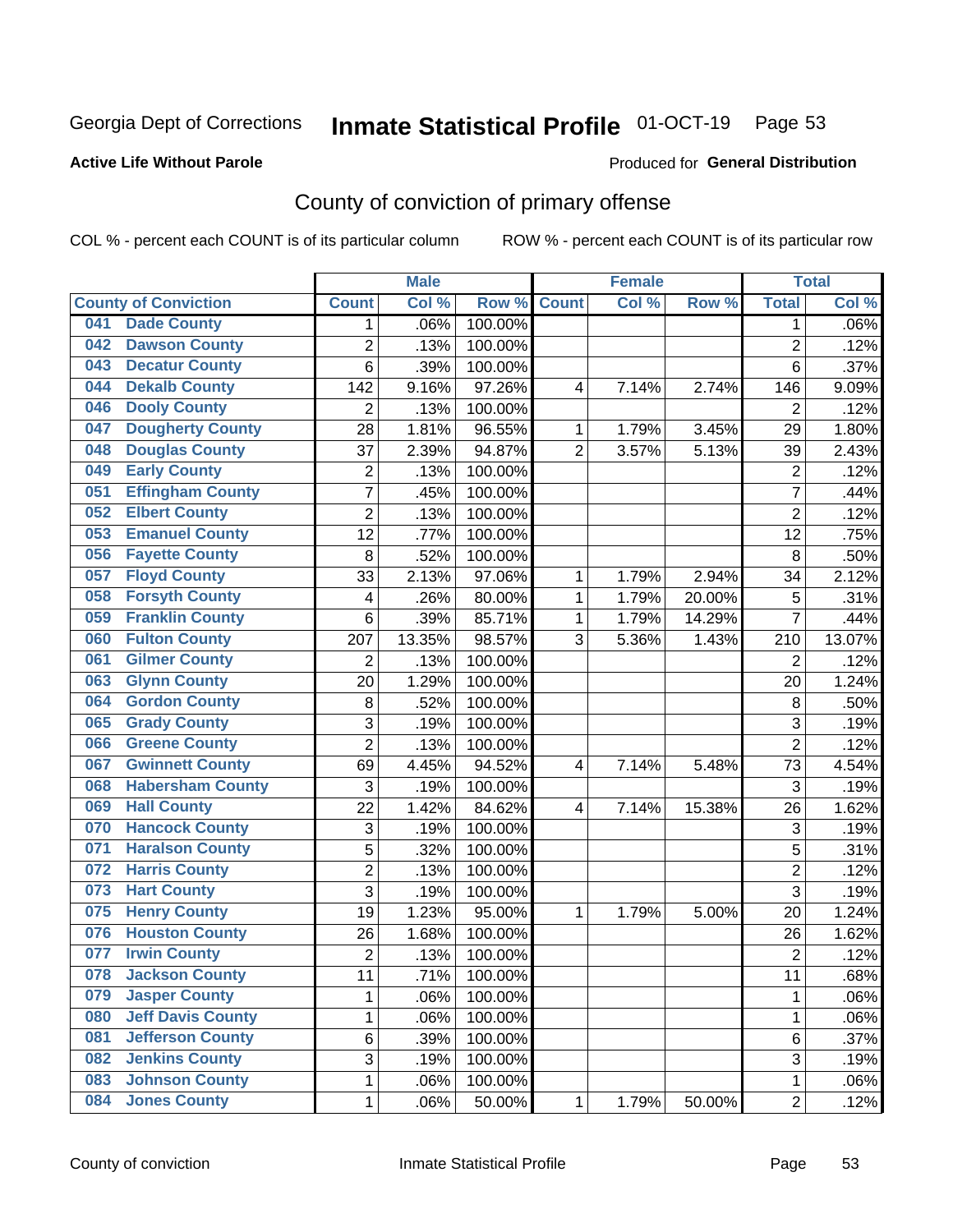# Inmate Statistical Profile 01-OCT-19 Page 54

### **Active Life Without Parole**

### Produced for General Distribution

## County of conviction of primary offense

COL % - percent each COUNT is of its particular column

|                  |                             |                 | <b>Male</b> |         |                | <b>Female</b> |          |                 | <b>Total</b> |
|------------------|-----------------------------|-----------------|-------------|---------|----------------|---------------|----------|-----------------|--------------|
|                  | <b>County of Conviction</b> | <b>Count</b>    | Col %       | Row %   | <b>Count</b>   | Col %         | Row %    | <b>Total</b>    | Col %        |
| 085              | <b>Lamar County</b>         | 1               | .06%        | 100.00% |                |               |          | 1               | $.06\%$      |
| 086              | <b>Lanier County</b>        | $\overline{2}$  | .13%        | 100.00% |                |               |          | $\overline{2}$  | .12%         |
| 087              | <b>Laurens County</b>       | 4               | .26%        | 100.00% |                |               |          | 4               | .25%         |
| 088              | <b>Lee County</b>           | 4               | .26%        | 100.00% |                |               |          | 4               | .25%         |
| 089              | <b>Liberty County</b>       | 7               | .45%        | 100.00% |                |               |          | 7               | .44%         |
| 091              | <b>Long County</b>          | 5               | .32%        | 100.00% |                |               |          | 5               | .31%         |
| 092              | <b>Lowndes County</b>       | 8               | .52%        | 100.00% |                |               |          | 8               | .50%         |
| 093              | <b>Lumpkin County</b>       | 1               | .06%        | 100.00% |                |               |          | 1               | .06%         |
| 095              | <b>Madison County</b>       | 3               | .19%        | 100.00% |                |               |          | 3               | .19%         |
| 096              | <b>Marion County</b>        | 1               | .06%        | 100.00% |                |               |          | 1               | .06%         |
| 097              | <b>Mcduffie County</b>      | 3               | .19%        | 100.00% |                |               |          | 3               | .19%         |
| 099              | <b>Meriwether County</b>    | $\overline{2}$  | .13%        | 100.00% |                |               |          | $\overline{2}$  | .12%         |
| 100              | <b>Miller County</b>        | 1               | .06%        | 100.00% |                |               |          | 1               | .06%         |
| 101              | <b>Mitchell County</b>      | 3               | .19%        | 100.00% |                |               |          | 3               | .19%         |
| 102              | <b>Monroe County</b>        | 7               | .45%        | 100.00% |                |               |          | $\overline{7}$  | .44%         |
| 104              | <b>Morgan County</b>        | 1               | .06%        | 100.00% |                |               |          | 1               | .06%         |
| 105              | <b>Murray County</b>        | 3               | .19%        | 100.00% |                |               |          | 3               | .19%         |
| 106              | <b>Muscogee County</b>      | 47              | 3.03%       | 97.92%  | 1              | 1.79%         | 2.08%    | 48              | 2.99%        |
| 107              | <b>Newton County</b>        | 14              | .90%        | 87.50%  | $\overline{2}$ | 3.57%         | 12.50%   | 16              | 1.00%        |
| 108              | <b>Oconee County</b>        | 1               | .06%        | 100.00% |                |               |          | 1               | .06%         |
| 109              | <b>Oglethorpe County</b>    | 2               | .13%        | 100.00% |                |               |          | $\overline{2}$  | .12%         |
| 110              | <b>Paulding County</b>      | 3               | .19%        | 100.00% |                |               |          | 3               | .19%         |
| 111              | <b>Peach County</b>         | 4               | .26%        | 100.00% |                |               |          | 4               | .25%         |
| 112              | <b>Pickens County</b>       | $\overline{2}$  | .13%        | 100.00% |                |               |          | $\overline{2}$  | .12%         |
| 113              | <b>Pierce County</b>        | 1               | .06%        | 100.00% |                |               |          | 1               | .06%         |
| $\overline{114}$ | <b>Pike County</b>          | 3               | .19%        | 60.00%  | $\overline{2}$ | 3.57%         | 40.00%   | 5               | .31%         |
| $\overline{115}$ | <b>Polk County</b>          | 5               | .32%        | 100.00% |                |               |          | 5               | .31%         |
| 116              | <b>Pulaski County</b>       | 1               | .06%        | 100.00% |                |               |          | $\mathbf{1}$    | .06%         |
| 117              | <b>Putnam County</b>        | 7               | .45%        | 100.00% |                |               |          | 7               | .44%         |
| 119              | <b>Rabun County</b>         | 1               | .06%        | 100.00% |                |               |          | 1               | .06%         |
| 120              | <b>Randolph County</b>      | 2               | .13%        | 100.00% |                |               |          | $\overline{2}$  | .12%         |
|                  | <b>121 Richmond County</b>  | $\overline{76}$ | 4.90%       | 96.20%  | З              | 5.36%         | $3.80\%$ | $\overline{79}$ | 4.92%        |
| 122              | <b>Rockdale County</b>      | 11              | .71%        | 100.00% |                |               |          | 11              | .68%         |
| $125$            | <b>Seminole County</b>      | $\overline{2}$  | .13%        | 100.00% |                |               |          | $\overline{2}$  | .12%         |
| 126              | <b>Spalding County</b>      | 14              | .90%        | 100.00% |                |               |          | 14              | .87%         |
| 127              | <b>Stephens County</b>      | 3               | .19%        | 100.00% |                |               |          | 3               | .19%         |
| 128              | <b>Stewart County</b>       | 1               | .06%        | 100.00% |                |               |          | 1               | .06%         |
| 129              | <b>Sumter County</b>        | 4               | .26%        | 100.00% |                |               |          | 4               | .25%         |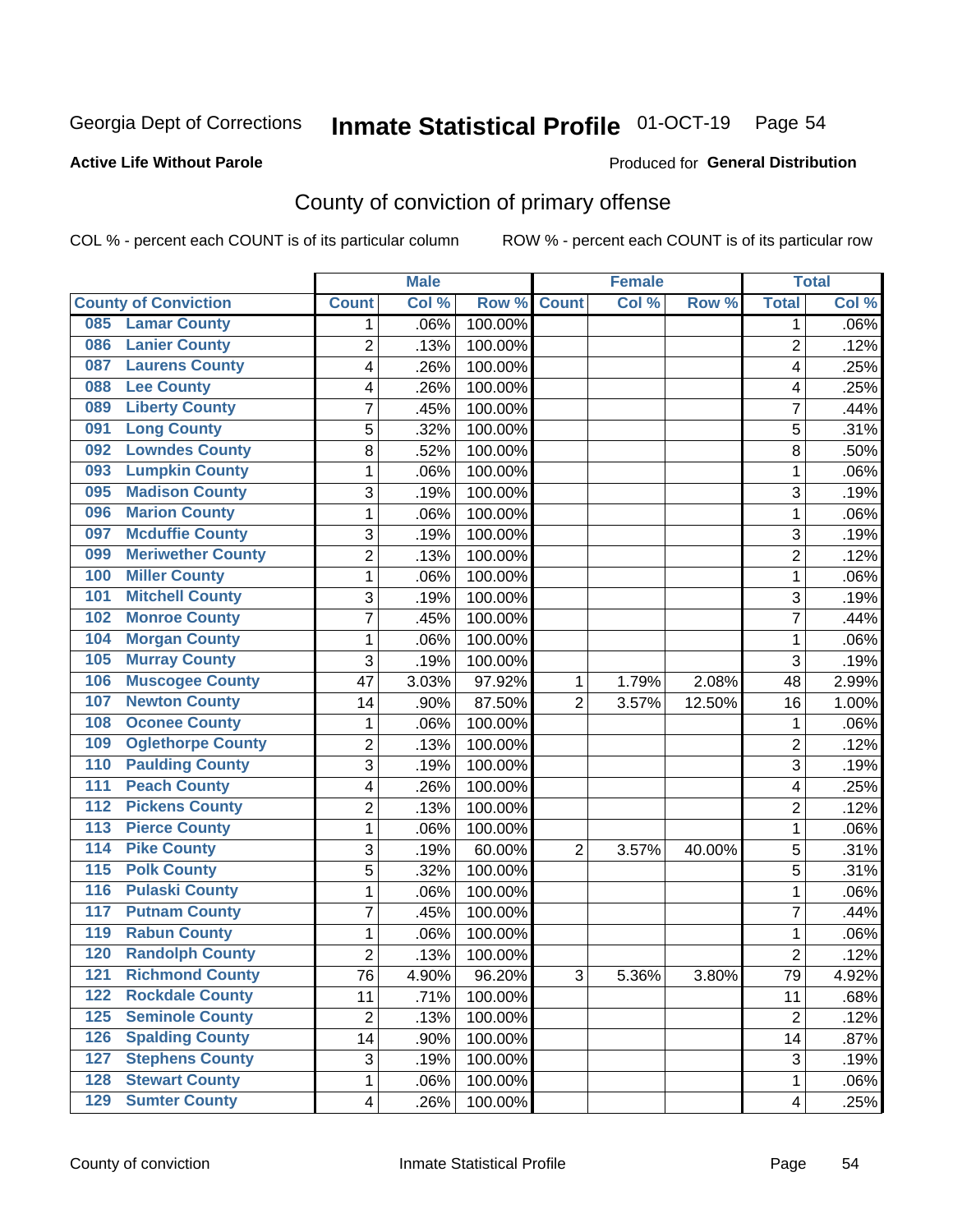## Inmate Statistical Profile 01-OCT-19 Page 55

### **Active Life Without Parole**

### Produced for General Distribution

## County of conviction of primary offense

COL % - percent each COUNT is of its particular column

|                                 |                | <b>Male</b> |         |                 | <b>Female</b> |        |                | <b>Total</b> |
|---------------------------------|----------------|-------------|---------|-----------------|---------------|--------|----------------|--------------|
| <b>County of Conviction</b>     | <b>Count</b>   | Col %       | Row %   | <b>Count</b>    | CoI%          | Row %  | <b>Total</b>   | Col %        |
| <b>Taliaferro County</b><br>131 | 1              | .06%        | 100.00% |                 |               |        | 1              | .06%         |
| <b>Tattnall County</b><br>132   | 3              | .19%        | 75.00%  | 1               | 1.79%         | 25.00% | 4              | .25%         |
| <b>Taylor County</b><br>133     |                | .06%        | 100.00% |                 |               |        | 1              | .06%         |
| <b>Terrell County</b><br>135    | $\overline{2}$ | .13%        | 100.00% |                 |               |        | $\overline{2}$ | .12%         |
| <b>Thomas County</b><br>136     | 6              | .39%        | 100.00% |                 |               |        | 6              | .37%         |
| <b>Tift County</b><br>137       | 10             | .64%        | 100.00% |                 |               |        | 10             | .62%         |
| <b>Toombs County</b><br>138     | 11             | .71%        | 100.00% |                 |               |        | 11             | .68%         |
| <b>Towns County</b><br>139      |                | .06%        | 100.00% |                 |               |        | 1              | .06%         |
| <b>Treutlen County</b><br>140   | 5              | .32%        | 100.00% |                 |               |        | 5              | .31%         |
| <b>Troup County</b><br>141      | 10             | .64%        | 90.91%  | 1               | 1.79%         | 9.09%  | 11             | .68%         |
| <b>Turner County</b><br>142     | $\overline{2}$ | .13%        | 100.00% |                 |               |        | $\overline{2}$ | .12%         |
| <b>Twiggs County</b><br>143     | 1              | .06%        | 100.00% |                 |               |        | 1              | .06%         |
| <b>Upson County</b><br>145      | 5              | .32%        | 100.00% |                 |               |        | 5              | .31%         |
| <b>Walker County</b><br>146     | 11             | .71%        | 91.67%  | 1               | 1.79%         | 8.33%  | 12             | .75%         |
| <b>Walton County</b><br>147     | 18             | 1.16%       | 100.00% |                 |               |        | 18             | 1.12%        |
| <b>Ware County</b><br>148       | 15             | .97%        | 100.00% |                 |               |        | 15             | .93%         |
| <b>Warren County</b><br>149     | 3              | .19%        | 75.00%  | 1               | 1.79%         | 25.00% | 4              | .25%         |
| <b>Washington County</b><br>150 | 6              | .39%        | 100.00% |                 |               |        | 6              | .37%         |
| <b>Wayne County</b><br>151      | 12             | .77%        | 100.00% |                 |               |        | 12             | .75%         |
| <b>Whitfield County</b><br>155  | 12             | .77%        | 92.31%  | 1               | 1.79%         | 7.69%  | 13             | .81%         |
| <b>Wilkes County</b><br>157     | $\overline{2}$ | .13%        | 100.00% |                 |               |        | $\overline{2}$ | .12%         |
| <b>Worth County</b><br>159      |                | .06%        | 100.00% |                 |               |        |                | .06%         |
| <b>Total Rported</b>            | 1,551          | 100%        | 96.52%  | $\overline{56}$ | 100%          | 3.48%  | 1,607          | 100%         |

| <b>Not Reported</b> |      |     |      |
|---------------------|------|-----|------|
| $\tau$ otal         | .551 | JL. | ,607 |

| <b>Mode (most frequent)</b> | <b>Fulton County</b> | <b>IClayton County</b> | Fulton Countv |
|-----------------------------|----------------------|------------------------|---------------|
|-----------------------------|----------------------|------------------------|---------------|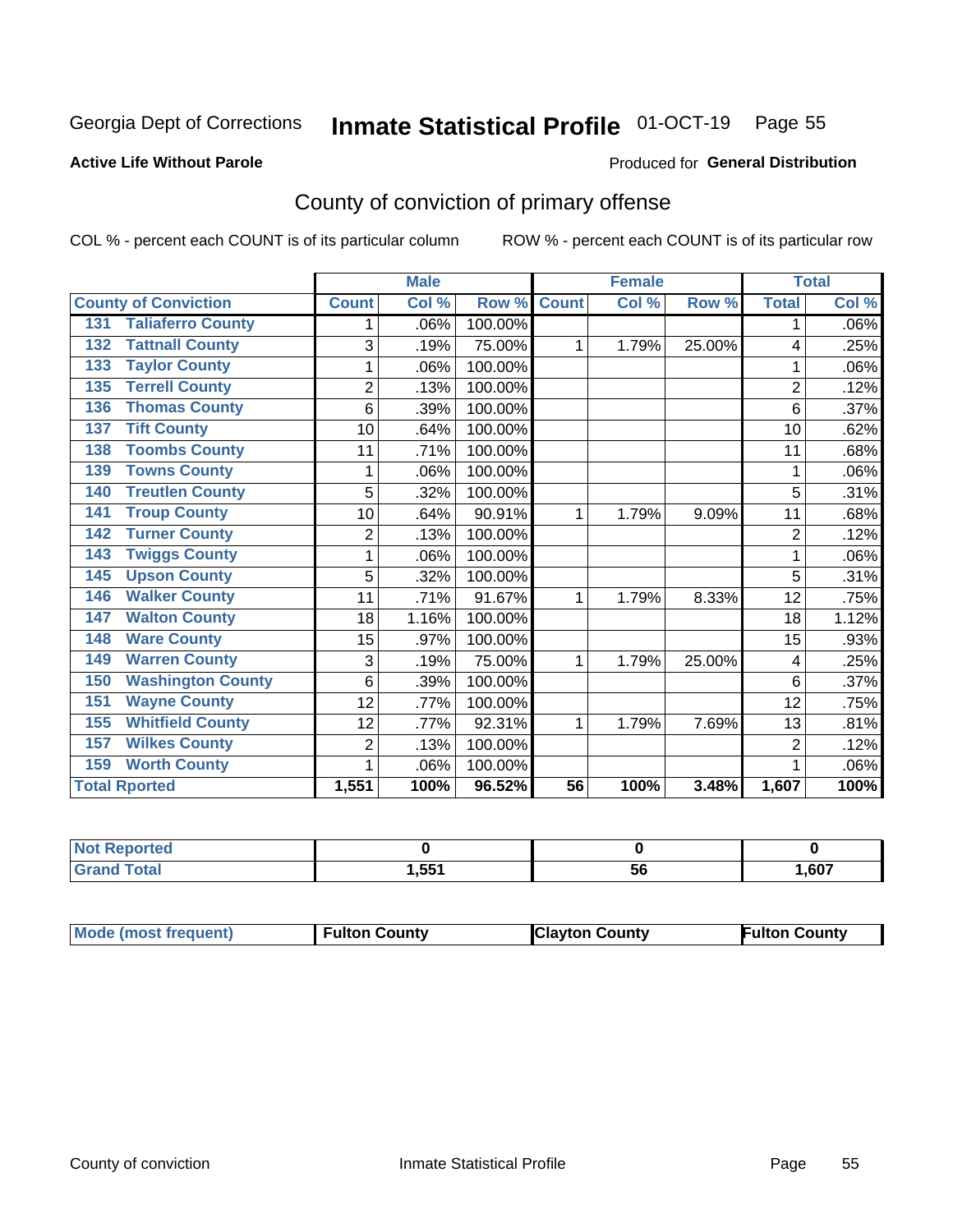## Georgia Dept of Corrections **Active Life Without Parole**

# Inmate Statistical Profile 01-OCT-19 Page 56

Produced for General Distribution

## Circuit of conviction of primary offense

COL % - percent each COUNT is of its particular column ROW % - percent each COUNT is of its particular row

|                         |                                 |                | <b>Male</b> |         |                         | <b>Female</b> |        |                 | <b>Total</b> |
|-------------------------|---------------------------------|----------------|-------------|---------|-------------------------|---------------|--------|-----------------|--------------|
|                         | <b>Circuit of Conviction</b>    | <b>Count</b>   | Col %       | Row %   | <b>Count</b>            | Col %         | Row %  | <b>Total</b>    | Col %        |
| 1                       | <b>Alapaha Circuit</b>          | 14             | .91%        | 100.00% |                         |               |        | 14              | .88%         |
| $\overline{2}$          | <b>Alcovy Circuit</b>           | 32             | 2.08%       | 94.12%  | $\overline{2}$          | 3.70%         | 5.88%  | 34              | 2.13%        |
| $\overline{3}$          | <b>Atlanta Circuit</b>          | 207            | 13.43%      | 98.57%  | 3                       | 5.56%         | 1.43%  | 210             | 13.17%       |
| 4                       | <b>Atlantic Circuit</b>         | 16             | 1.04%       | 94.12%  | 1                       | 1.85%         | 5.88%  | 17              | 1.07%        |
| $\overline{5}$          | <b>Augusta Circuit</b>          | 99             | 6.42%       | 95.19%  | 5                       | 9.26%         | 4.81%  | 104             | 6.52%        |
| $\overline{\bf{6}}$     | <b>Blue Ridge Circuit</b>       | 9              | .58%        | 100.00% |                         |               |        | 9               | .56%         |
| 7                       | <b>Brunswick Circuit</b>        | 43             | 2.79%       | 100.00% |                         |               |        | 43              | 2.70%        |
| $\overline{\mathbf{8}}$ | <b>Chattahoochee Circuit</b>    | 51             | 3.31%       | 98.08%  | 1                       | 1.85%         | 1.92%  | 52              | 3.26%        |
| $\overline{9}$          | <b>Cherokee Circuit</b>         | 17             | 1.10%       | 94.44%  | 1                       | 1.85%         | 5.56%  | 18              | 1.13%        |
| 10                      | <b>Clayton Circuit</b>          | 71             | 4.61%       | 93.42%  | 5                       | 9.26%         | 6.58%  | 76              | 4.76%        |
| $\overline{11}$         | <b>Cobb Circuit</b>             | 72             | 4.67%       | 97.30%  | $\overline{2}$          | 3.70%         | 2.70%  | 74              | 4.64%        |
| $\overline{12}$         | <b>Conasauga Circuit</b>        | 15             | .97%        | 93.75%  | 1                       | 1.85%         | 6.25%  | 16              | 1.00%        |
| 13                      | <b>Cordele Circuit</b>          | 16             | 1.04%       | 100.00% |                         |               |        | 16              | 1.00%        |
| 14                      | <b>Coweta Circuit</b>           | 26             | 1.69%       | 96.30%  | 1                       | 1.85%         | 3.70%  | 27              | 1.69%        |
| $\overline{15}$         | <b>Dougherty Circuit</b>        | 28             | 1.82%       | 96.55%  | 1                       | 1.85%         | 3.45%  | 29              | 1.82%        |
| 16                      | <b>Dublin Circuit</b>           | 11             | .71%        | 100.00% |                         |               |        | 11              | .69%         |
| 17                      | <b>Eastern Circuit</b>          | 62             | 4.02%       | 96.88%  | $\overline{2}$          | 3.70%         | 3.13%  | 64              | 4.01%        |
| $\overline{18}$         | <b>Flint Circuit</b>            | 19             | 1.23%       | 95.00%  | 1                       | 1.85%         | 5.00%  | 20              | 1.25%        |
| 19                      | <b>Griffin Circuit</b>          | 30             | 1.95%       | 93.75%  | $\mathbf 2$             | 3.70%         | 6.25%  | 32              | 2.01%        |
| $\overline{20}$         | <b>Gwinnett Circuit</b>         | 69             | 4.48%       | 94.52%  | 4                       | 7.41%         | 5.48%  | 73              | 4.58%        |
| $\overline{21}$         | <b>Houston Circuit</b>          | 26             | 1.69%       | 100.00% |                         |               |        | 26              | 1.63%        |
| $\overline{22}$         | <b>Lookout Mountain Circuit</b> | 17             | 1.10%       | 89.47%  | $\overline{2}$          | 3.70%         | 10.53% | 19              | 1.19%        |
| 23                      | <b>Macon Circuit</b>            | 51             | 3.31%       | 96.23%  | $\overline{2}$          | 3.70%         | 3.77%  | 53              | 3.32%        |
| $\overline{24}$         | <b>Middle Circuit</b>           | 38             | 2.47%       | 100.00% |                         |               |        | 38              | 2.38%        |
| $\overline{25}$         | <b>Mountain Circuit</b>         | $\overline{7}$ | .45%        | 100.00% |                         |               |        | $\overline{7}$  | .44%         |
| 26                      | <b>Northeastern Circuit</b>     | 24             | 1.56%       | 85.71%  | $\overline{4}$          | 7.41%         | 14.29% | 28              | 1.76%        |
| $\overline{27}$         | <b>Northern Circuit</b>         | 16             | 1.04%       | 94.12%  | 1                       | 1.85%         | 5.88%  | 17              | 1.07%        |
| 28                      | <b>Ocmulgee Circuit</b>         | 19             | 1.23%       | 95.00%  | 1                       | 1.85%         | 5.00%  | 20              | 1.25%        |
| 29                      | <b>Oconee Circuit</b>           | $\overline{2}$ | .13%        | 100.00% |                         |               |        | $\overline{2}$  | .13%         |
| 30                      | <b>Ogeechee Circuit</b>         | 17             | 1.10%       | 94.44%  | 1                       | 1.85%         | 5.56%  | 18              | 1.13%        |
| $\overline{31}$         | <b>Pataula Circuit</b>          | 10             | .65%        | 100.00% |                         |               |        | 10              | .63%         |
| 32                      | <b>Piedmont Circuit</b>         | 21             | 1.36%       | 100.00% |                         |               |        | 21              | 1.32%        |
| 33                      | <b>Rome Circuit</b>             | 33             | 2.14%       | 97.06%  | $\mathbf{1}$            | 1.85%         | 2.94%  | 34              | 2.13%        |
| 34                      | <b>South Georgia Circuit</b>    | 16             | 1.04%       | 100.00% |                         |               |        | 16              | 1.00%        |
| 35                      | <b>Southern Circuit</b>         | 19             | 1.23%       | 100.00% |                         |               |        | 19              | 1.19%        |
| 36                      | <b>Southwestern Circuit</b>     | 9              | .58%        | 100.00% |                         |               |        | 9               | .56%         |
| 37                      | <b>Stone Mountain Circuit</b>   | 142            | 9.21%       | 97.26%  | $\overline{\mathbf{4}}$ | 7.41%         | 2.74%  | 146             | 9.15%        |
| 38                      | <b>Tallapoosa Circuit</b>       | 10             | .65%        | 100.00% |                         |               |        | 10              | .63%         |
| 39                      | <b>Tifton Circuit</b>           | 15             | .97%        | 100.00% |                         |               |        | 15              | .94%         |
| 40                      | <b>Toombs Circuit</b>           | 9              | .58%        | 90.00%  | 1                       | 1.85%         | 10.00% | 10 <sub>1</sub> | .63%         |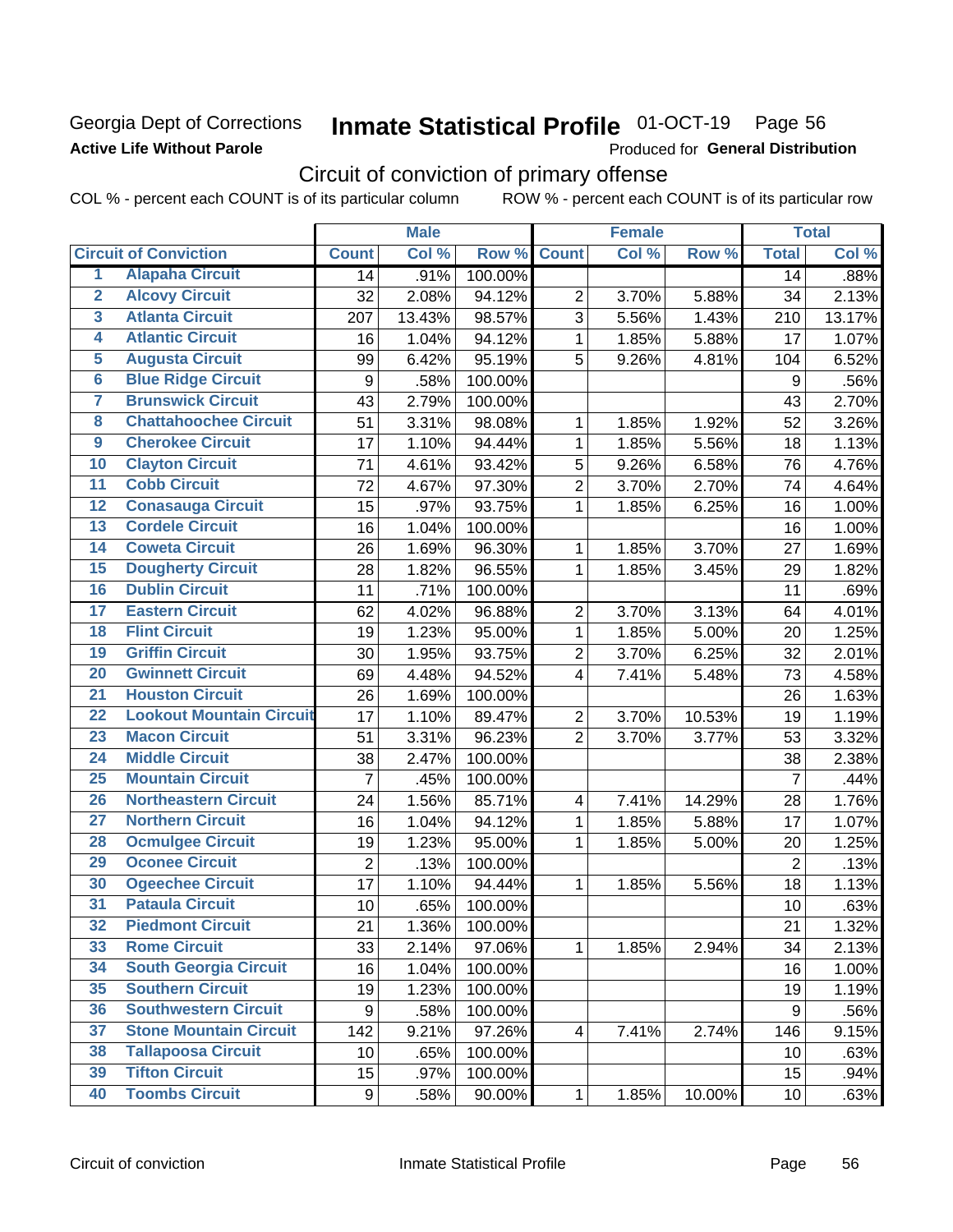## Georgia Dept of Corrections **Active Life Without Parole**

# Inmate Statistical Profile 01-OCT-19 Page 57

Produced for General Distribution

## Circuit of conviction of primary offense

COL % - percent each COUNT is of its particular column ROW % - percent each COUNT is of its particular row

|    |                                  |                | <b>Male</b>    |         |              | <b>Female</b> |        |              | <b>Total</b>   |
|----|----------------------------------|----------------|----------------|---------|--------------|---------------|--------|--------------|----------------|
|    | <b>Circuit of Conviction</b>     | <b>Count</b>   | Col %          | Row %   | <b>Count</b> | Col %         | Row %  | <b>Total</b> | Col %          |
| 41 | <b>Waycross Circuit</b>          | 33             | 2.14%          | 97.06%  |              | 1.85%         | 2.94%  | 34           | 2.13%          |
| 42 | <b>Western Circuit</b>           | 26             | 1.69%          | 96.30%  |              | 1.85%         | 3.70%  | 27           | 1.69%          |
| 43 | <b>Rockdale Circuit</b>          | 11             | .71%           | 100.00% |              |               |        | 11           | .69%           |
| 44 | <b>Douglas Circuit</b>           | 37             | 2.40%          | 94.87%  | 2            | 3.70%         | 5.13%  | 39           | 2.45%          |
| 45 | <b>Appalachian Circuit</b>       | 4              | .26%           | 100.00% |              |               |        | 4            | .25%           |
| 46 | <b>Enotah Circuit</b>            | $\overline{2}$ | .13%           | 100.00% |              |               |        | 2            | .13%           |
| 47 | <b>Bell-Forsyth J.C.</b>         | 4              | .26%           | 80.00%  |              | 1.85%         | 20.00% | 5            | .31%           |
| 48 | <b>Towaliga Judicial Circuit</b> | 13             | .84%           | 100.00% |              |               |        | 13           | .82%           |
| 49 | <b>Paulding Circuit</b>          | 3              | .19%           | 100.00% |              |               |        | 3            | .19%           |
|    | <b>Total Rported</b>             | 1,541          | 100%           | 96.61%  | 54           | 100%          | 3.39%  | 1,595        | 100%           |
|    | <b>Not Reported</b>              |                | 10             |         |              | $\mathbf{2}$  |        |              | 12             |
|    | <b>Grand Total</b>               |                | 1,551          |         |              | 56            |        |              | 1,607          |
|    | <b>Mode (most frequent)</b>      |                | <b>Atlanta</b> |         |              | Augusta       |        |              | <b>Atlanta</b> |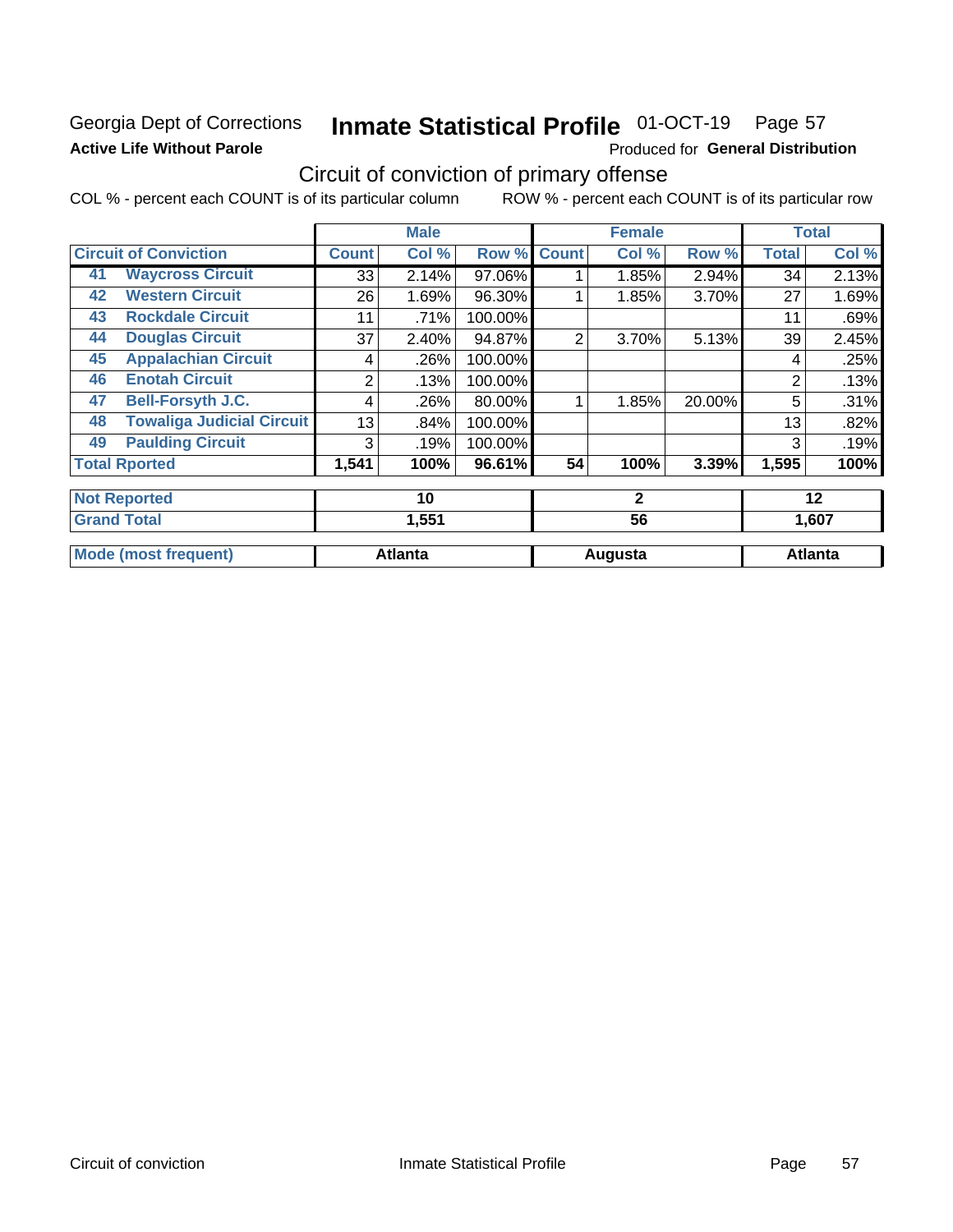## **Active Life Without Parole**

## Produced for General Distribution

## Years served (jail + prison) in this incarceration

COL % - percent each COUNT is of its particular column

|                        |                 | <b>Male</b> |         |                 | <b>Female</b> |        |                 | <b>Total</b> |
|------------------------|-----------------|-------------|---------|-----------------|---------------|--------|-----------------|--------------|
| <b>Years Served</b>    | <b>Count</b>    | Col %       | Row %   | <b>Count</b>    | Col %         | Row %  | <b>Total</b>    | Col %        |
| Less than one year     | $\overline{38}$ | 2.45%       | 100.00% |                 |               |        | $\overline{38}$ | 2.36%        |
| 1 to 1.99 years        | 77              | 4.96%       | 96.25%  | 3               | 5.36%         | 3.75%  | 80              | 4.98%        |
| 2 to 2.99 years        | 75              | 4.84%       | 98.68%  | 1               | 1.79%         | 1.32%  | 76              | 4.73%        |
| 3 to 3.99 years        | 128             | 8.25%       | 94.12%  | 8               | 14.29%        | 5.88%  | 136             | 8.46%        |
| 4 to 4.99 years        | 107             | 6.90%       | 97.27%  | 3               | 5.36%         | 2.73%  | 110             | 6.85%        |
| 5 to 5.99 years        | 119             | 7.67%       | 94.44%  | 7               | 12.50%        | 5.56%  | 126             | 7.84%        |
| 6 to 6.99 years        | 128             | 8.25%       | 92.75%  | 10              | 17.86%        | 7.25%  | 138             | 8.59%        |
| 7 to 7.99 years        | 94              | 6.06%       | 94.95%  | 5               | 8.93%         | 5.05%  | 99              | 6.16%        |
| <b>8 to 8.99 years</b> | 97              | 6.25%       | 96.04%  | 4               | 7.14%         | 3.96%  | 101             | 6.29%        |
| 9 to 9.99 years        | 59              | 3.80%       | 95.16%  | 3               | 5.36%         | 4.84%  | 62              | 3.86%        |
| 10 to 10.99 years      | 51              | 3.29%       | 98.08%  | $\mathbf 1$     | 1.79%         | 1.92%  | 52              | 3.24%        |
| 11 to 11.99 years      | 43              | 2.77%       | 97.73%  | $\mathbf 1$     | 1.79%         | 2.27%  | 44              | 2.74%        |
| 12 to 12.99 years      | 42              | 2.71%       | 100.00% |                 |               |        | 42              | 2.61%        |
| 13 to 13.99 years      | 24              | 1.55%       | 88.89%  | 3               | 5.36%         | 11.11% | 27              | 1.68%        |
| 14 to 14.99 years      | 33              | 2.13%       | 100.00% |                 |               |        | 33              | 2.05%        |
| 15 to 15.99 years      | 42              | 2.71%       | 100.00% |                 |               |        | 42              | 2.61%        |
| 16 to 16.99 years      | 32              | 2.06%       | 94.12%  | $\overline{2}$  | 3.57%         | 5.88%  | 34              | 2.12%        |
| 17 to 17.99 years      | 41              | 2.64%       | 93.18%  | 3               | 5.36%         | 6.82%  | 44              | 2.74%        |
| 18 to 18.99 years      | 39              | 2.51%       | 100.00% |                 |               |        | 39              | 2.43%        |
| 19 to 19.99 years      | 46              | 2.97%       | 100.00% |                 |               |        | 46              | 2.86%        |
| 20 to 20.99 years      | 28              | 1.81%       | 96.55%  | $\mathbf 1$     | 1.79%         | 3.45%  | 29              | 1.80%        |
| 21 to 21.99 years      | 39              | 2.51%       | 100.00% |                 |               |        | 39              | 2.43%        |
| 22 to 22.99 years      | 45              | 2.90%       | 97.83%  | $\mathbf 1$     | 1.79%         | 2.17%  | 46              | 2.86%        |
| 23 to 23.99 years      | 31              | 2.00%       | 100.00% |                 |               |        | 31              | 1.93%        |
| 24 to 24.99 years      | 29              | 1.87%       | 100.00% |                 |               |        | 29              | 1.80%        |
| 25 to 25.99 years      | 21              | 1.35%       | 100.00% |                 |               |        | 21              | 1.31%        |
| 26 to 26.99 years      | 11              | 0.71%       | 100.00% |                 |               |        | 11              | 0.68%        |
| 27 to 27.99 years      | 3               | 0.19%       | 100.00% |                 |               |        | 3               | 0.19%        |
| 28 to 28.99 years      | 5               | 0.32%       | 100.00% |                 |               |        | 5               | 0.31%        |
| 29 to 29.99 years      | $\overline{2}$  | 0.13%       | 100.00% |                 |               |        | $\overline{2}$  | 0.12%        |
| Thirty + years         | $\overline{22}$ | 1.42%       | 100.00% |                 |               |        | 22              | 1.37%        |
| <b>Total Reported</b>  | 1,551           | 100%        | 96.52%  | $\overline{56}$ | 100%          | 3.48%  | 1,607           | 100%         |

| 551<br>. | - -<br><b>JQ</b> | 1,607 |
|----------|------------------|-------|

| <b>Mean</b><br>(average) | 10.59           | 7.85            | 10.5            |
|--------------------------|-----------------|-----------------|-----------------|
| Median (middle)          | 8.16            | 6.625           | 8.01            |
| Mode (most frequent)     | 7 to 7.99 years | 9 to 9.99 years | 7 to 7.99 years |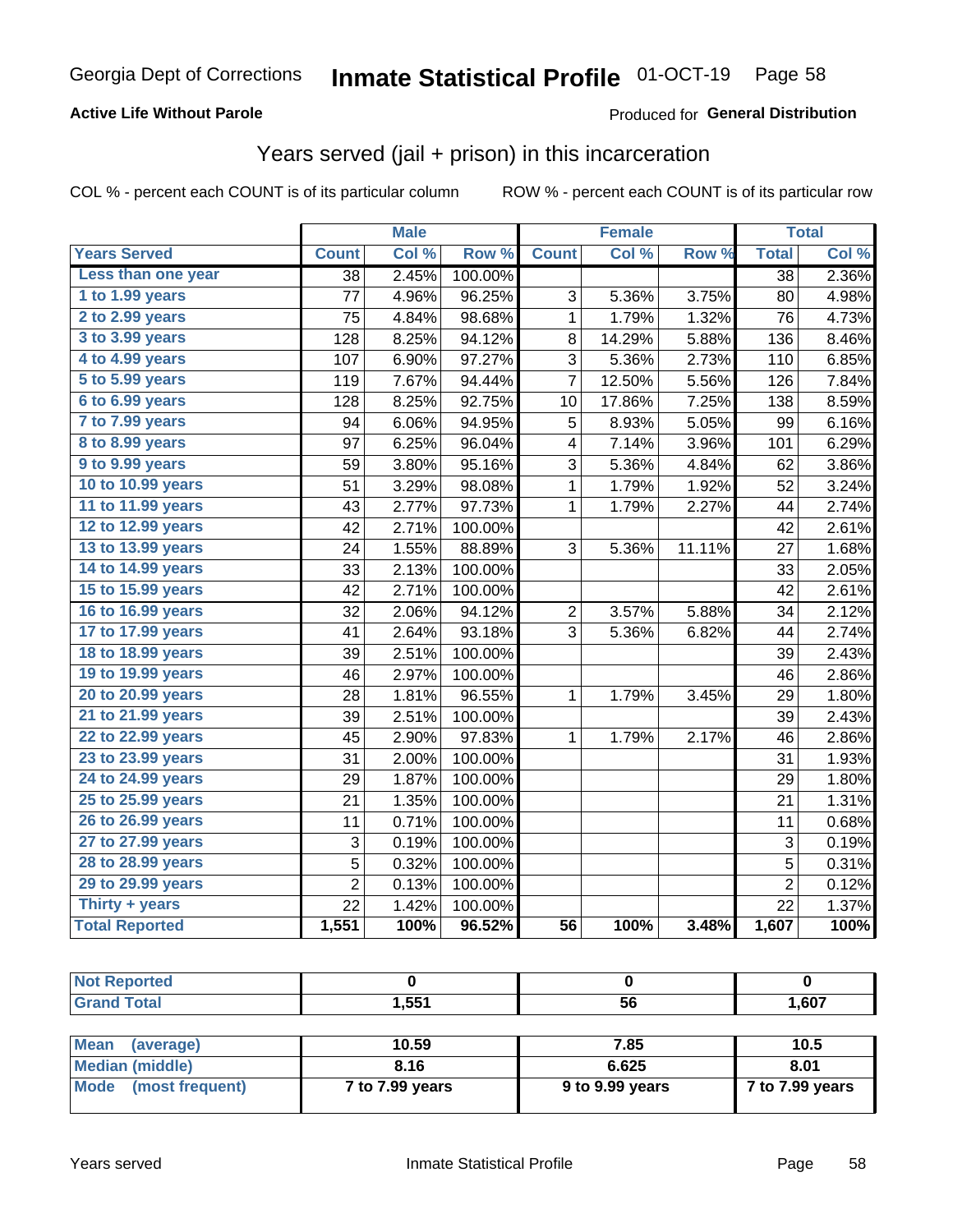## Inmate Statistical Profile 01-OCT-19 Page 59

## **Active Life Without Parole**

Produced for General Distribution

## Results of most recent HIV tests

COL % - percent each COUNT is of its particular column

|                         | <b>Male</b>  |        |        | <b>Female</b> |           |          | Total |        |
|-------------------------|--------------|--------|--------|---------------|-----------|----------|-------|--------|
| <b>HIV Test Results</b> | <b>Count</b> | Col %  | Row %I | <b>Count</b>  | Col %     | Row %    | Total | Col %  |
| <b>Positive</b>         | 12           | 0.81%  | 92.31% |               | .89%      | $7.69\%$ | 13    | 0.84%  |
| <b>Negative</b>         | .474         | 99.19% | 96.59% | 52            | $98.11\%$ | $3.41\%$ | .526  | 99.16% |
| <b>Total Reported</b>   | ,486         | 100%   | 96.56% | 53            | 100%      | 3.44%    | 1,539 | 100%   |

| <b>Not Reported</b> | uu     |    | oo   |
|---------------------|--------|----|------|
| Total               | 551. ا | ວບ | ,607 |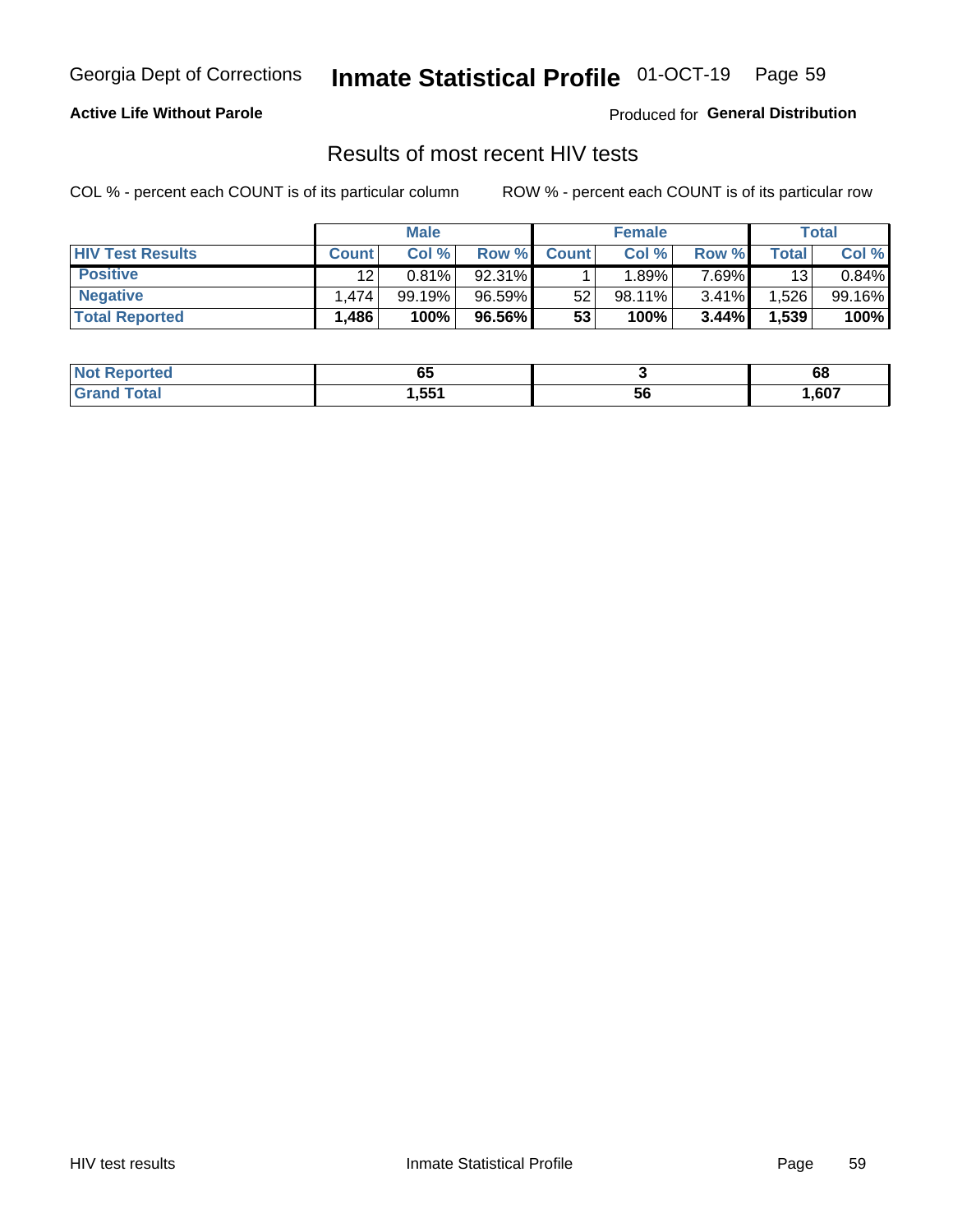## Georgia Dept of Corrections **Inmate Statistical Profile** 01-OCT-19 Page 60

## **Active Life Without Parole**

Produced for **General Distribution**

## Results of most recent tuberculosis test

COL % - percent each COUNT is of its particular column ROW % - percent each COUNT is of its particular row

|                                  | <b>Male</b>       |           |        | <b>Female</b> |        |          | Total        |        |
|----------------------------------|-------------------|-----------|--------|---------------|--------|----------|--------------|--------|
| <b>Tuberculosis Test Results</b> | <b>Count</b>      | Col %     | Row %I | <b>Count</b>  | Col %  | Row %    | <b>Total</b> | Col %  |
| <b>Positive on current test</b>  | 284               | 18.56%    | 99.30% |               | 3.70%  | $0.70\%$ | 286          | 18.06% |
| <b>Negative</b>                  | .246              | $81.44\%$ | 95.99% | 52            | 96.30% | 4.01%    | .298         | 81.94% |
| <b>Total Reported</b>            | .530 <sup>1</sup> | 100%      | 96.59% | 54            | 100%   | 3.41%    | .584         | 100%   |

| <b>Not Reported</b> | ົ<br>- - |    | e.<br>~ |
|---------------------|----------|----|---------|
| <b>cotal</b>        | 1,551    | วง | ,607    |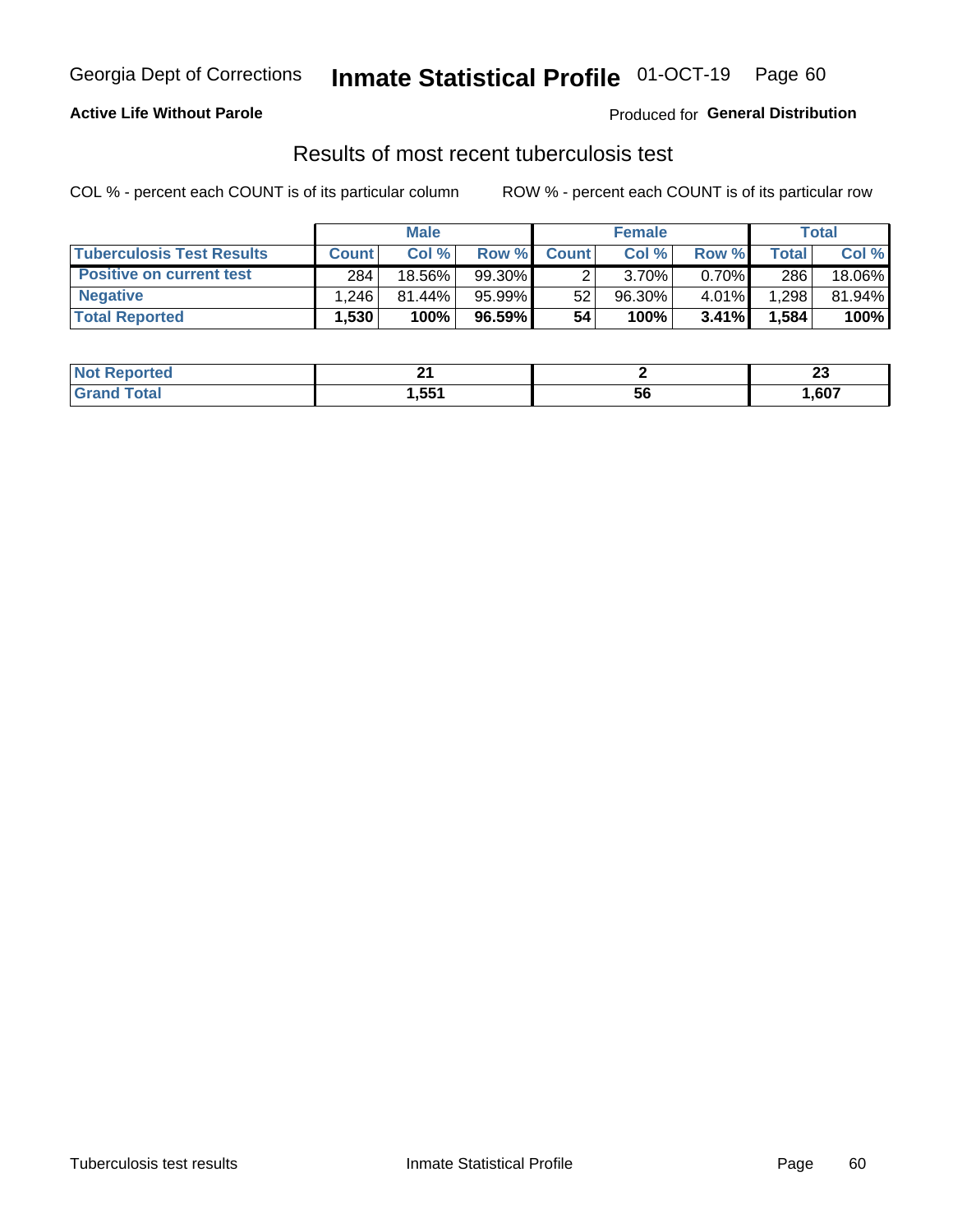## Georgia Dept of Corrections **Inmate Statistical Profile** 01-OCT-19 Page 61

## **Active Life Without Parole**

Produced for **General Distribution**

## Results of most recent syphilis test

COL % - percent each COUNT is of its particular column ROW % - percent each COUNT is of its particular row

|                                 | <b>Male</b>  |           |           | <b>Female</b> |           |          | Total |        |
|---------------------------------|--------------|-----------|-----------|---------------|-----------|----------|-------|--------|
| <b>Syphilis Test Results</b>    | <b>Count</b> | Col%      | Row %     | <b>Count</b>  | Col %     | Row %I   | Total | Col %  |
| <b>Positive on current test</b> | 16           | $2.70\%$  | $94.12\%$ |               | 9.09%     | 5.88%    | 17    | 2.82%  |
| <b>Negative</b>                 | 576          | $97.30\%$ | 98.29%    | 10            | $90.91\%$ | $1.71\%$ | 586   | 97.18% |
| <b>Total Reported</b>           | 592          | 100%      | 98.18% I  | 11            | 100%      | 1.82%    | 603   | 100%   |

| <b>Not Reported</b> | 959   | 45 | 004. ا |
|---------------------|-------|----|--------|
| <b>Grand Total</b>  | 551,ا | 56 | ,607   |